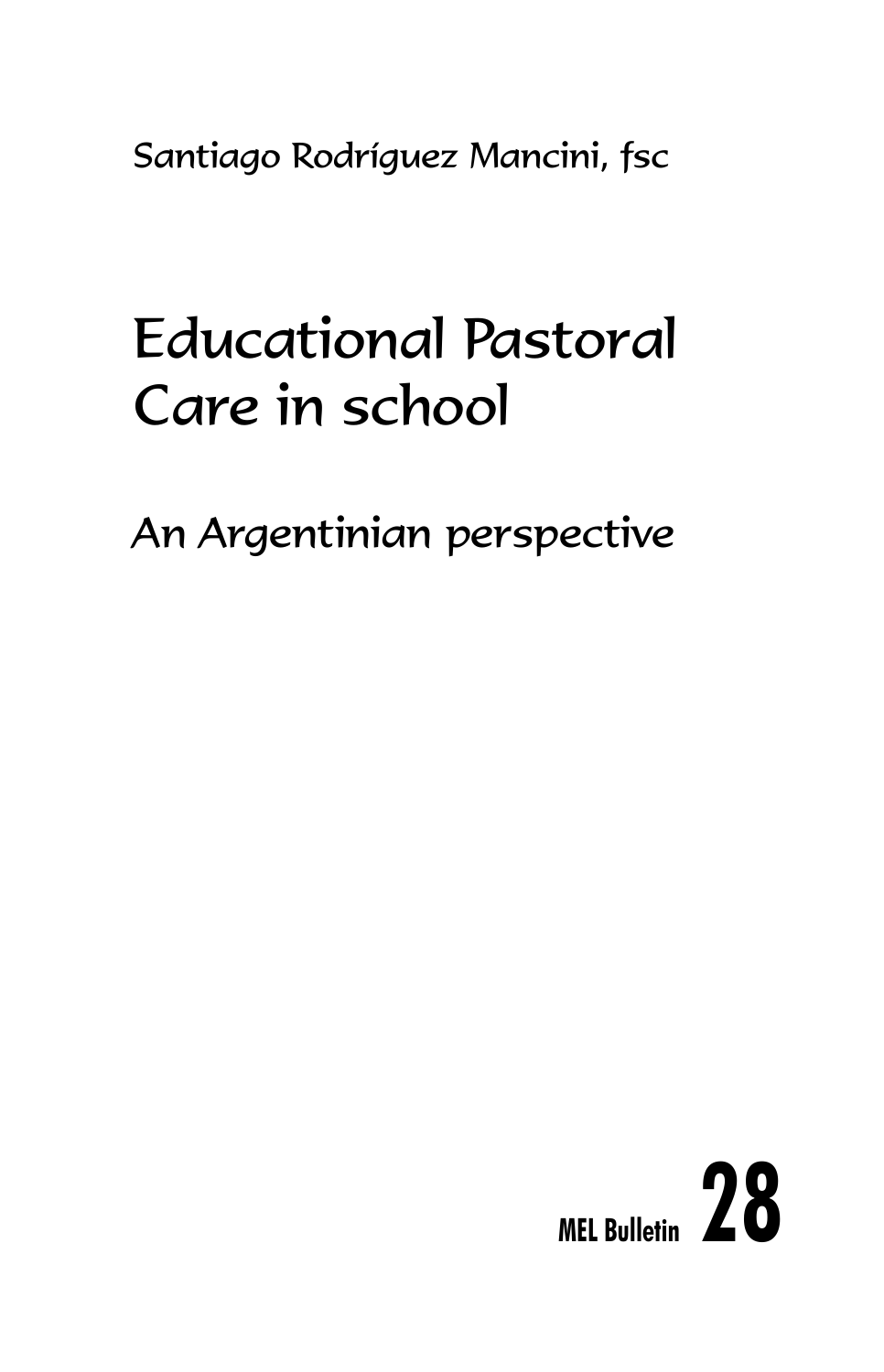Translation: Br. Julian Watson

#### **Santiago Rodríguez Mancini, fsc**

In collaboration with Javier Castagnola, Patricia Cesca, Mariano Walenten, Mario Cabrera, Viviana Aragno, Adrian Di Gregorio, Br. Patricio Bolton, Fabián Ghirardello, Martín Brusa.

Brothers of the Christian Schools Via Aurelia 476 00165 Rome, Italy

June 2006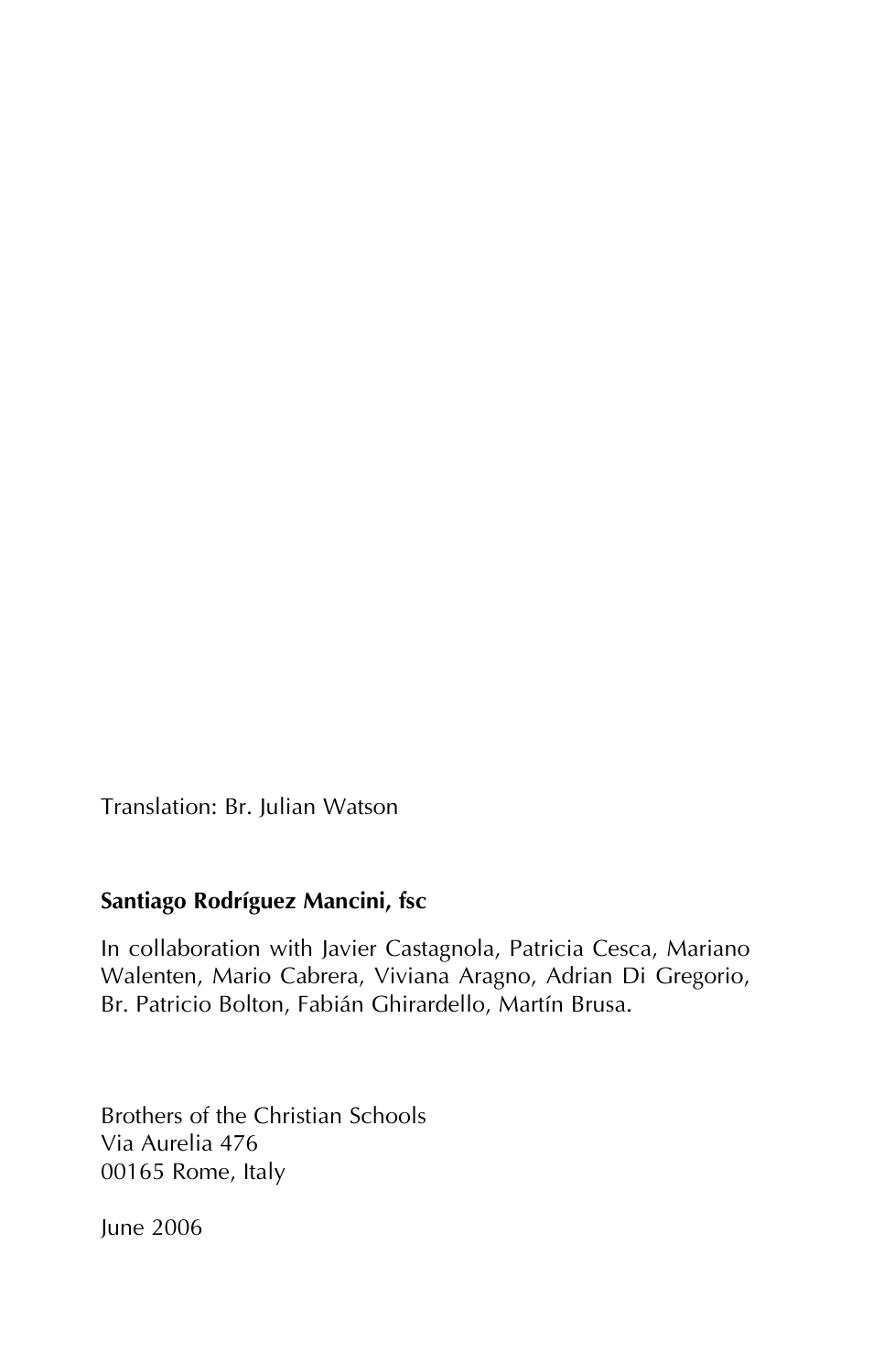More than a model or the carrying out of school pastoral ministry in the reality of today's Argentina, what is being offered to you, dear reader, is an earthquake or hurricane which, after the tremor or shock, does not leave things the way they were. For the initiate, the tremor causes the fall to earth, if not of conceptions, then of a practice of school pastoral ministry which resisted success in religious as well as in secular contexts. For the non-initiated in pastoral theories and proposals, there opens up a virgin universe for reflection and practice, regardless of the educational material being imparted or the school task which has been entrusted, since the text is aimed at all those involved in the task of teaching - yes, at all without exception. Even the title suggests a lot to us: "a look of faith at the task of teaching", since, as you will discover at the end, pastoral ministry in schools is above all "a way of looking at the task of education, the school subjects, the daily duty". This is because it is more a question of situating ourselves in a responsive and collective manner, than of plans, extracurricular activities or chapels and liturgical ceremonies.

Without fear of being wrong I would say that the present booklet puts on an equal footing the physics teacher and the religion teacher, the modern languages teacher and the co-ordinator of catechesis, the receptionist and the Pastoral Ministry co-ordinator, the Latin teacher and the Brother who prepares the children for First Holy Communion, just to take some examples which seem quite conflicting. The above is certain, allowing for a little exaggeration, if we admit, as is expressed brilliantly throughout the booklet, that the fundamental keys are the question of attitude, relationship as the basic foundation, the faith-culture/science-life dialogue and synthesis as the only task of the educational pastoral project.

I said at the beginning that a concrete model was not being offered; it is rather a window through which to look, a compass with which to orientate ourselves, a frame from which we can situate ourselves in the action, a 'mysticism' which enters into the mystery and the hope - with few answers and many questions,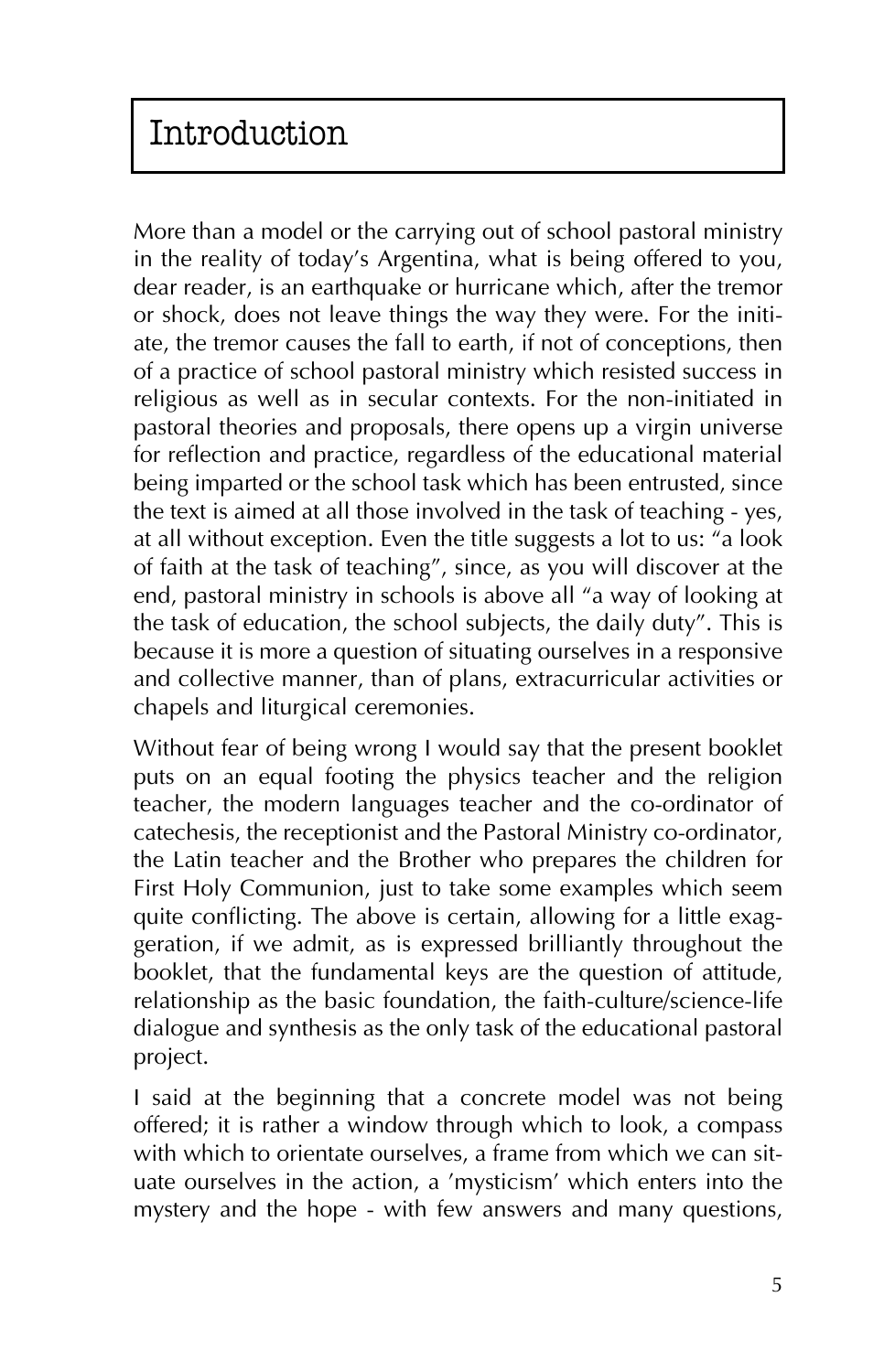and endless coming and going, as is demanded by wisdom and discernment.

Rather than an individual reading, a group treatment with all those involved in the educational community, would be advisable. The questions at the end of each chapter are magnificently thought out so that you and I, by means of profound questions, are able to participate passionately in a curriculum project that will be pastoral not only because of its religious activities in the timetable but fundamentally because "the school succeeds in having a bearing, with the gospel message, through the whole school curriculum, on the thought and life of adults, young people and children who move within it, with a view to the construction of the Church, through the arrival of the Kingdom of God in the world".

To help us with the "how" of such a serious claim, the booklet gives us various concrete examples from what is practiced in a real education centre.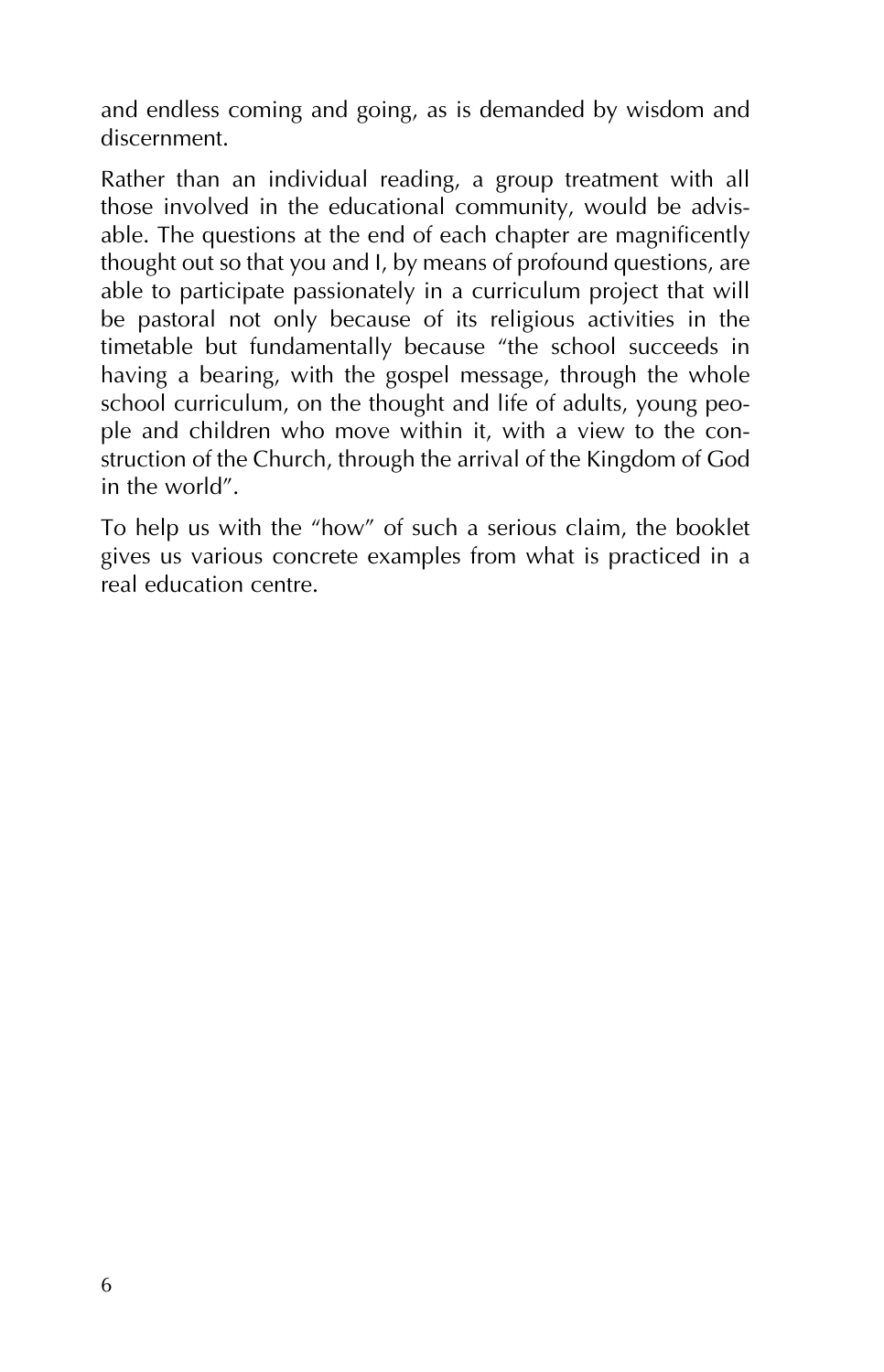#### Questionnaire for personal and group reflection

Before beginning our text, we would like to ask you to reflect and put your cards on the table.

- What do we mean by Pastoral Care?
- What do we mean by education?
- Does bringing these two elements together make any sense? What would that sense be? What consequences does that have for us as educators?
- What would be unique about Educational Pastoral Care?
- What notion do we have of the religious aspect?
- What would be the most important thing in setting up educational pastoral care?
- What place does it occupy in our lives?
- How, in each one of us, does the relationship function which implicates the attraction to religion with feelings and moral commandments?
- What conditions can be foreseen as necessary by the Community of Brothers and the educational institution in which we work so that educational pastoral care may be provided?
- What do we think of the specialty(ies) which we teach? To what extent do we think that they have some relationship with what religion is?
- How many group/community structures exist in the educational operation in which you work?
- What is the principal agent for institutional change in the educational operation?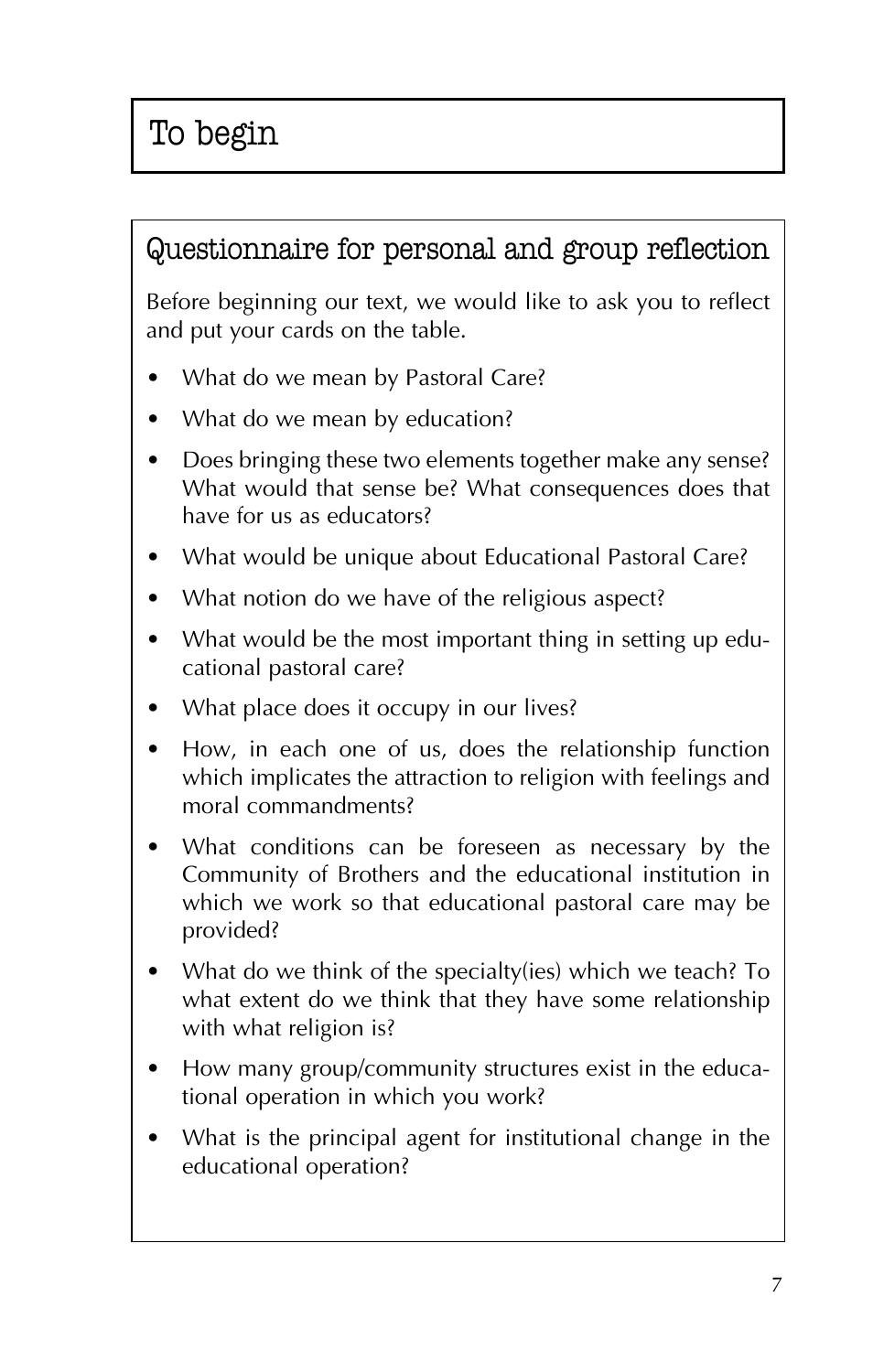# Educational Pastoral Care: what are we dealing with?

*"Ultimately, the foundations of education are spiritual. (…) By spirituality of educators, I understand the operating commitments which, from a perspective of faith, support and impregnate the whole of their educational activity"* Thomas Groome.

No one is unaware that the Catholic educational institutions cannot offer a way of seeing the world which penetrates the students in sufficient depth and in a durable way so that social life is changed and the state of things is changed. With all the more reason we do not ordinarily note that our students come to the end of their schooling with a clear idea of the Christian life, of what it means to be a human being, of society and of the world, which can be in harmony with the Gospel. Many of our schools entrust that to a series of evangelising devices, such as the catechism or youth groups.

This document wishes to draw attention to the overall organisation of the school. We must work towards a type of pastoral care that is specifically educational and school based. It is fitting to think of school and its educational content as a field of pastoral action.

When we say *pastoral* we want to include the practice of the church community which, following the way of acting of Jesus, seeks to collaborate in the coming of the Kingdom of God to the heart of society by implanting ecclesial communities. What interests us is to find out how far schooling and its content can contribute to this coming and to setting it in place. Religious acts which are performed in school must be distinguished from Educational Pastoral Care. Maybe, there are Mass and times for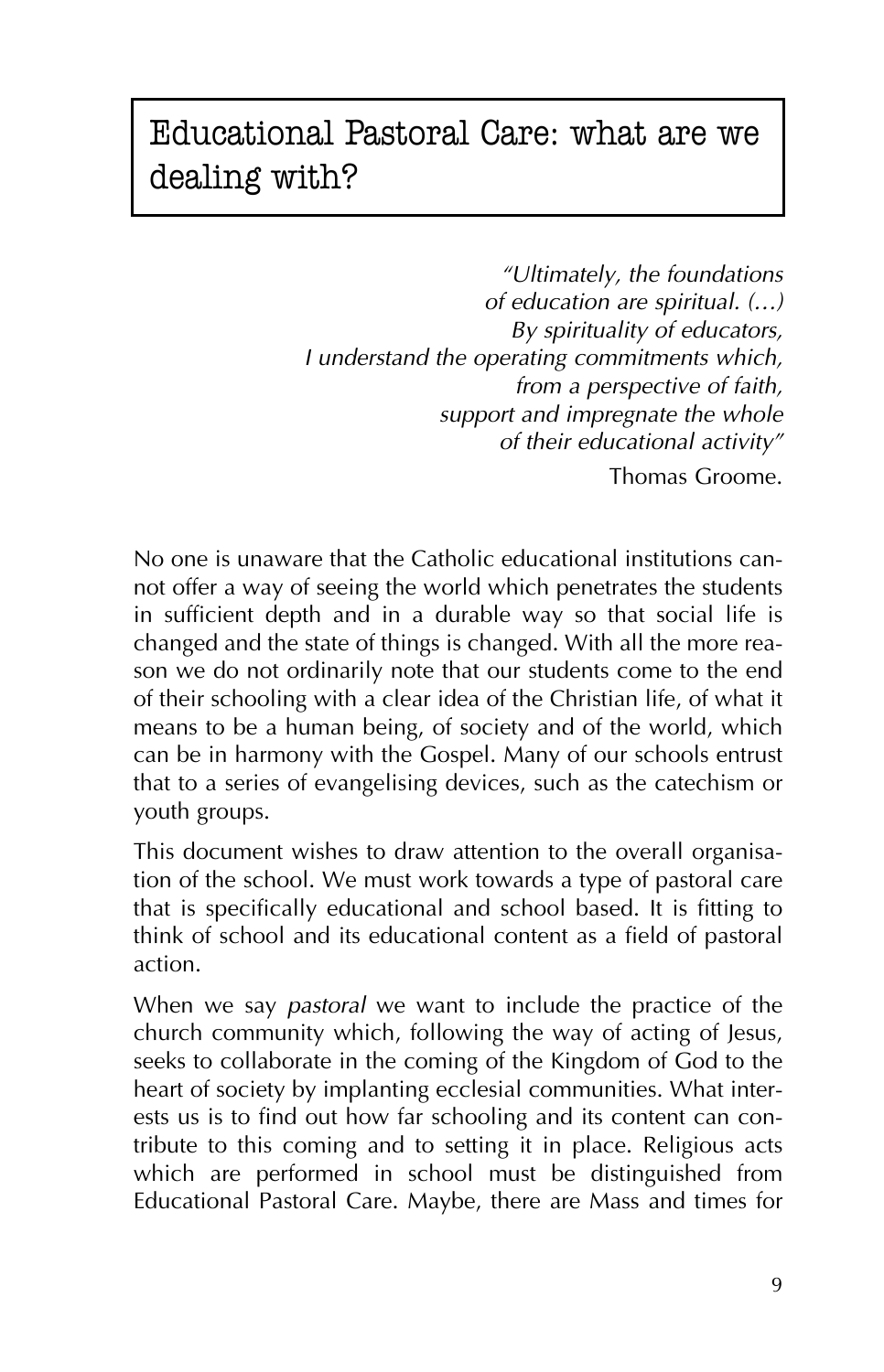catechism, maybe there is a youth group or there are many volunteers working in working class areas. That is one thing. But Educational Pastoral Care is a different thing, because for the activities that we have just mentioned, it is not necessary that there be a school. A chapel would be sufficient.

In our schools the religious elements are juxtaposed alongside all the other elements of the school curriculum. Limited to the times for catechism or the subject that replaces it, they do not come into relationship with the other specialties except when there is a certain clash. And we would like to point out here that that is the main problem to be solved.

We will speak of this work as of a task to be brought to a successful conclusion: the faith - knowledge synthesis, the faith - culture synthesis. This is the work that each Brother, each lay person, each Principal and each teacher (and each student) must do, each on his own behalf. Our pastoral care teaching or the formation we offer the teachers in our institutions does not usually take into account this specific aspect. But ordinarily those taking part do not end up 'owning' the process. This is something that de La Salle invites us to achieve. It is an unresolved task; especially in these times when many (Brothers, Principals, teachers and students) have not enjoyed the Christian initiation that makes this synthesis possible. In the best cases, we dedicate ourselves to diffusing Lasallian thought.

The difficulty with the synthesis, at the time when plans for the separate school subjects are being introduced, is complicated. This is so, in our times, because of the slight importance attached to the Christian religious event, in secularised societies like ours, and by the limitations their initial catechesis has had, and still has, on the Brothers, the teachers, the students and the families.

So, we are suggesting some basic covenants:

- 1. The characteristic of the school is its educational aspect, which is given concrete expression in its curriculum.
- 2. An educational team is characterised by its knowledge, its learning and its culture.
- 3. What those who attend a school, even a Catholic one, want is learning.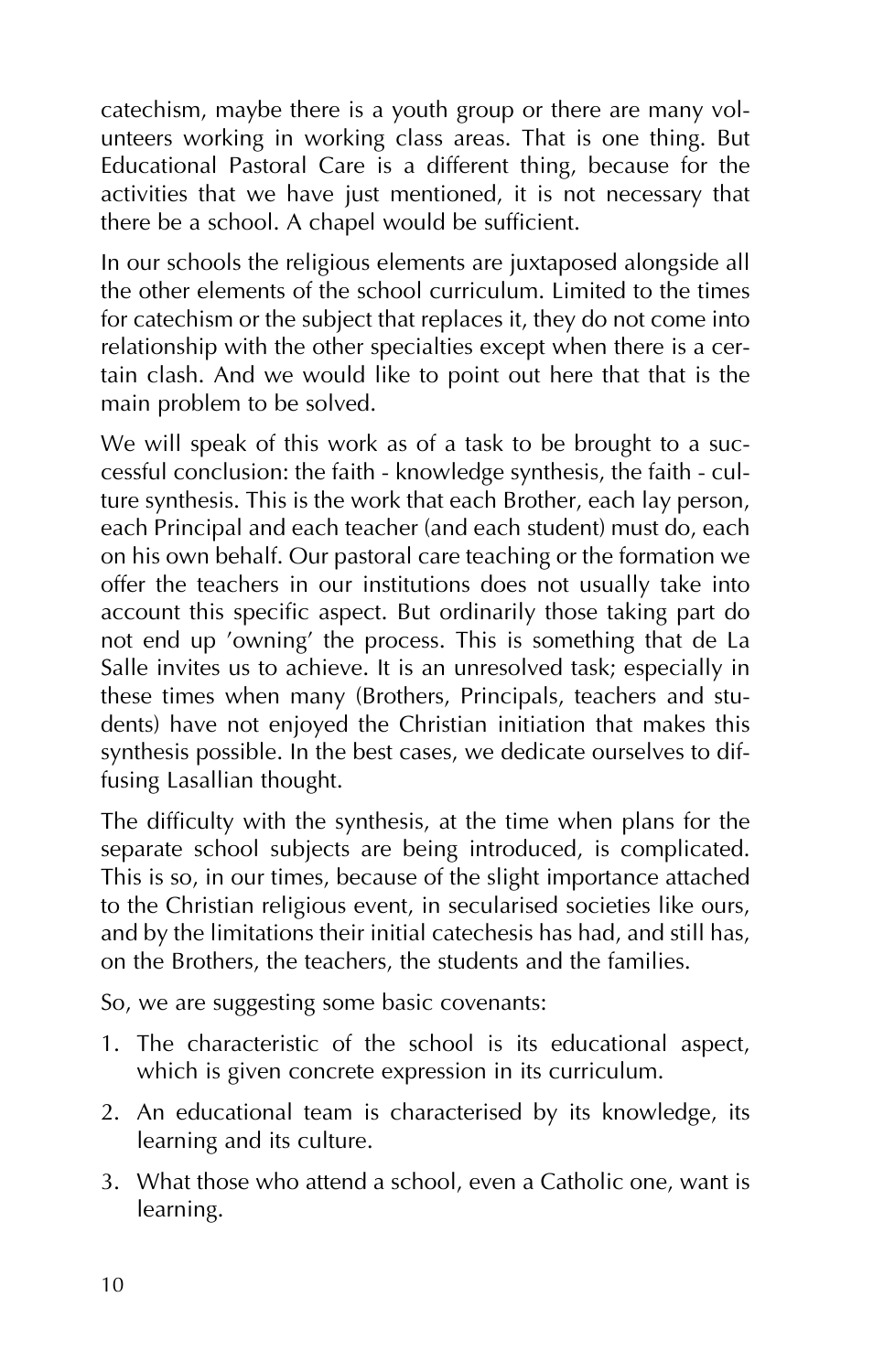- 4. If the school wants to make a pastoral proposal, it must be a pastoral effort linked to learning, to the things learned. If the pastoral care that we term educational is not part and parcel of the school curriculum, within the subjects taught, if it is not found there, then, there is no pastoral care. It is as simple as that.
- 5. Juxtaposition (when it is not simply bursting in upon or interruption) is not a valid path for educational pastoral care.
- 6. Critical examination of the sciences in these times of change can make this pastoral care possible.
- 7. All this is impossible if there is not a group of educators aware of the necessity for change. The principal agent of institutional change is the teacher and the teacher in a group or community which is aware and responsible.
- 8. This implies an initiation or a re-initiation of the educators which is religious as well as political.

Questionnaire for personal and group reflection

- What do you think of what has just been outlined?
- What do you think of the diagnosis that has been sketched?
- What information for or against can we bring?
- Do we agree with these "basic covenants"? Why?
- What kind of formation do the educators need for this?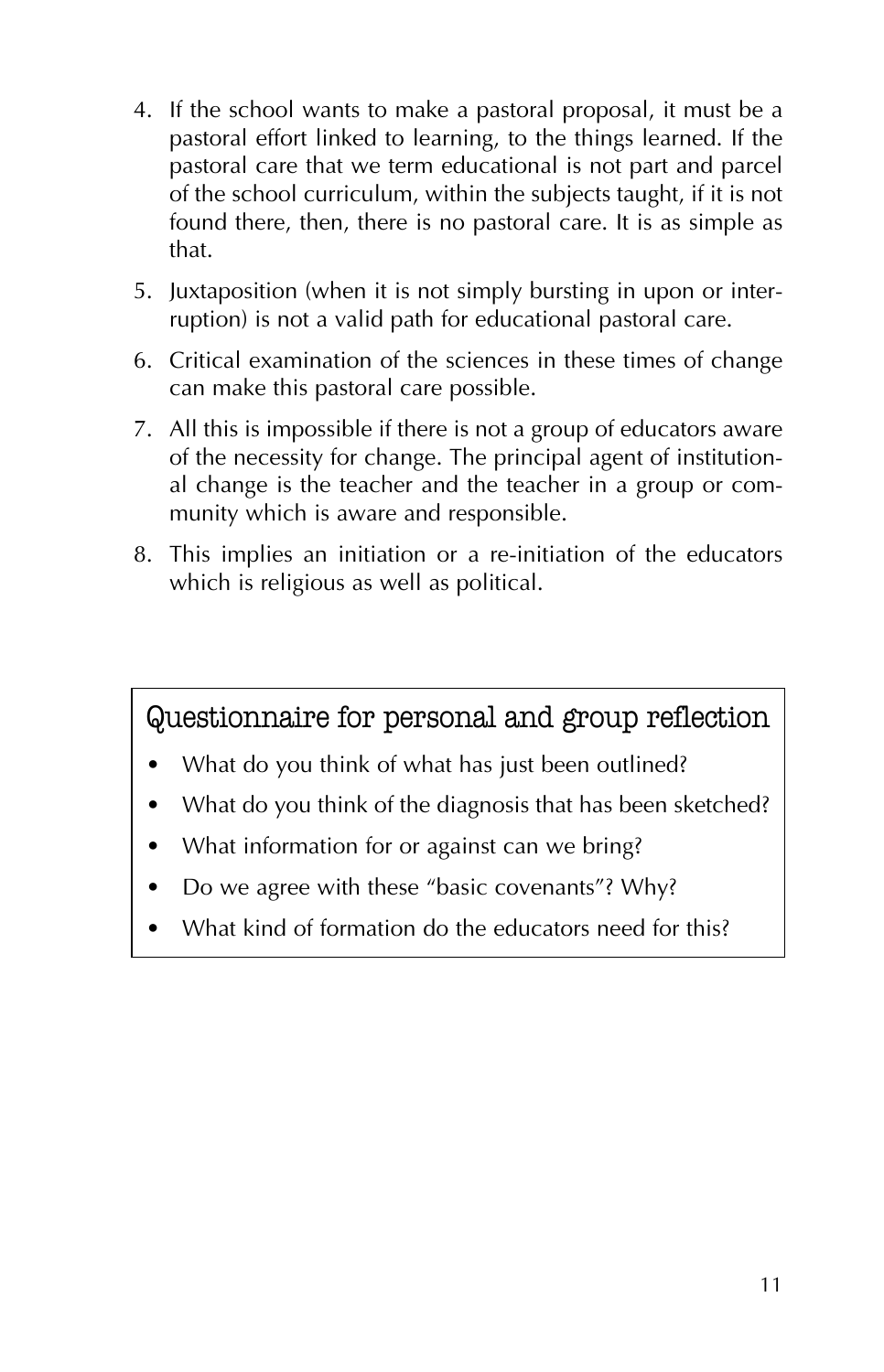# Towards a programmed plan

*"God acts by means of an incredible process changing in its physical appearance and historically-culturally complex and He began it a very long time ago"* Sallie McFague

#### A mystique of the world.

We have a good understanding that pastoral care - in school as well as anywhere else - starts with serious, discerning research into the action of God upon the world and upon history. But reading the signs of the times means that we have the faith conviction that the Word of God is alive in our times. That is the starting point. The pastoral question is absolutely not "How are we going to speak of God to the people of today?". The pastoral question is always "How is Jesus talking to the people of today?".

The one who asks the first question is not looking for signs. He is convinced of having heard from God, and of knowing what he said to Him once and for all. From his point of view, pastoral care is a problem of means, a problem which consists in checking what adaptations of language must be made so that everlasting truth may be understood. So, it is a problem of means, techniques and dynamics.

By contrast, the one who asks the second question knows that the problem resides in the intermediaries. He knows that God has spoken in Jesus in a unique and complete way. But he also knows that the Spirit has been given to the world and that Jesus is the Lord of History. The Council has reaffirmed this ancient idea: "The Son of God, by his incarnation, has united himself in a certain way with all men" (GS 22). From this it follows that everything created and everything human is the expression of God in time, a means of encountering God. Affirming the Lordship of Jesus over History is affirming that no era is outside his influence.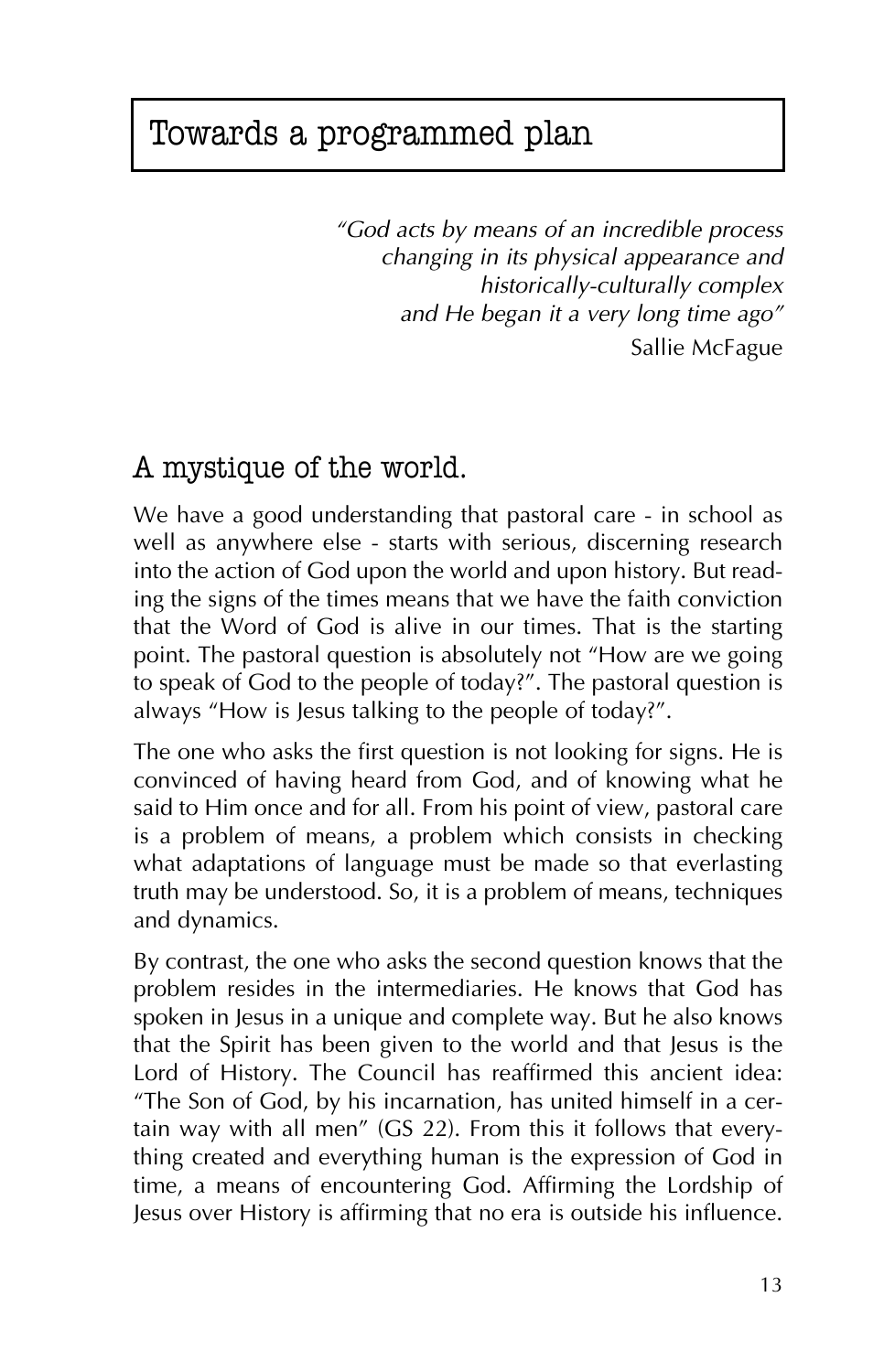Affirming this is the pathway to discerning the signs of the times. It is broaching the matter by means of the voices of Jesus in today's culture. It is preparing ourselves for the reception of The Word under words that, perhaps, we were not expecting.

That is the starting point for pastoral care in schools. It is having a positive attitude towards the world; more that that, a mystique of the world, of today's world; an attitude which is connected with faith.

#### Pastoral care cannot always be done in school.

But this positive attitude needs a subject. There are some necessary conditions for pastoral care in school. The first of these is the existence of a community of educators aware of its mission; one group of educators, or several, who have sufficient awareness of mission to mobilise everyone with a view to planned action.

The community is always the source, place and objective of every planned evangelising action. Pastoral care - neither school based nor any other kind - does not exist if it is the action of only a single person. Fundamentally, pastoral action aims at creating a believing social subjectivity, and in educational pastoral care it is a matter if strengthening the groups so that they can successfully carry out their faith project starting with the school; because pastoral action seeks to implant the Kingdom of God in society by the implantation of ecclesial communities. But there is no pastoral care in school if the educators are not its driving force. Pastoral care cannot be the work of religious men or women separated from the total group of educators; it cannot be the business of a little group of catechists or members of the administration who want to mobilise the overall group. The principal agents of educational pastoral care are the educators. Those charged with education are the parties involved in school pastoral care.

Educational pastoral care is always planned action. This means that, starting from a discernment of the present situation - and everyone takes part in this exercise - in tension with the challenges of the Kingdom of God, all seek to respond together by means of an initiative which brings about the conversion of individuals and groups to the Gospel (cf. Pueblo Document 1307).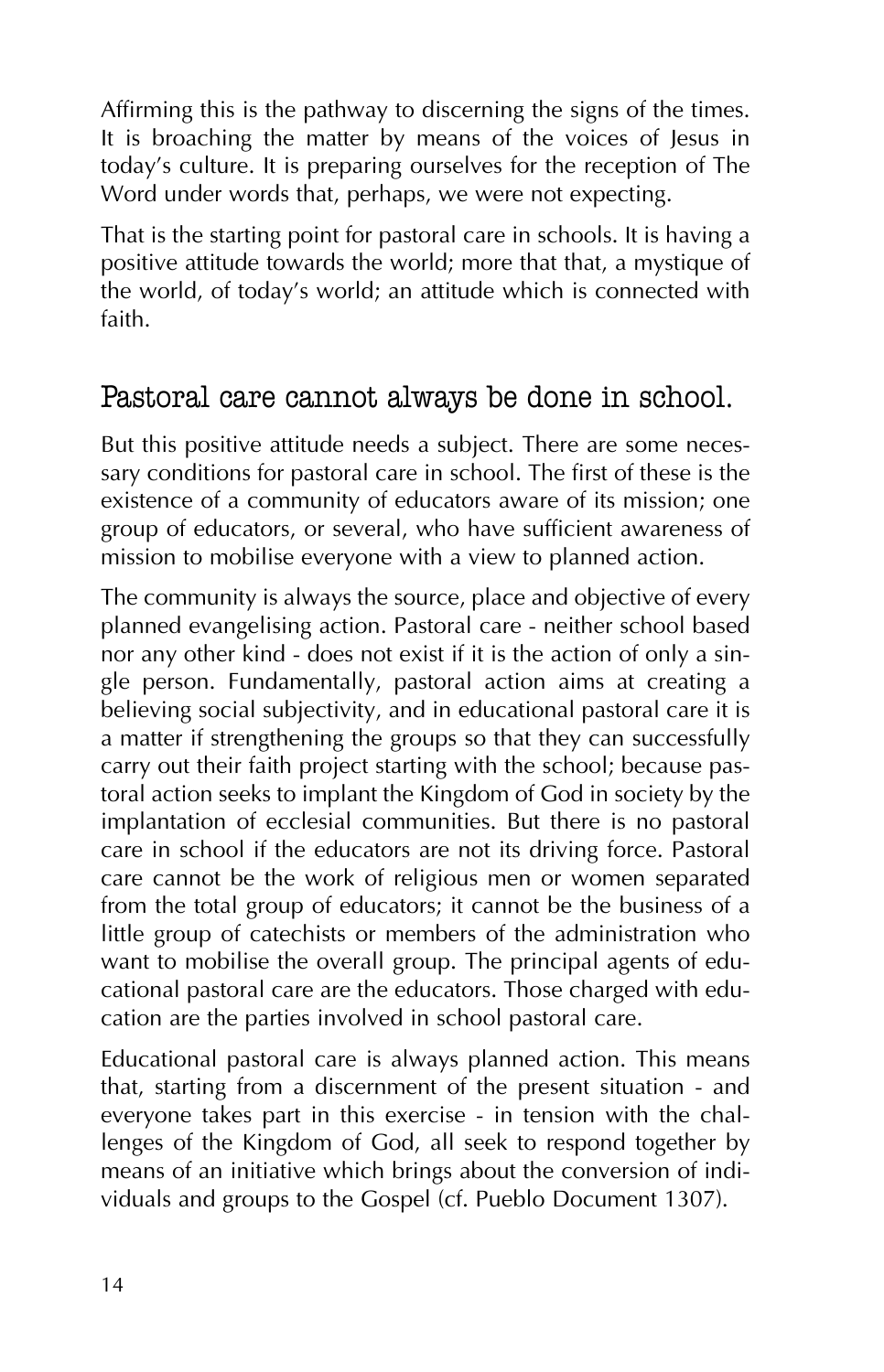This planning of educational pastoral care will recognise the differences, the lack of equality and the plursalist points of view that exist among the educators. But it will be understood that the story of everyone is the evangelical preparation of each for the meeting with the believing community.

This planning is the practical means which the discernment of the signs of the times assumes and which we spoke of a moment ago. The person who sees the present situation as the Word of God in the words of men, finds opportunities, meets suitable times, *kairoi*.

### School Pastoral Care: one goal, two processes, three choices, four fronts, five abilities.

To speak of School Pastoral Care is to refer to a very complex action, although profoundly unified. What is unique is the goal to which all are summoned: the **faith-life-culture synthesis**. That is the ultimate goal of educational activity: forming communities of believers who meet one another around culturally significant cultural learnings to review them critically in the light of faith so as to find there personal and group conversion. That is the objective of all the contributors: principals, teachers, auxiliaries, families, religious and lay persons.

This goal takes shape, in school life, through **two processes**, which, in their turn are diversified into multiple activities. On the one hand, there is a process which has to do with the **evangelisation of the culture and the inculturation of the Gospel**. It is the process of discernment undertaken by the educational community to discover God at the heart of the cultural domain, and this is the province of schoolwork, and to develop, through it, the domain of the Kingdom. The privileged place of the activities in this process is held by the systematic studies. But, in addition, it is the equally essential process of **evanegelising daily situations**. It is not only a matter of offering a profoundly evangelical view of life as a coherent structure; it is important that this view be operative in the daily lives of all those who work in education. Recognising the Word of God in the "domains of human dignity, fraternal union and liberty, in all the excellent fruits of nature and of our own efforts" (GS) leads us to grow in dignity, fraternity, liberty and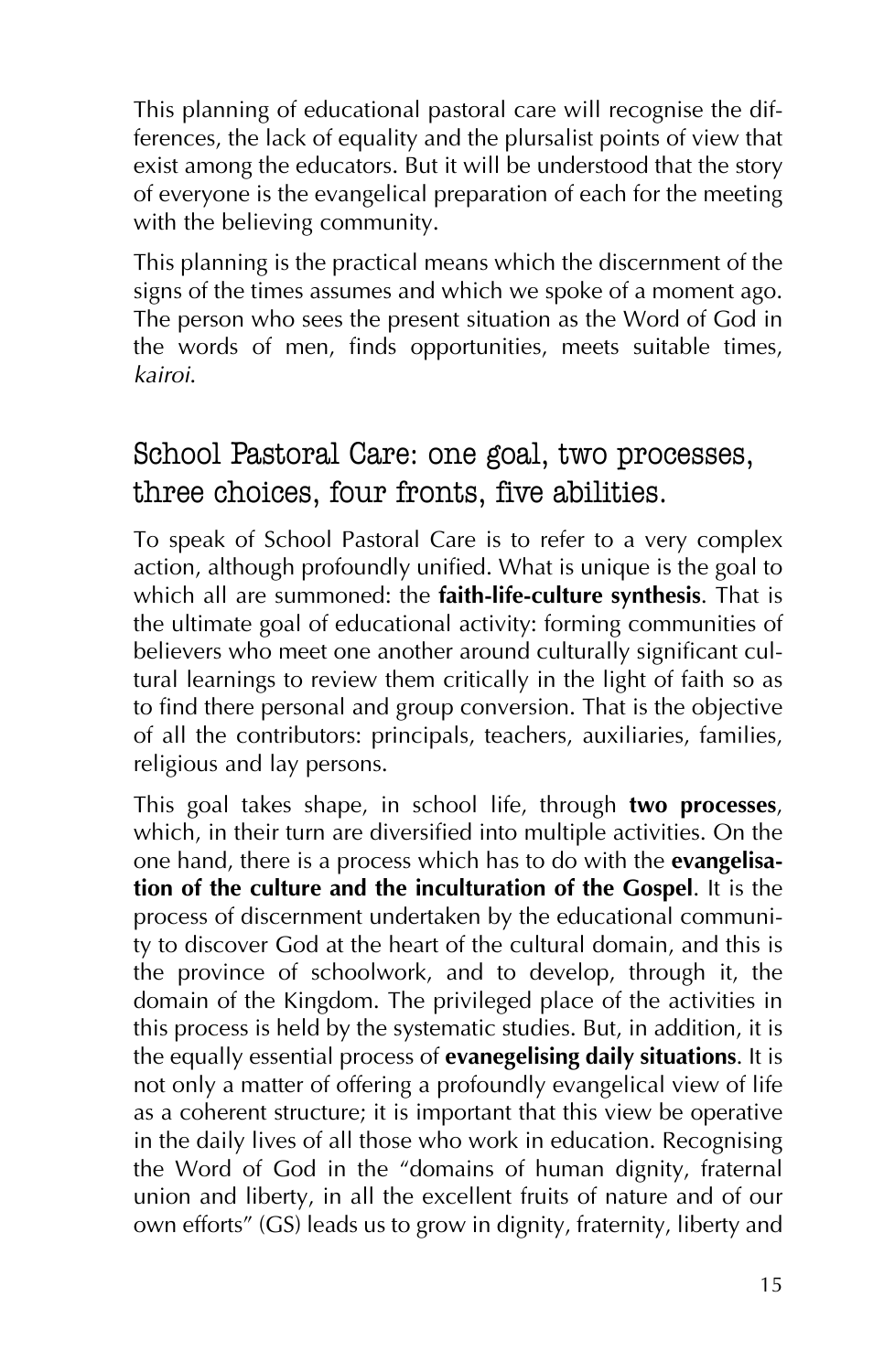to the transformation of society into a different society. The privileged place for the activities associated with this process include: daily life together and mutual caring, unforeseen situations which require our intervention, setting up groups and communities of faith, learning how to make choices and the fostering of vocations, and activities associated with aid, solidarity and missions.

Thinking in terms of educational pastoral care in a school which wishes to entertains this goal helped by these two processes implies **three options**. In the first place, educational pastoral care considers education **as secular** (not secularised). This means that the centre of school activity is not catechesis, but the world and its knowledge. At the heart of this knowledge is humankind - each individual and the whole of mankind. For this, at the centre of school life are persons, the whole person and everybody. The central interest in school activity is the world, scientific and treated pragmatically; a world understood as an intermingling of relationships. Relationships between persons are what constitute the tissue of the school and the tissue of the world and of its learnings. Educational pastoral care recognises in this an evangelising activity: it brings into dialogue the secular and the Christian in an interplay of questions and answers.

A second choice consists in **searching for an alternative society**. In a school proposing to give Christian inspiration, we teach with a view to transforming both society and ourselves. Yes, even in these times of disenchantment and rubbishing utopias, we affirm that a different world is possible. That is why educational pastoral care is something which discerns with the poor as the starting point.

In the third place, educational pastoral care thinks in a **missionary manner**. Christendom no longer exists. What are needed are processes of initiation and on-going re-initiation. It is a matter of the foundation and the re-foundation of ecclesial communities, temporary for most of the time. We cannot expect to be conducting Catholic schools, for Catholics and run by Catholics. In the ambiance of Christendom, the Catholic school filled a maintenance role. In our secularised society, it is a matter of initiation. Religion and moral values are open, pluralist questions in schools. It is important to seek dialogue, like Paul on the Aeropagus. Our God, the God of Jesus Christ, is here, although some of us disregard him.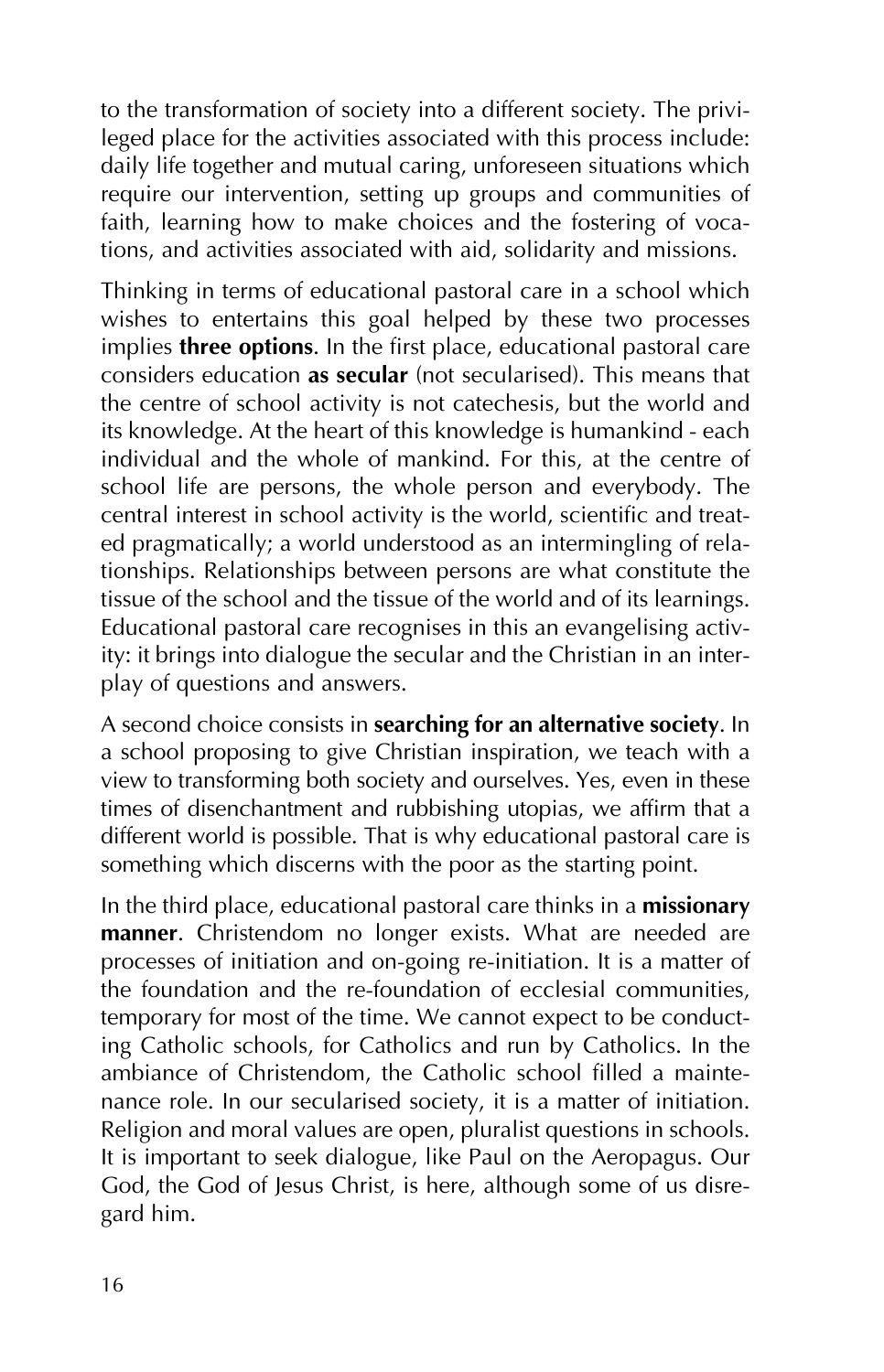The school goal can be thought of as **four fronts** which enable us to design renewal processes leading us to planned activities aimed at educational pastoral care. We think in terms of fronts, not of dimensions or options. School life is unified, but we can divide it into four parts, on the basis of four fronts.

On one side, there exists what some pedagogues call **the Matrix for Institutional training**. Others speak of institutional climate or ambiance. Graciela Frigerio<sup>1</sup> defines it as the mode by which the institution comes to life, is built up and lives with itself. All of that is what makes of the school a truly anthropological place: a space filled with history in which the face to face relationship confers a special identity on those who live there. Or, on the contrary whatever prevents this place from building its image; because it is a matter of an ambiance favourable for life or for its opposite. Elements going beyond school life, such as the social conditions of education, make up part of this Matrix. But, basically, they are elements which can be planned: school equipment, community relations, institutional reasonableness, professional participants, time allocations, resources, regulations, behavioural expectations, animation, professional formation and participation. Finally there is all that makes up the content of a school culture. It is a complex front which can seem to us elusive, but which should be planned.

From another direction, we have a much more dynamic and visible front: the meaning of life offered by the institution, **its school programme**. A school fixes on a certain kind of educational proposal because it believes it makes sense. Ultimately, what is being said is that it is possible to live in a human way by learning what is proposed. A school working on a Christian inspired plan tries to say something more: it tries to discover a Christian dimension in these very learnings, seeks to set up a dialogue between the content of all its specialties and those of the Gospel. It seeks to educate to wonder and contemplation, to give an introduction to the Christian life. As Father Alberto Parra<sup>2</sup> says pastoral care either permeates the school programme or is non-existent.

<sup>&</sup>lt;sup>1</sup> A contemporary, Argentinian educator and pedagogical researcher. She specialises in themes in educational institutions.

<sup>&</sup>lt;sup>2</sup> Columbian Jesuit theologian with great influence on Latin-american theological thought, on the meaning of liberation theology.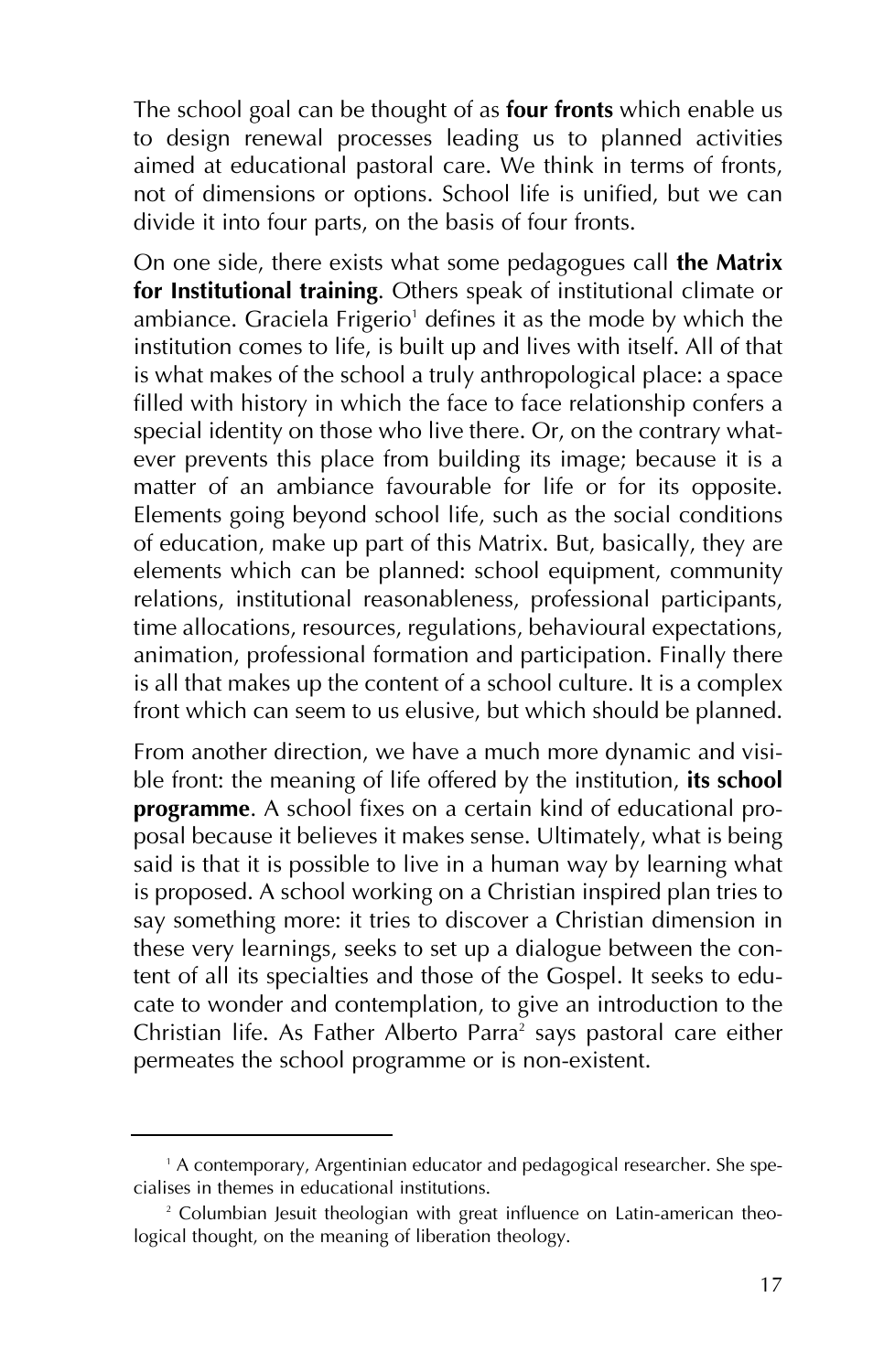But awareness of this Christian dimension of the subjects taught likewise calls for a form of catechesis, some **periods for the explanation of the Gospel**, some compulsory, others optional. Some will have a permanent place in the timetable, others at significant specified times.

Finally, a series of elements run through the whole programme. These **transversal themes and parts of the curriculum** are the ethical framework of the undertaking to educate and evangelise. This could be a motto for the year that is worked on in all kinds of ways; it could be some special topics which are presented for everyone; it could be one part of the year when everybody concentrates on a specific point. At a certain time, there must be space to take cognisance of the unity of school life, because the project is all-embracing: the faith-life-culture synthesis.

And this synthesis can be expressed as **five abilities** that all the fronts strive to develop. The Delors<sup>3</sup> report has accustomed us to thinking of school as a place where one learns to make acquaintance, to do and to live together. That comes down to saying that the school develops the scientific, technological and ethical abilities and the ability to communicate. But, in addition, the school with a Christian ethos must develop wisdom, an ability to discern.

<sup>3</sup> UNESCO report, *Education contains a treasure*. Santillana. UNESCO. Madrid 1996.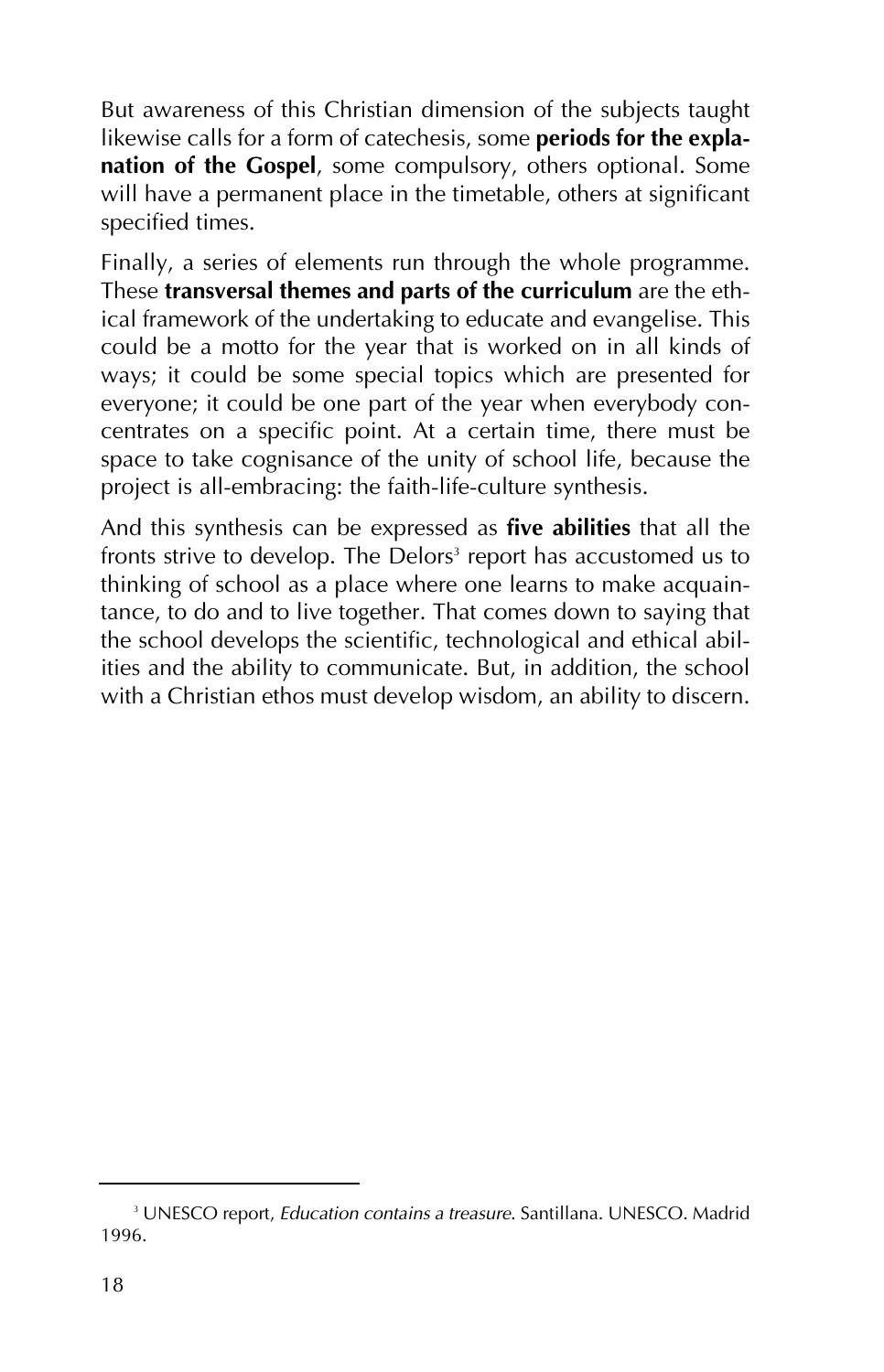Questionnaire for personal and group reflection

- What kind of pastoral questions do we usually ask ourselves? Are we experienced in picturing the two positions?
- What do we think of the goal of the Christian school? Is it one-dimensional or pluralist?
- In what sense is that the goal of educational pastoral care? What are its consequences for our task?
- And what about the choices of the Christian school? Are they the ones mentioned earlier? Are they ours?
- Are the objectives of educational pastoral care equal in importance? What connection is there between them?
- How do the abilities to be developed in view of educational pastoral care run through everything: the task, the processes, the options and the fronts of educational pastoral care?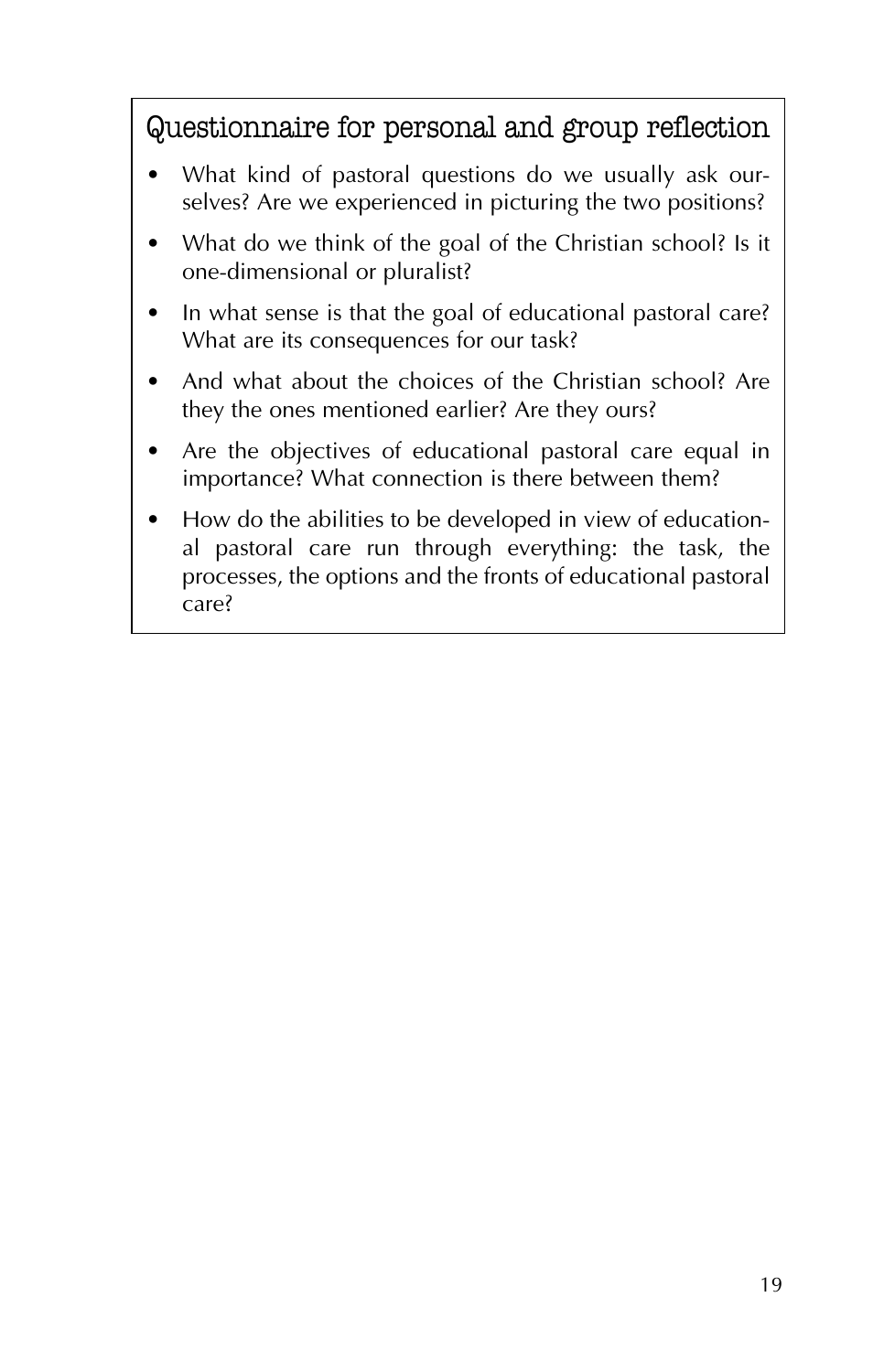## A Vista for Educational Pastoral Care

*"When we succeed in understanding that it is in relationships that knowledge is found, we discover the dawning of a different world: persons, their transparency, their participation; that is what educates. And not the content of programmes."* Pedro Maria Gil Larrañaga

Here I want to give an account of a first step that must be taken when we wish to set up processes for change in institutions.

Quite often we stress unilaterally those processes which go from bottom towards the top, in a constructive manner. However, without participation, without agreement or joint review, no renewal is possible. Institutional educational pastoral care planning, which is a participatory process, is always the appropriate answer for carrying on the process of conversion understood as a process of dialogue. But that is not the only necessary element.

Bernard Lonergan<sup>4</sup> identifies two educational processes following the tradition of John Dewey. There are processes that proceed from bottom to top, processes of construction starting from practices and rising to theories. But there are likewise ways of proceeding from top to bottom. The first ones call forth creation and the second healing. The downward process consists in simultaneously favouring the same ideas and the mission carried out by all. It is love which will lead us to chose a worthwhile project together, to change our ways of judging reality, to change our understandings of things and to adapt our practices to them.

Both are necessary; healing and creation; creation and healing. They are processes which we construct, always being aware of the tension which exists between the institutional will and the lib-

<sup>4</sup> 1904-1984. A Canadian philosopher and theologian whose life journey led to the implementation of an epistemology and a methodology which is proving very fruitful for us in pedagogical and pastoral areas.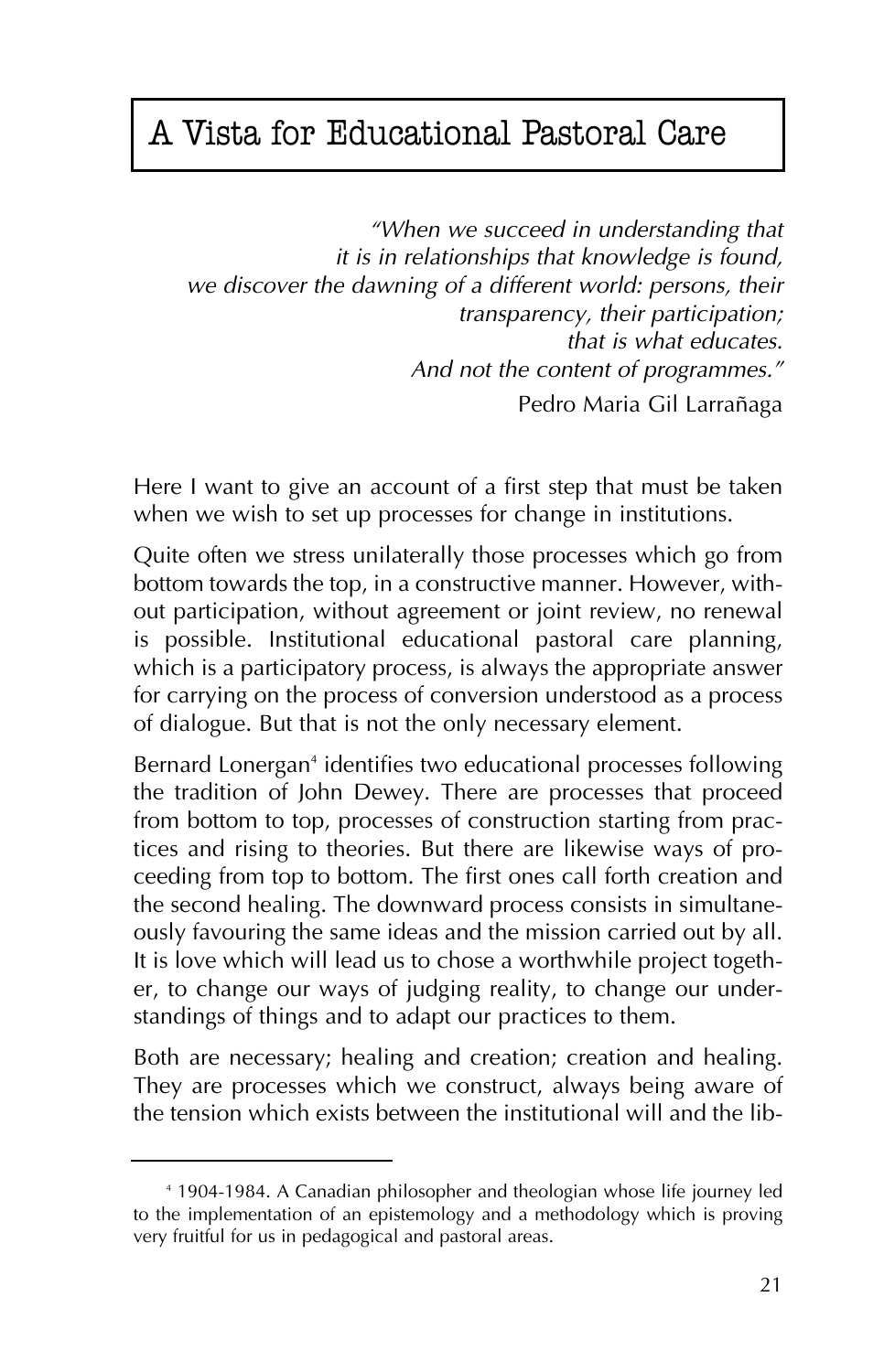erty of individuals. No text, no institutional system can guarantee change. But change without institutionalised negotiation is difficult to verify.

#### Jesus Christ, key to the Christian school.

School is an institution, that is, a public, social complex created to safeguard the communication of the culture. That is why the school is a fruitful, creative meeting-place between generations in the area of learning: learning to know, learning to do, learning to be and learning to live together.

The school that has a Christian inspired plan is the one whose plan is understood in the person of Jesus Christ, God and man. In a Christian inspired plan Jesus Christ is the key-person, the key that enables a different meaning to be given to the things learned, the reorientation of action and opening onto an horizon of transcendent hope. In a school with a Christian inspired plan, all the pieces of learning are integrated into Christian wisdom, and this is the ability to discern from the point of view of the poor.

In it, faith and culture, faith and life are united in a way analogous to the union of the Son of God with humanity in the mystery of the Incarnation - that is without one becoming the other - without confusion - without one being absorbed in the other - without separation - without their being able to be thought of separately without division - without conflict between them… Between culture and faith, life and faith, there is a relationship of discontinuity and interruption, but, at the same time of consummation and plenitude. There exists a discontinuous totality, difference in communion, in collaboration. And that is the kernel of what we are calling educational pastoral care. In a school with a Christian inspired plan, there is, therefore, a unique agenda: the faith-culture-life synthesis, developed through multiple pastoral, pedagogical processes. Thinking of the school in this way is:

- understanding it as a spiritual reality. It is a place where men and women, children, adolescents and adults can have an authentic experience of the Spirit. It is, at the same time, a cognitive, ethical and religious experience.
- speaking of education in terms of initiation, because the school sees itself as an ecclesial community; the commu-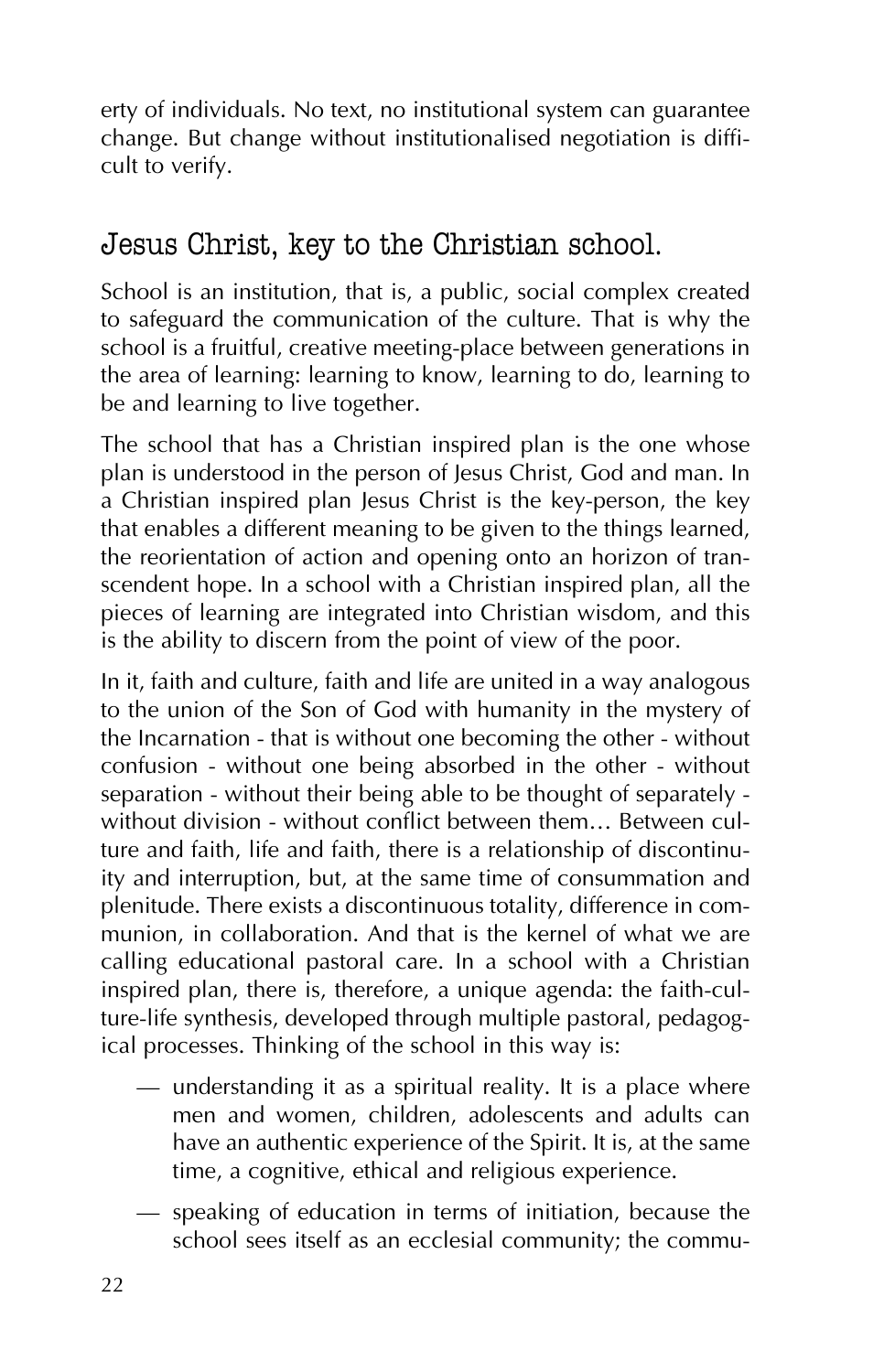nity of communities, it is the place where the Gospel is incarnated into the culture which dialogues with the entire culture even though it be popular, childish, adolescent and juvenile.

– not thinking of it as outside the system, but in collaboration with other institutions and with men and women who are pursuing the same kind of research although with other inspirations.

### The pedagogical relationship at the centre of the school.

The school, the place where generations dialogue about learning, is set up as a place of relationships. The relationship between the pedagogical agents is in fact the fundamental tissue of school life. This pedagogical relationship has an institutional character. It is born of society's need of a space aware of maturation and socialisation. This institutionalised link between generations creates a feeling of belonging, awareness of the social "we". The relationship is, these days, the social concept of redemption, as was, in modern times, the concept of reason.

This pedagogical relationship is extremely rich and complex. The teacher and the pupil are implicated as persons whose relationship confers on them this identity. The knowledge and transformation of learning and social conflicts is what brings about the relationship. In it, jointly is a relationship between persons, between generations, between human and social groups, between political and economic interests and between the mysteries.

In a school with Christian inspiration, this same relationship is the religious locus par excellence. The content of this relationship affects, at the same time, learning and its objects of knowledge, together with the choices and the scale of values for discernment, with the methods and attempts at transformation of persons included in the relationship, with cultural developments and the social conflicts at the heart of which development takes place.

The purpose of personal transformation is the transformation of society. Persons are transformed when the multiple conflicts that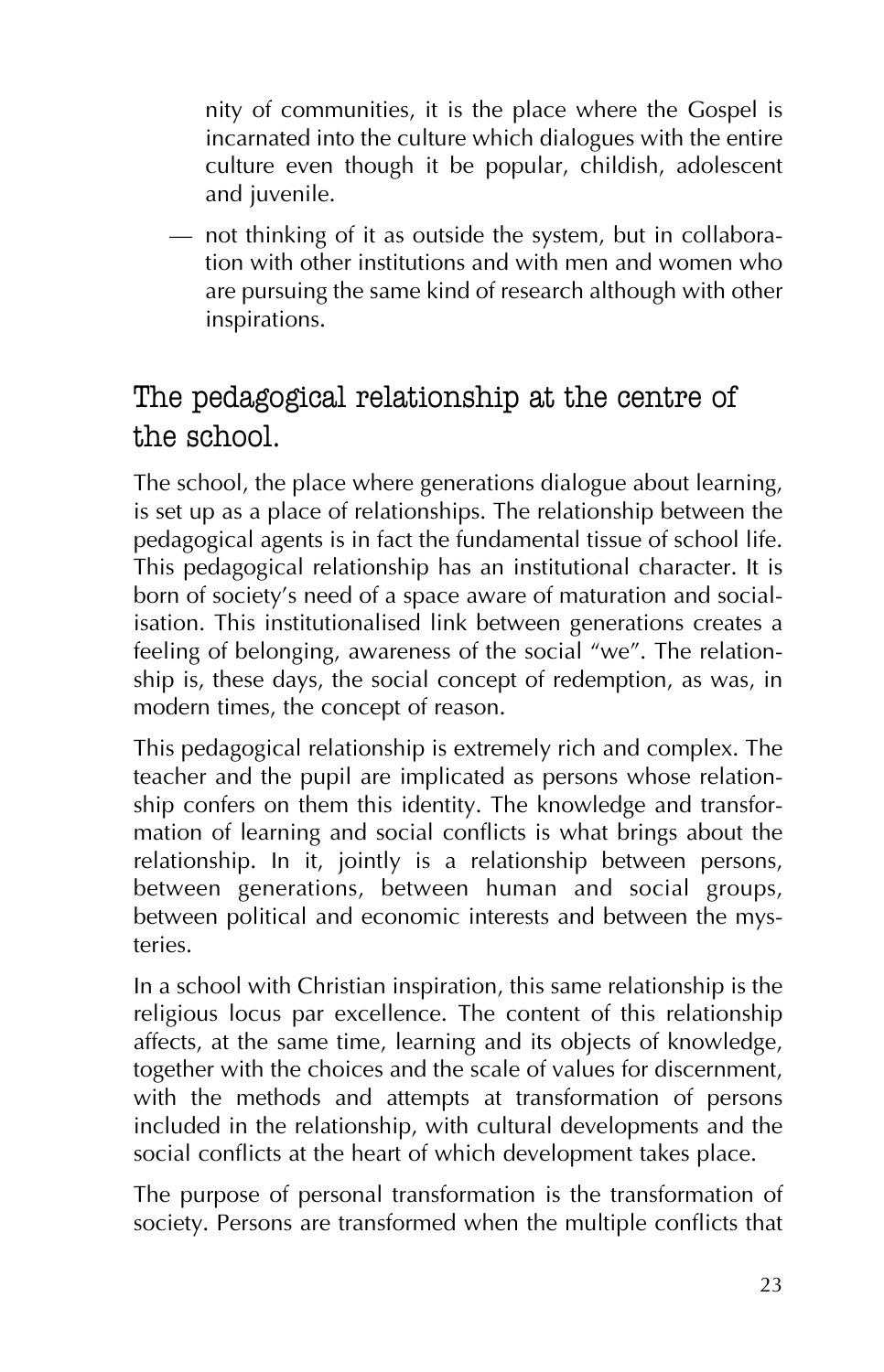weave these relationships are resolved: cognitive conflicts, relational conflicts, conflicts of values, social conflicts, emotional conflicts… Thinking of relationship as a tissue of conflicts implies thinking about it as a kind of self-transformation and self-awareness, of mutual transformation and mutual coming to awareness in which all the actors come away transformed by the methodical and conscious resolution of the conflicts.

Understanding the centre point of school life as a relationship puts the setting up of communities in the main stream of the task of running and animating school life. It is apprenticeship for community - that of the class, of the department of similar subjects, of teaching teams… It is the one woven by the school day by day. And it is in the heart of this apprenticeship for community that one can discover God and his mystery in Jesus Christ. This community apprenticeship is the Church being formed.

This pedagogical relationship, the centre of school life, is the alternative that adult communities are putting forward in order to re-develop social life with its economic, political, social and token conflicts. To learn means to be in touch with the life of the society and to live its conflicts in its midst. Besides, learning must originate starting from the viewpoint of the poor. The pedagogical relationship is thus transformed with the social conflicts and their Christian dimensions in mind; it is a prophecy of a better life in which conflicts will be a thing of the past.

#### The class as the place of relationships.

We give the name 'class' to all areas of training purposefully organised. We call 'place' every human area which, by breaking into it or living in it, does not give us an identity, but enables us to meet ourselves face to face with others and gets us to participate in a part of history with increasing awareness. In the classroom, the relationship is lived between a community of adults and a community of young people, set up as training communities.

The adult Community includes the management, the teachers, non-teaching personnel and groups of families. During the pedagogical relationship, each of these groups acts in a different way in harmonious participation.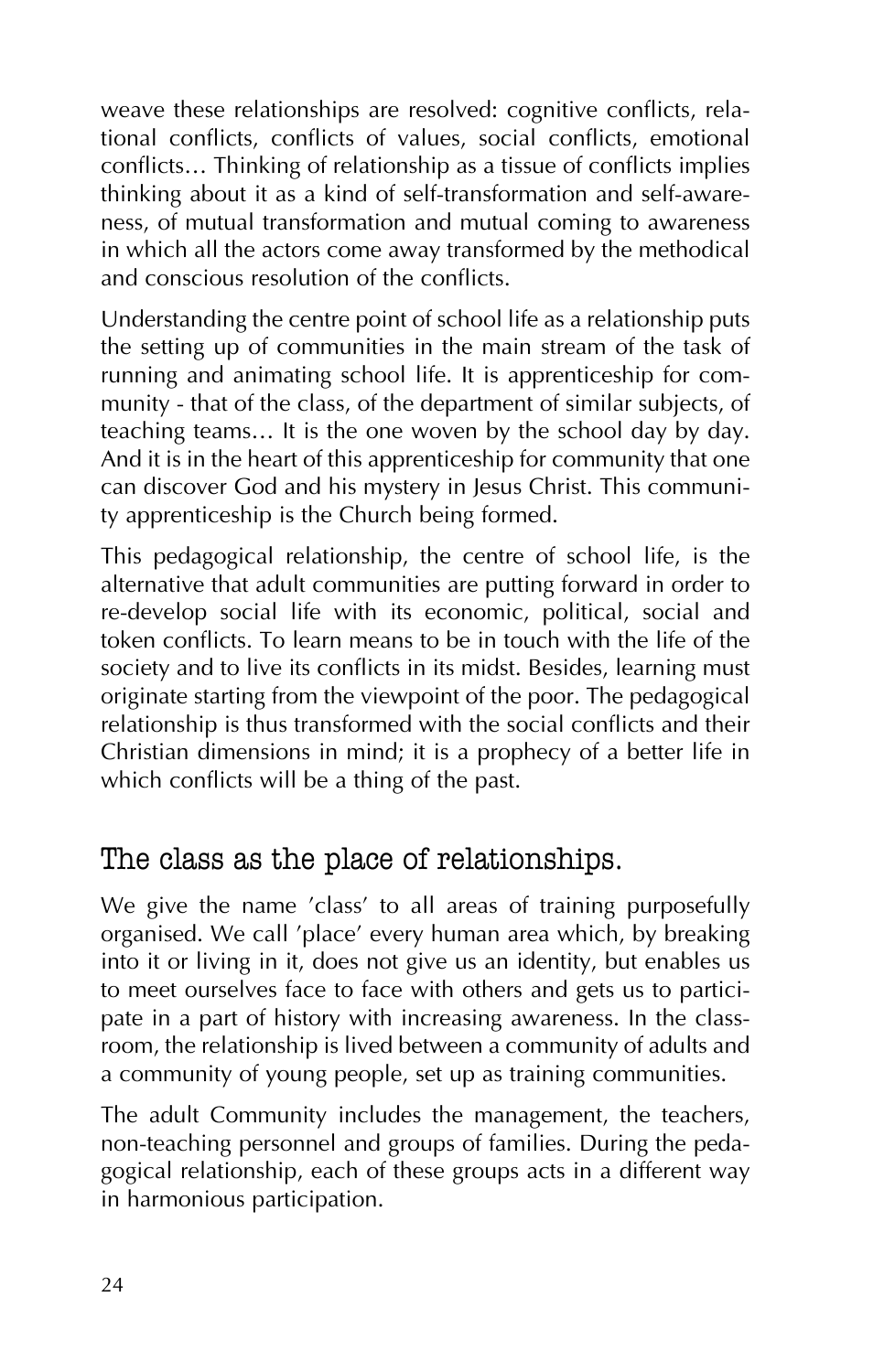This community comes to the realisation that it is called by God, summoned, *to establish a common democratic way of life* within which all conflicts relating to values are resolved, going beyond the interests of individuals and groups.

This democratic vocation of the adult community leads it to open classes in which *all can meet with joy*, creativity, and freedom of thought and research.

This democratic vocation that draws together the adult community leads it to create classes *open to the social context and committed* in a praxis which gradually transforms, in spite of setbacks, and because of them, and adversity from educational, social and economic politics. That is why the school with a Christian ethos assumes a solid commitment to justice and for justice as a way of building a different society.

This inclusive democratic vocation, bringing transformation to the adult community leads it to look upon *authority as service* exercised in a united way in what concerns the educational and evangelising mission. It seeks participation in forming the plan, in decision-making, in understanding the theory and in the criteria for organising the school task.

This constitutive, transforming and participative democratic vocation does not consist in hiding differences, but *in setting up dialogue within the differences*, in union in the midst of the diversity in the unique, educational and pastoral project. The conversion of persons and groups, the conversion of the institution itself to its Christian inspiration, is at the centre of the notion of vital structuring of the educational project.

This vocation that is democratic, inclusive, transforming, participative and open to dialogue brings the adults in the community to experience *their cultural life as a place of meeting with God.* God, foundation of the meaning of what is learned, matrix of fruitfulness and all truth, good and beautiful, can be touched in the training effort that is at the centre of the educational relationship. This cultural life of the school is also the fabric of the relationship of persons with their own contentious link with learning. This wise effort is the hallmark of the educational relationship. It is through this relationship of persons with learning that the school understands its life of prayer, celebration and sacramental meaning. This means that it is the same as that with the religious content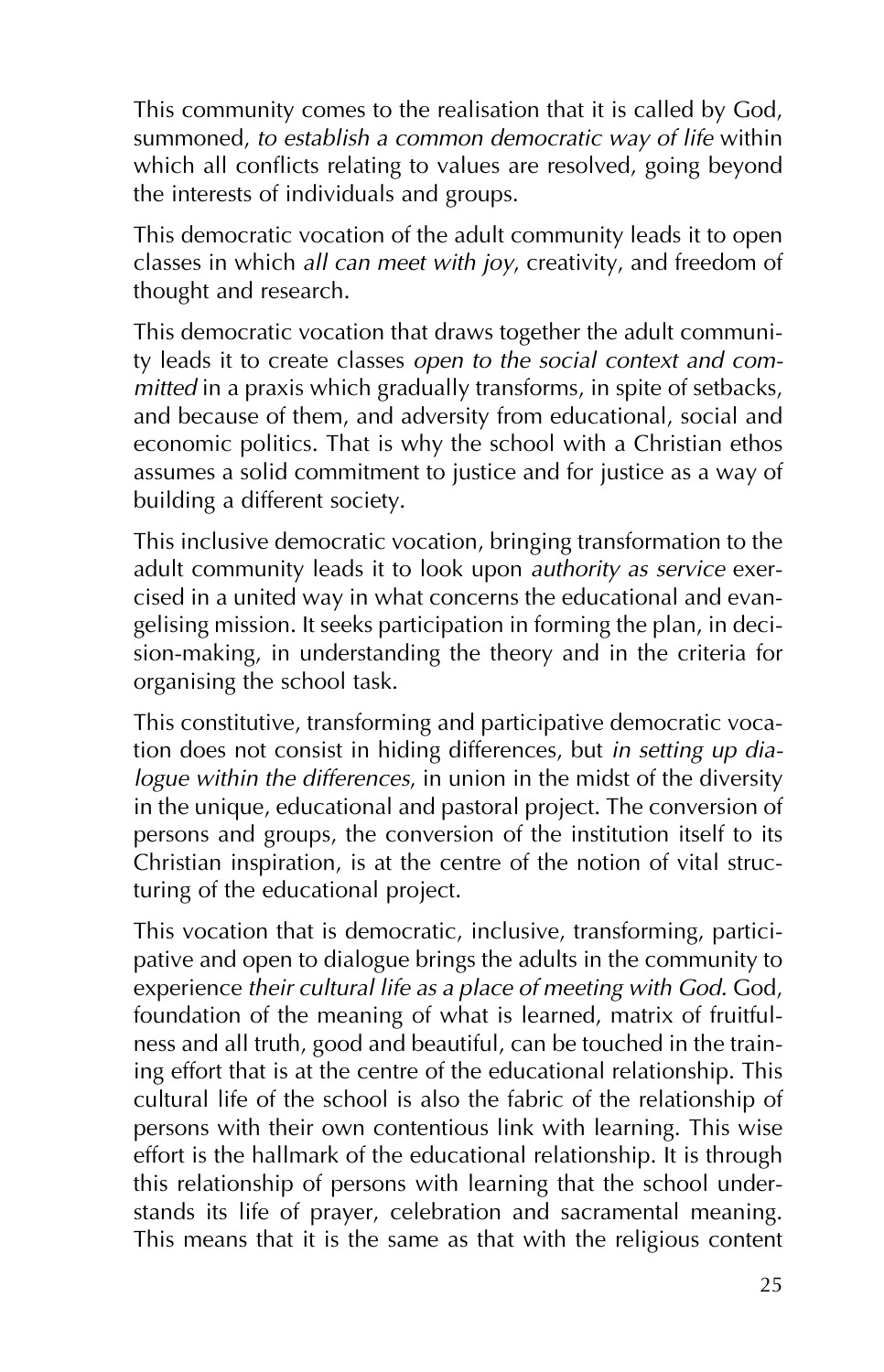that must be discovered. That is why the pedagogical relationship is a pastoral relationship and a pastoral activity. Consequently, a school with a Christian ethos grasps that there need to be school periods when the religious content of the relationship can have a Christian explanation.

The class, the place of relationship, is the locus of evaluation; the place for evaluating the processes, the behaviours, successes and failures. As it is desirable that the place that fixes its worth be seen as a place of standing, the adult community indicates clearly what are the values at stake in the pedagogical relationship and in what sense it is hoped that they will be lived by all those taking part. Authority is the means of attaining the objectives that the community of adults has received from the hierarchic and charismatic Church as well as from the families. Authority is at the service of the children, adolescents and young people. The community organisation - it takes part in the management - seeks to analyse all the possibilities of the persons and groups who are present in the large group of the educational work.

From another point of view, the community of children and youths is the determining pole of the pedagogical relationship. Their presence, their quest and their social position as pupils set up the school like this. The community of children, adolescents and young people brings to the classes and the pedagogical relationship a huge baggage of learnt material: they know how to learn, how to act, to be and to live together. They take part in a childhood, adolescent or youth culture which is their own. These pieces of learning are the starting points and workplaces through their importance in the dialogue - always conflictual - with the culture of the adult community. This knowledge and the lives of those who have built them up are an evangelical preparation for announcing the Mystery that the adult community has achieved from the start of its own ecclesial life. Each child, each adolescent, each youth must be known personally so that the adult community can be at the service of their deepest needs in the way that is most advantageous to them; this needs to be so especially in the case of pupils with needs beyond the ordinary. In this way, the school with a Christian based curriculum is concerned to organise diversified activities which can cover the interests/cares and needs of all. Thus, the adults in the community will be able to be elder brothers to the students that families entrust to them.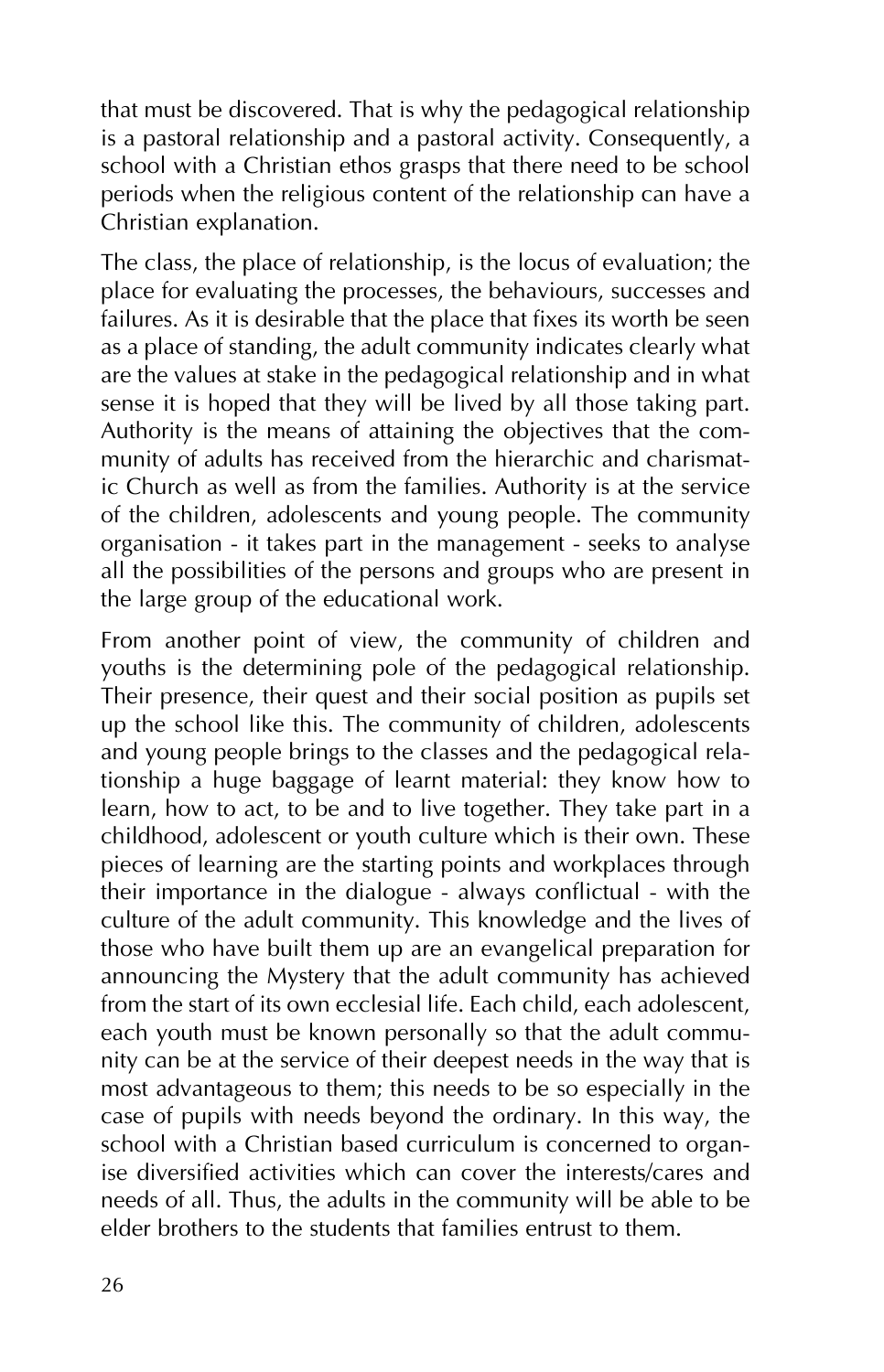#### The teacher, key-agent for institutional change.

The educational relationship is not a mere profession. The school community with its Christian ethos is not just an organisation. The educational relationship, from the Christian point of view, is a ministry, a service of the Church, stable and communitarian. It is the name of the educational relationship looked at in Jesus Christ, Servant of God and men.

It is in this educational relationship that the teacher is called to meet God, soul of the world, companion of life and transcendent matrix of all culture. It is his own outlook on life - his ability to know, his ability to act, his ability to be and his ability to live with others - everything that is part of his personal account of the culture which, as mediator, the teacher presents to the training community in which his educational task unfolds. It is his groping quest of life and culture which will lead him to journey on in faith torn between what is already achieved and hope. It is his own faith-life-culture synthesis, always on the march and always the fruit of grace which makes him a sign of the Kingdom in the community of adults to which he belongs.

However, the teacher as agent of institutional change is always a subject of social transformation. An important element of pastoral teaching, which coincides with the task of management, is the creation of the social subjectivity of the school adult community. Setting up faith communities as communities of scientific, pedagogical and pastoral research and as an environment for democratic sharing, is moving in the same direction. This social subject, transformer of the school and society always lives the tension of a sense of achievement and hope, of what has been secured and what is desired, of what is understood and what is unknown, of faithfulness achieved and openness to the future.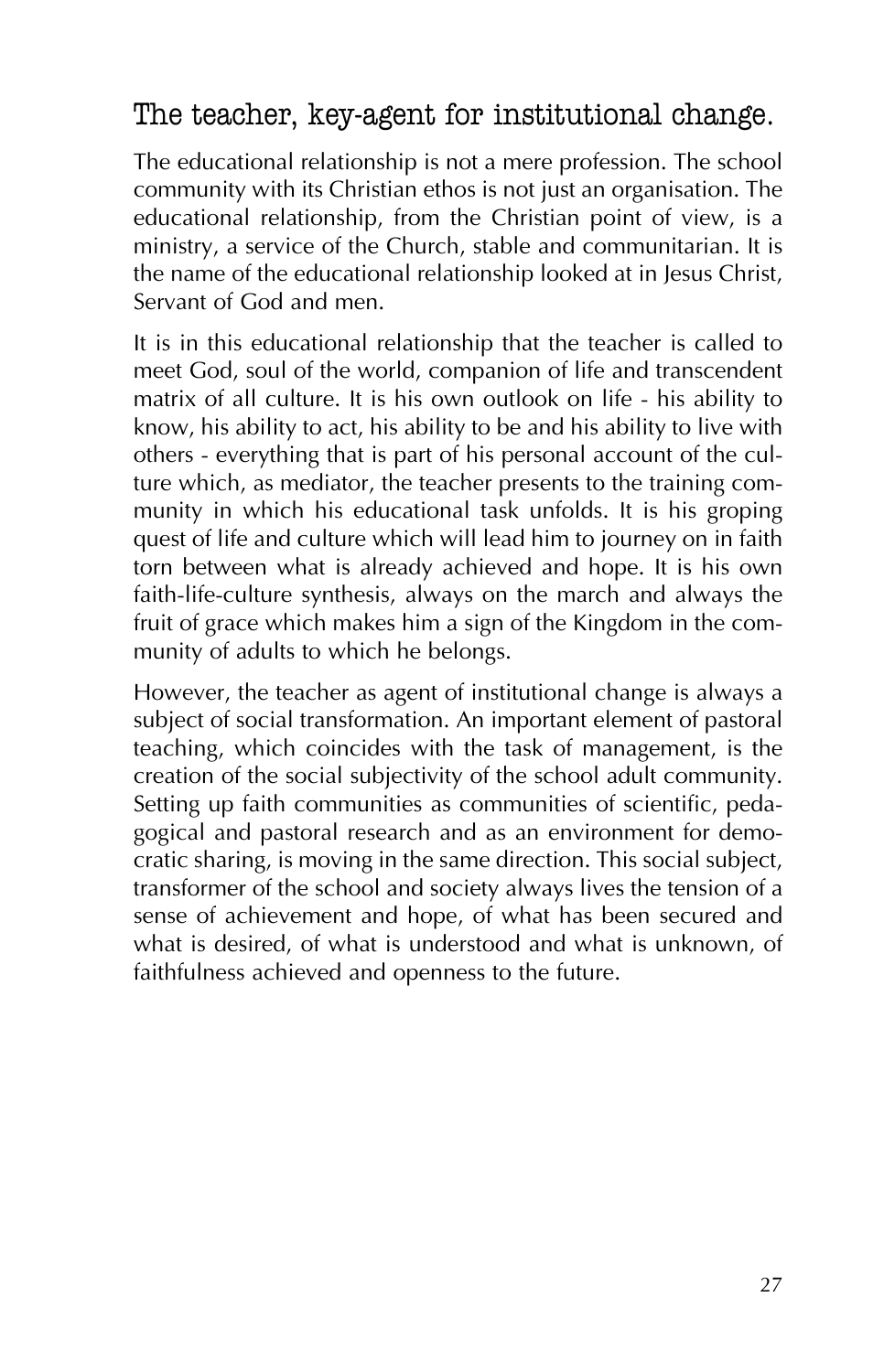Questionnaire for personal and group reflection

- What do we understand by discernment from the point of view of the poor? Is it possible in our educational work, in our Brothers' Community? What conditions does it require?
- Do we believe in the need for raising the religious question between students and teachers?
- What is our understanding of the pedagogical relationship?
- What is our understanding of training and our employment?
- How is our educational work evaluated from the point of view of its calling to be democratic, assimilative, transformative, participative and in dialogue as a community?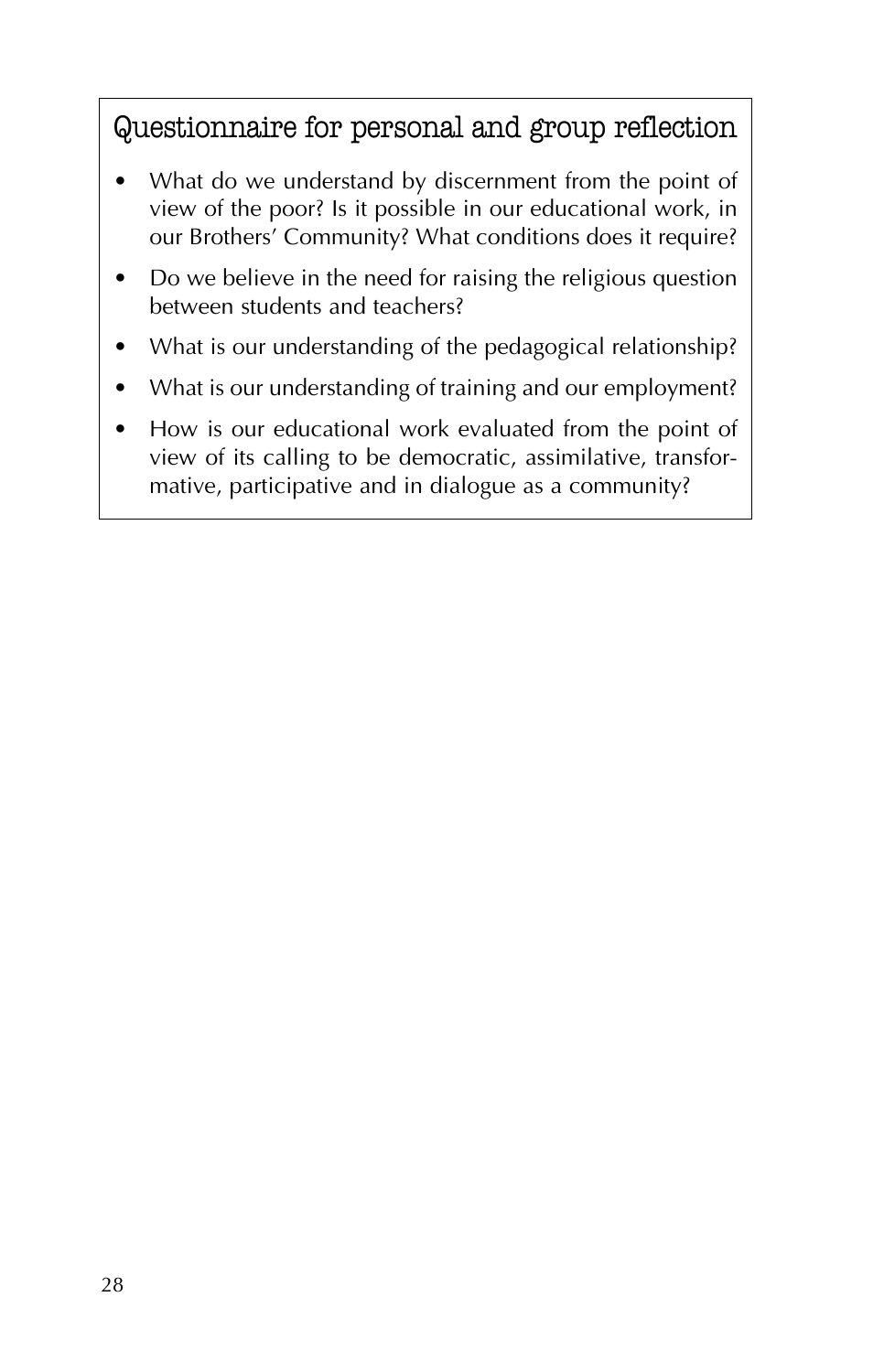# Educational Pastoral Care is part of the programme or it does not really exist

*"An education directed towards wisdom, centred on the humanities, directed towards the development of persons with the ability to think correctly and to rejoice in truth and beauty, is an education for liberty, and a liberating education."* Jacques Maritain

The aim of setting up educational pastoral care, is to move from a model of pastoral care made up of religious events which take place in school, to a model of pastoral care which considers school activity itself as the methodological means of inculturating the Gospel, as the Latin-American bishops say in the San Domingo Document (271). That is a theological way of saying that what the programme of an educational operation is suggesting, is the proposal of the meaning of life that the school gives to those who come to it.

The contribution brought by schools, considered as pastoral institutions, has a very specific profile. In this chapter we are interested in thinking about how far schooling and its content can contribute to the coming of the Kingdom and its fulfillment.

#### A sketchy programme.

In the present situation, school periods in "religion" take place side by side with all the other parts of the programme. Enclosed in times for catechism or the topic that takes its place, they relate with other subjects only when some contradiction crops up. On the other hand, normally, they co-exist peacefully enough (or with the same indifference!) as chemistry does with English literature.

In another chapter we allude to this as being a goal of the school, the only one viz. the faith-science-culture-life synthesis. But, in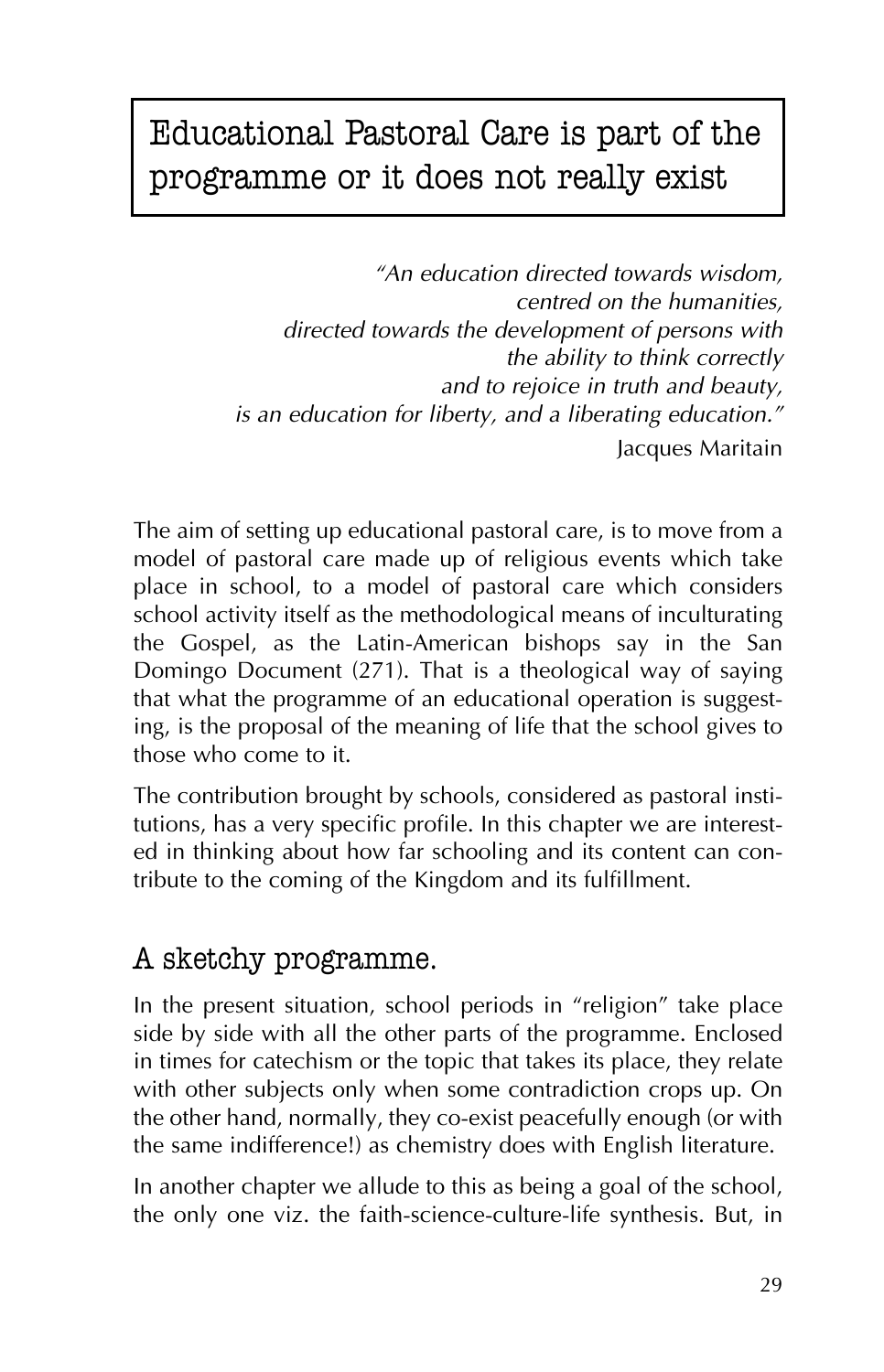most cases, this is a task which each principal, each teacher, (and each student) must settle for himself and in his own way. The paramount importance of Christian support in the environment of basic formation of the teacher, and formation while exercising the profession, should be able to be focused on this point and collaborate in it.

The difficulty with the synthesis that the teachers and students must achieve raises two questions. On the one hand there is the presentation of sketchily planned projects. On the other hand, there is the meaninglessness of the traditional understanding of the Christian religion in secularised societies like ours, and the limitations that catechetical initiation has had and still has. To this is added that we have made the content of schooling seem "natural", as if we believed that the content of the programmes remains fixed, existing outside a series of historical and political processes which have formed it and frozen it in place.

#### Towards a programme which mediates evangelical inculturation.

Let us take a somewhat closer look, recalling what has already been said: what is distinguishing about the school is its educational orientation, which is made concrete in the subjects it teaches. The distinguishing mark of a professorial body is its knowledge, its learning and its culture. What those seek who apply to a school, even a Catholic one, is learning. If a school wants to make a pastoral proposal, then it must do so with learning as the starting point, a pastoral system starting from the topics taught. If educational pastoral care does not reside in the academic side of the school, in the subjects taught, if it is not found there, then, quite simply pastoral care is non-existent. The juxtaposition of religioncatechetics-liturgy (when it is not simply rushed or an interruption in what is normally done so that nothing changes afterwards) is not a valid pathway towards the faith-culture-life synthesis.

We are going to suggest as a valid way of structuring this type of pastoral care, a critical reflection on the sciences together with an attentive consideration of what we can call dialogue between scientific training and questions about faith.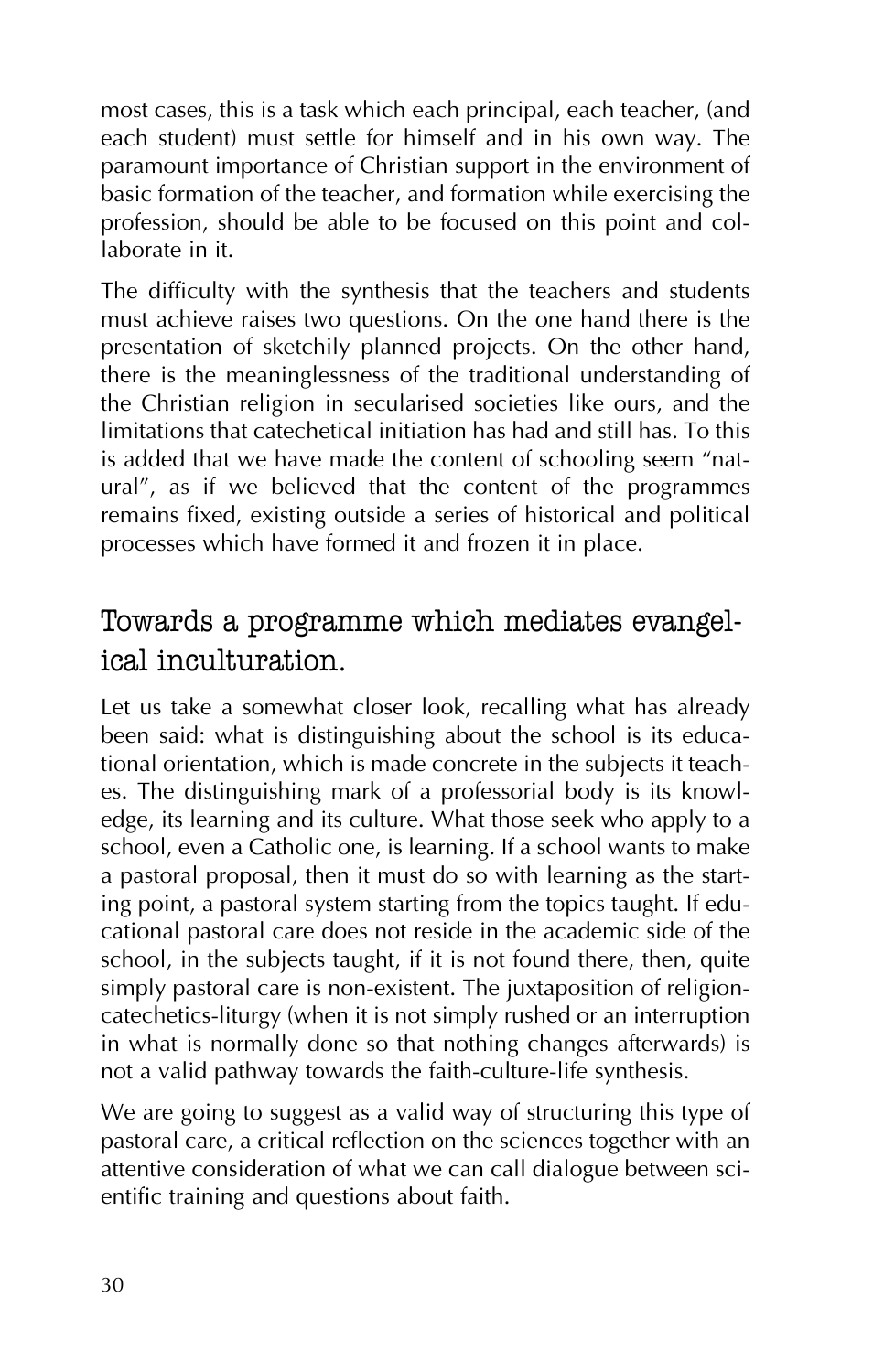### Knowledge and concerns (interests).

In the first place, we invite you to recall the reflection of the critical theory on the necessary link between science and concern, between knowledge and interests. We shall follow the classic study of Jurgen Habermas5 : *Knowledge and concerns (interests)*. For him, three interests characterise present day sciences: technical interest or interest in adaptation, and these are related to the natural sciences; practical interest or communicating which concerns human relations and is at the origin of the human sciences; interest in emancipation or critical interest, and this strives to direct the two other interests towards the permanent liberation of humanity from what is enslaving it and from its fears and which is at the origin of the social and political sciences.

A faulty understanding of things has sometimes led us to give a privileged place to the humanities in dialogue with the faith. But technical interest should not be considered as a non-human interest. It is a consideration of the bias of technical thinking that could lead us to such favouritism. It would be like remaining at only one pole of the dialectic with modernity. And what is under consideration in what concerns critical thinking is to be able to take a point of view which enables us to understand modernity - and capitalism which is its foundation - as the best or worst that could happen to humanity.

In the technical commitment itself, in preoccupation with nature and its mastery of adaptation lies the possibility of transcending an ethical and a religious commitment. There is an ethical responsibility which cannot be divorced from scientific truth. Justifiably, Habermas's point of view and that of all critical theory lies in the response to the objectivism which is presupposed to be ethicopositivist. Truth and justice are not dissociated, except in the prejudices of the scientific method and in positivist practice. Everything that is possible is not true. Only that is true which enhances the life of humanity, of each man and each woman, of all humankind, of those living today and in the future.

The same could be said about preoccupations with social issues, with communication, with sport, with art and politics. Without

<sup>&</sup>lt;sup>5</sup> A contemporary German philosopher, of the Frankfurt school.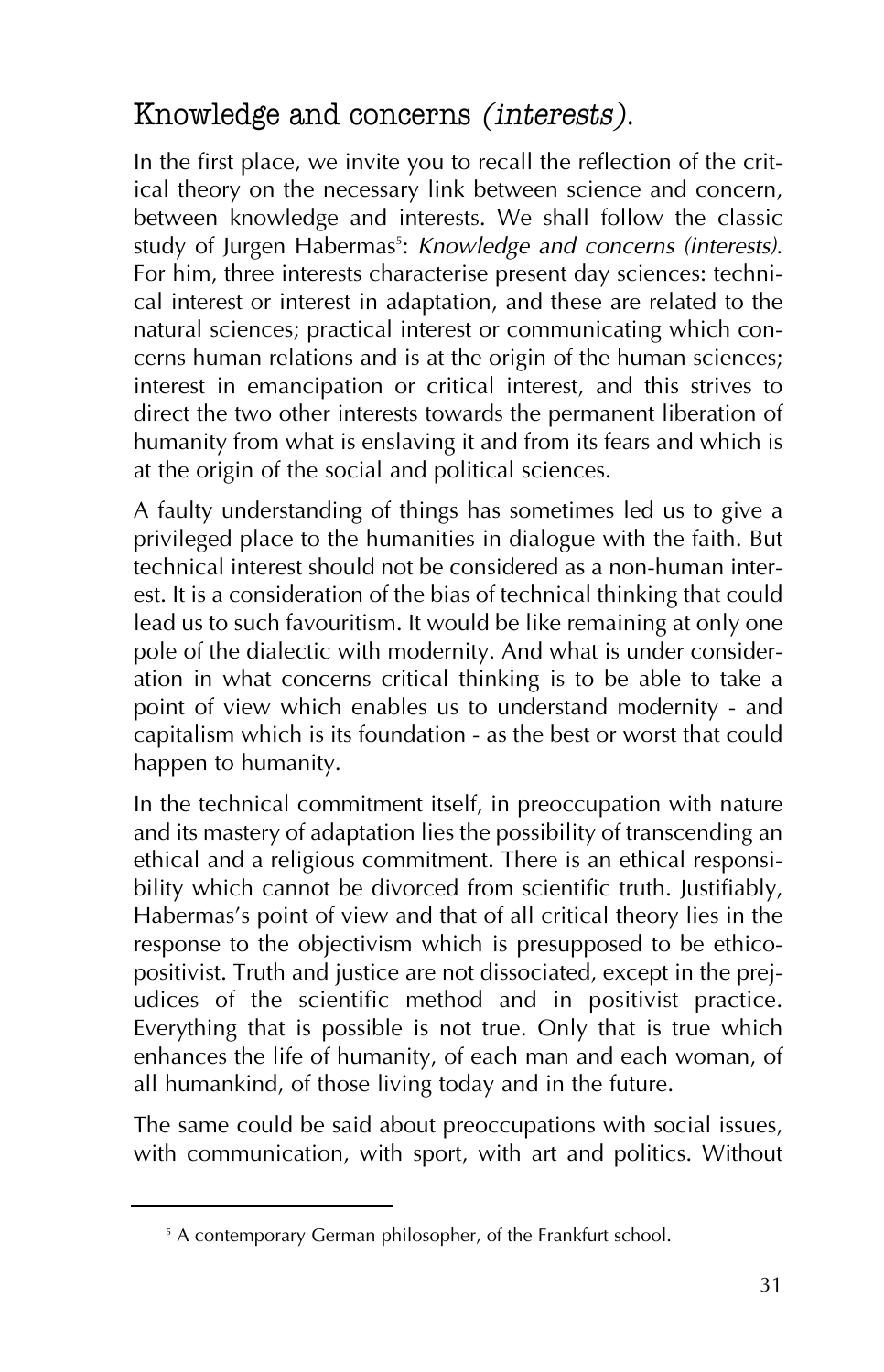some linkage of these interests with emancipating concern, everything can be transformed as ideological questions and with slight importance. The critical Christian educator is a political educator or he is not a Christian.

#### Knowledge in the school.

In school, the meaningful proposition which constitutes the scholarly web of knowledge is composed essentially of three elements: the scientific, the artistic and the ethical. The three elements relate to previously explicit interests. They are pedagogical transpositions born of the same interests, the same preoccupations, but integrated into the historical processes which gave birth to the school programme.

A sense of the sacred underlies these same interests, when the person or group takes an over-all view of other kinds of experience. For Bernard Lonergan, the flux of the conscience is the subject which is his problem; he constructs his horizon; he chooses his world. In this flux interests vary according to the mode of experience in which the subject is living. Lonergan distinguished the ordinary structure of experience from the intellectual model of experience. It is the change of interest that triggers the change of formula. The passage from one kind to another, from one horizon to another, from one interest to another stems from the appearance, within the experience, of an interest in satisfying the curiosity occasioned by certain phenomena in a persistent manner in the conscience of the subject.

The sciences are structurings which allow the lives of subjects to be ordered in such a way as to favour the intellectual kind of experience in a permanent way. Scientific education will, therefore, be an activity which seeks to insert into the nature of ordinary experience, the question of understanding. Science is preoccupied with the ordinary world through judgements, valid for all, for the relationships of objects between them.

The arts, on the other hand, are an objectification of a purely experimental kind., meaning that what you see is experienced as seen, what you hear as heard. This objectification awakens feelings which bring into play a particular understanding of what art is, a different understanding from scientific understanding, an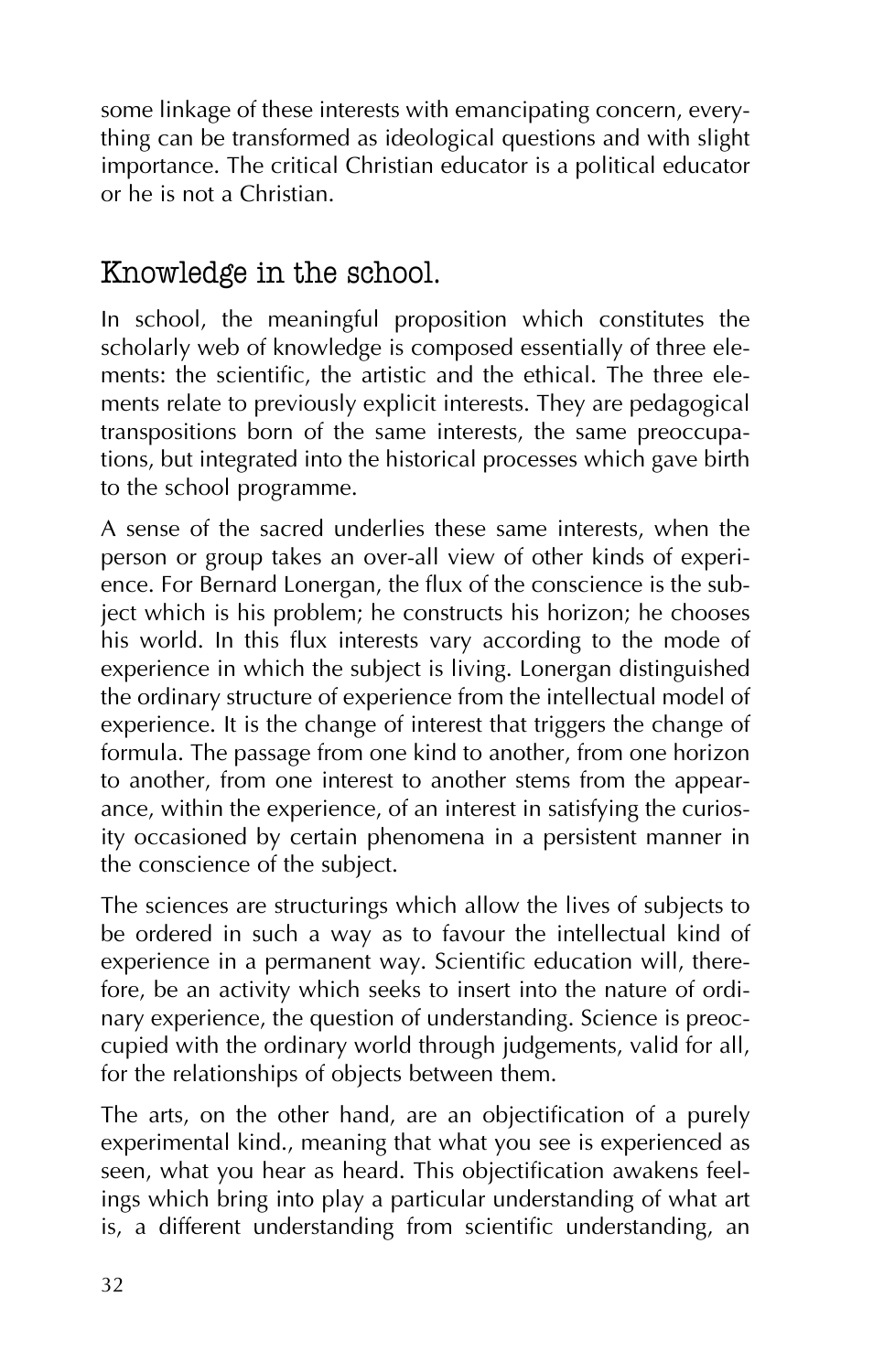understanding of the mysterious, of the fascinating, of the sublime. There is a meaning in art which likewise leads us towards a common world, which is general and not private. This is because art is not simply spontaneity, but the objectification of something seized upon as important for man. Artistic objectification finds its fulfillment in a way which invites sharing in its meaning in an immediate manner. Artistic creations (pictures, musicals, sculptures, architectural designs, poetry, narratives, dramas, films…) introduce us into a world of human potentiality. Artistic education makes us pass from our private little worlds to the world of everyone by means of reflection on artistic creations.

Over and above the model of intellectual experience there exists a practical type of experience. If experiencing things in an intellectual way has put us in touch with total, universal truth, the practical model sends us back to the pragmatics of specific decisions. What has to be done now, in this place, by me, in these circumstances? It is the ethical way of doing things. But this practical way can be open to an outlook which goes beyond the concrete situation when we make an ethical reflection which seeks to reach a normative rule and not only a specific decision.

Passage from the ordinary way of experiencing things to the intellectual way of experiencing them is a passage from personal interests to a world of common interests. Passing from one to the other is always a liberating event. It is the reorganisation of the subject which implies a conversion (intellectual or moral, according to the matter), and this is a complete reorganisation of the subject. Educating is always seeking the widening of the horizon of the subject and favouring setting up new interests as permanent fluxes.

But there is a final expansion of human concern, an opening of experience to the religious, an opening to a religious outlook. This happens when the desire to know (the intellectual way) or the desire to act properly (the practical way) are open to the unconditional: the desire of the love of God, of a love without limit.

#### Knowledge and the religious question.

Even in the technical commitment there is a possibility of meeting with God, the Life of the World. The natural world, for whoever is open to the love of God, shows God clearly. The critical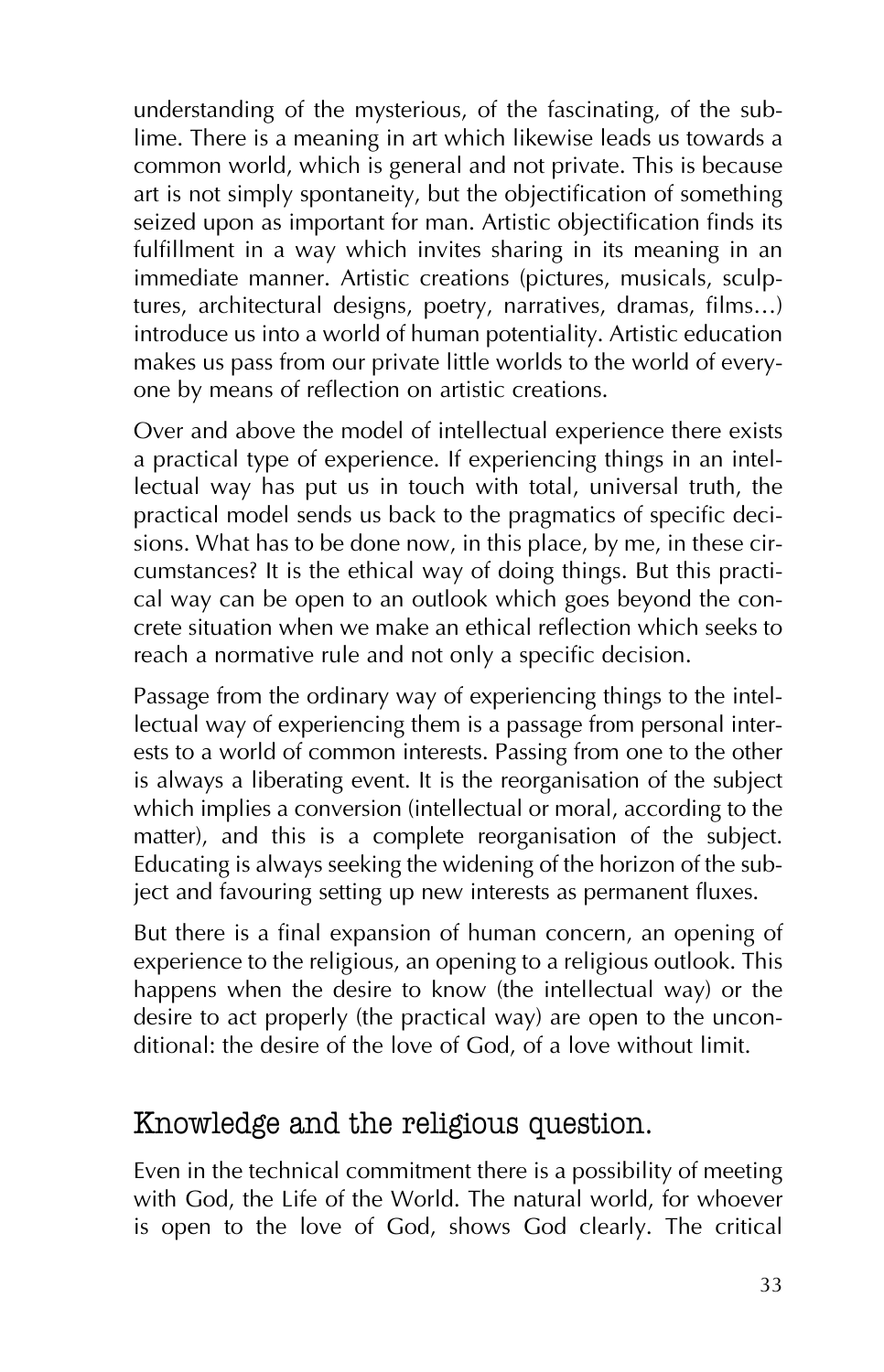Christian educator is a mystical educator or he is not a Christian. In the commitment to the human or hermeneutic sciences, in the scientific commitment in the interests of the community, there is the possibility of openness to ethical and religious commitment. Philosophy, history, sport, music or painting are activities in which commitment to understanding can be open to the way of acting uprightly, and, by the same token, meeting God, Soul of Communication and of all justice. God himself is communication. In developing the social sciences both ethical commitment and religious commitment are as possible as commitment to the interests of others, although it is easier to see in the former.

The change in horizon, in types of experience is a change of interests, of preoccupation. It is a matter of exposing the preoccupation to a higher configuration. And this is always a free, dialectical act in which the base is the desire that it establish us as subject. The passage to a religious type of experience has something akin to desire, hope and its expression, which is what it is about.

The religious question can present diverse faces; one is the question of the universe, its intelligibility, and its foundations; another is the question of absolute morality and its connection with concrete options; still another is the question of the origin and future of the world and of ourselves; a different kind is the question of the meaning of life; still another kind is the question of the usual limits of existence. All these questions require an introduction to be formulated and welcomed and to receive a response. This is so because one effect of the positivist culture in education, joined to fragmentation and specialisation, has taken the form of hiding these questions.

Very often, opposition to the religious question as the irresistible desire to know has developed, at the same time exaltation of feeling as a fundamental component of religion. But the religious question is neither feeling, nor concept, nor a judgement. The question, of itself arises from the irresistible desire for knowing. But it is a desire which needs an introduction so as not to stop at intermediate answers. Going from awareness to understanding, from understanding to discussion, from discussion to decision, and from decision to action is a cognitive and moral challenge which needs some preparation. And that culminates in love which opens progressively from intimate love to social love in the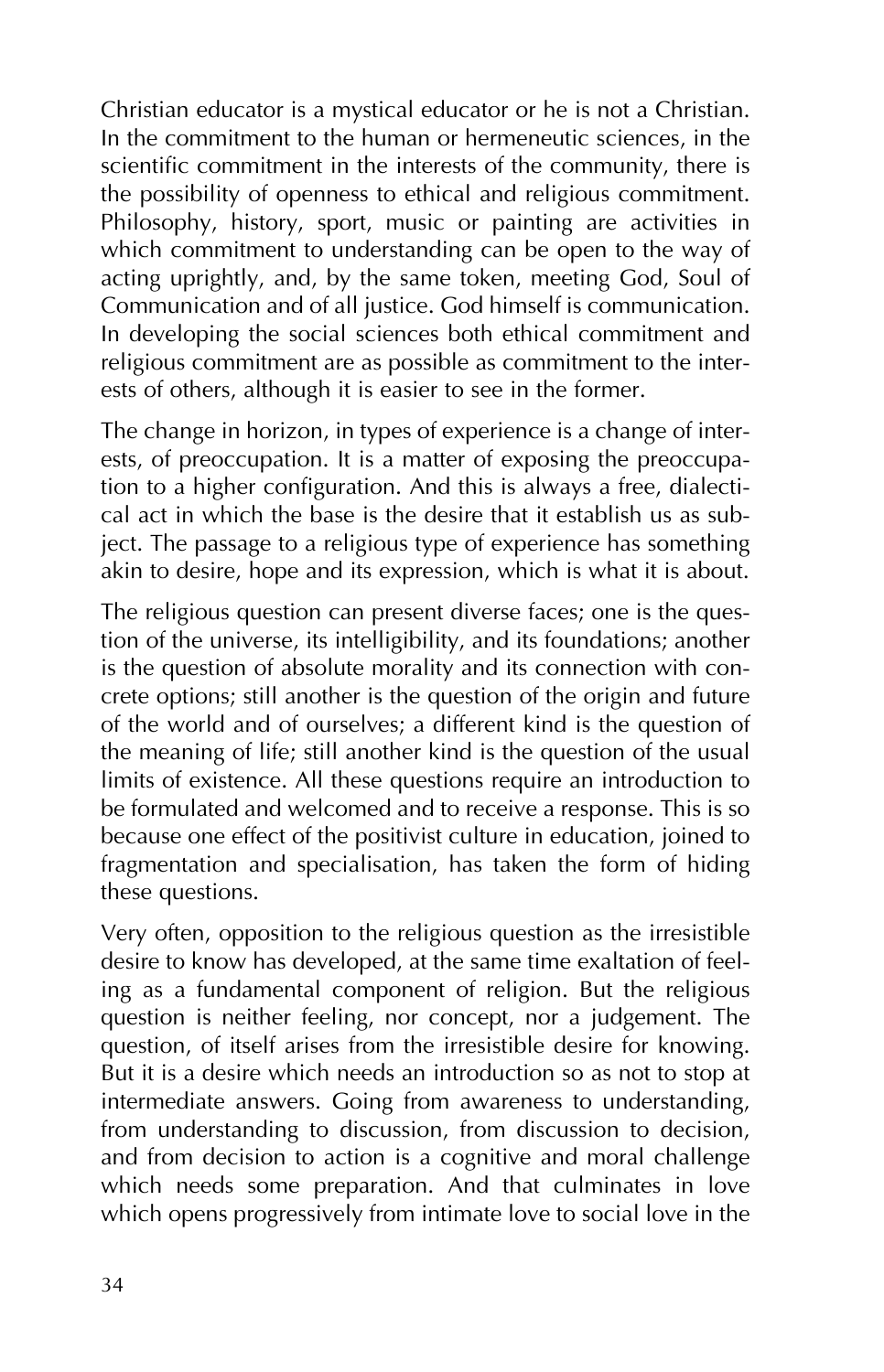direction of religious love. And when this loving environment develops into something permanent all the activities of people feel its effects.

This conscious, dynamic state of being surrounded by love is the life of the Spirit spread over the hearts of believers. From that position we experience, we understand, we judge and we decide in a radically different way. We see with new eyes, eyes which take an interest in what concerns God: they look at everything as He sees all things, seek to please him in everything, and understand life as a gift coming from Him. That is what we call the spirit of faith, the spirit of Christianity. "Faith is knowledge born of religious love" (Lonergan). It is a knowledge which grasps something of greater value than life, society, culture and persons. It is the ultimate selfchallenge of the subject. Here the religious question is changed into a decision which implies responsibility: How do I respond to Love with love?

This religious development which is faith and the questions that go with it, this enlarging of the horizon always has a tortured dialectical character. It is never an end point. It is always moving forward without ever reaching the shore. It is always the joy of the encounter and of the authentically responsible decision. In addition, it always consists, by coincidence, in a rediscovered lack of authenticity, recently rejected and always re-appearing, with the provisional possession of the true and the good.

### Reconstructing the school programme: knowledge, interests/concerns and the religious question.

Starting with a triple linkage we set about reconstructing our programme proposal:

On one hand, we go beyond the fragmentation starting with a political decision. It is a matter of questioning the thinking about sciences and arts by joining together the interests of adaptation, communication and emancipation. This is not impossible. It requires a long course of discussion amongst the teachers, but it is not impossible. A beginning could be made with a consideration of the concrete choices in the programme which the school puts forward in its Plan of the Institutional Programme and those that the teachers put forward in our own class plans. The consid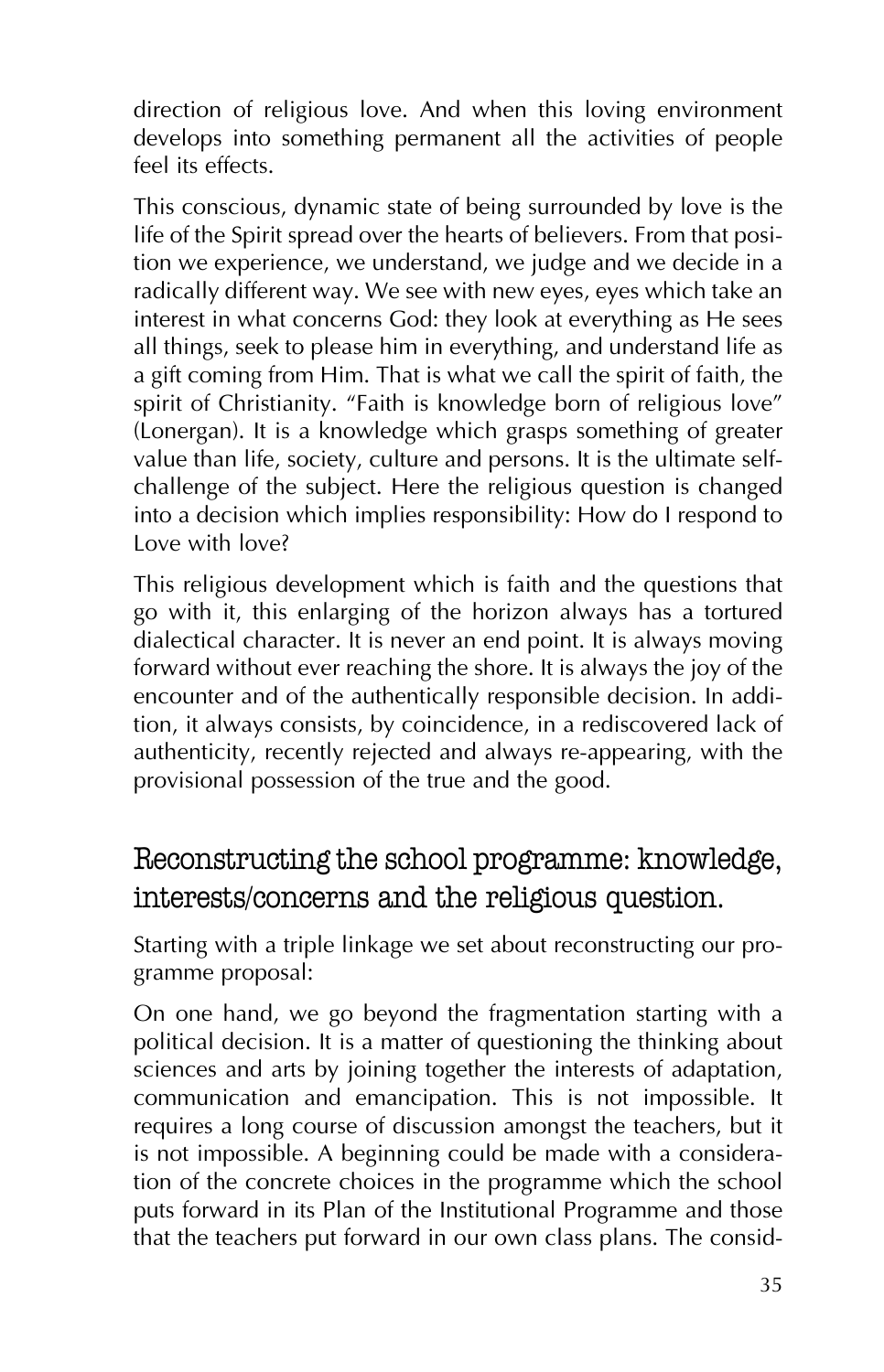eration should look for the historical understanding of the topics that we are proposing. On one side, thinking about the history of the topics will lead us to discover when and why the theories and practices we teach were formulated, what they claim to respond to, which problems they aim to solve and to what extent they include a liberating concern in how they are developed. On another side, locating at the present time the problems related to these theories and practices would contribute to the reinsertion of scientific developments in more meaningful settings for our students and ourselves.

On the other hand, there is the matter of going beyond the limits we impose on ourselves (and which we impose on the students) in our desire for knowledge. Nor is this a simple task. But it is possible. It is a matter of re-supplying our desire for surpassing ourselves, to nourish the desire for questioning the foundations of our experience, of our intelligent understanding and of our reasonable actions. We must make ourselves capable of finding the Face of God at the base of our interests/concerns, of basing all on his name, of finding Love as the Origin of all we have every day, and of becoming enamoured of this Love, or rather, of letting ourselves be loved by Him.

It is only if the teachers, as a group, join together to be a community of ideals and of faith, that we shall begin to reflect on the kind of life we are living and what we are teaching. This is the condition on which there will be some possibility of our accompanying our students in formulating their own questions about science, art, ethical commitment and their faith. And it is then that we shall have something to suggest.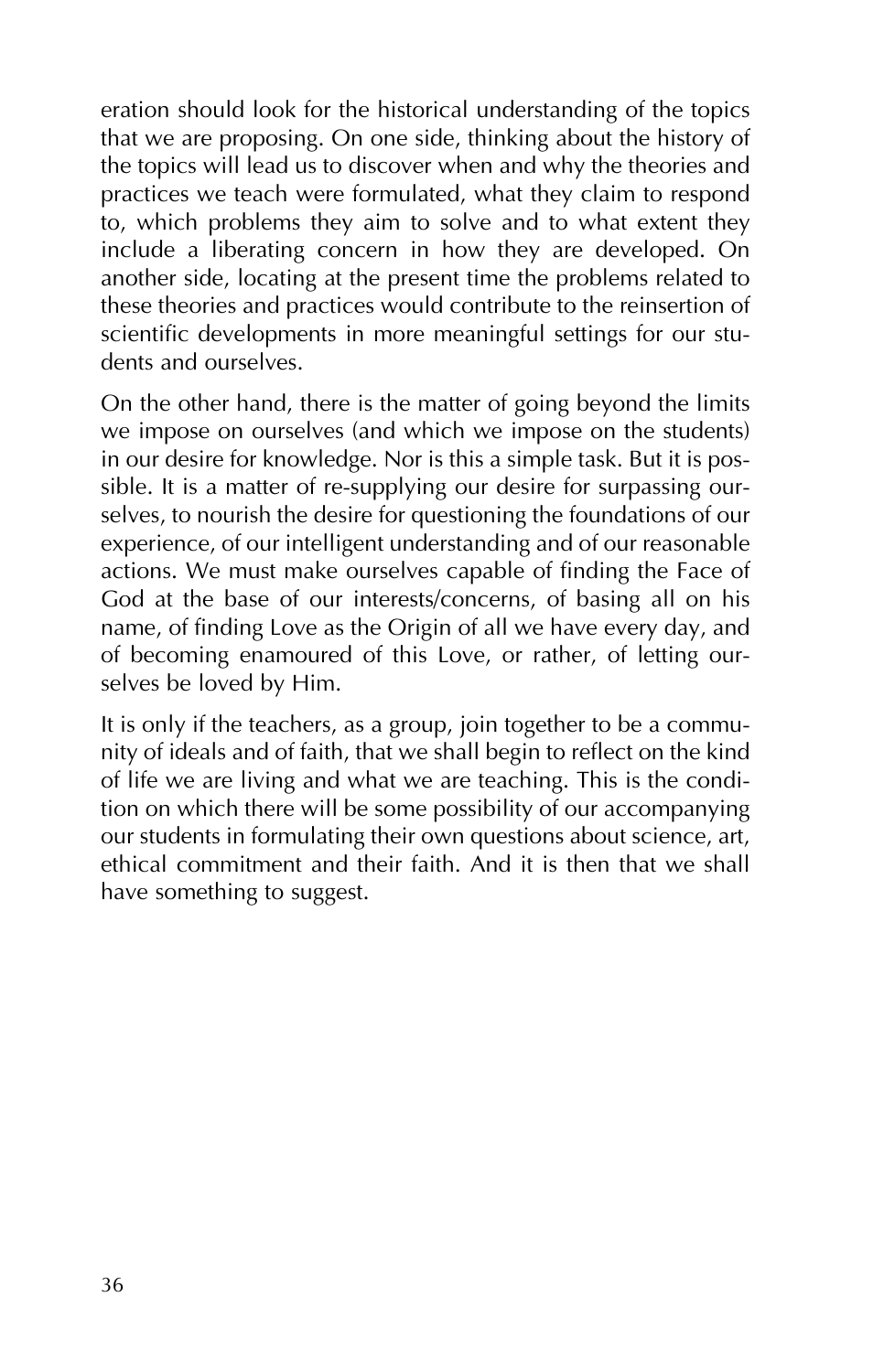### Questionnaire for personal and group reflection

- Are we in agreement on this concept of school activity?
- How is the relationship between the content areas of our educational work envisaged? Is there some connection with the reflection presented here?
- What are our thoughts about critical reflection on the sciences and the possibility of dialogue between scientific training and questions about faith?
- In what ways does concern for communication, adaptation and emancipation operate within the specialties we work at?
- The Christian educator is a political and mystical educator, if not, he is not a Christian educator. What do we think of this statement? What formation does it necessitate? What possibilities are there of working in this way in the school in which we teach?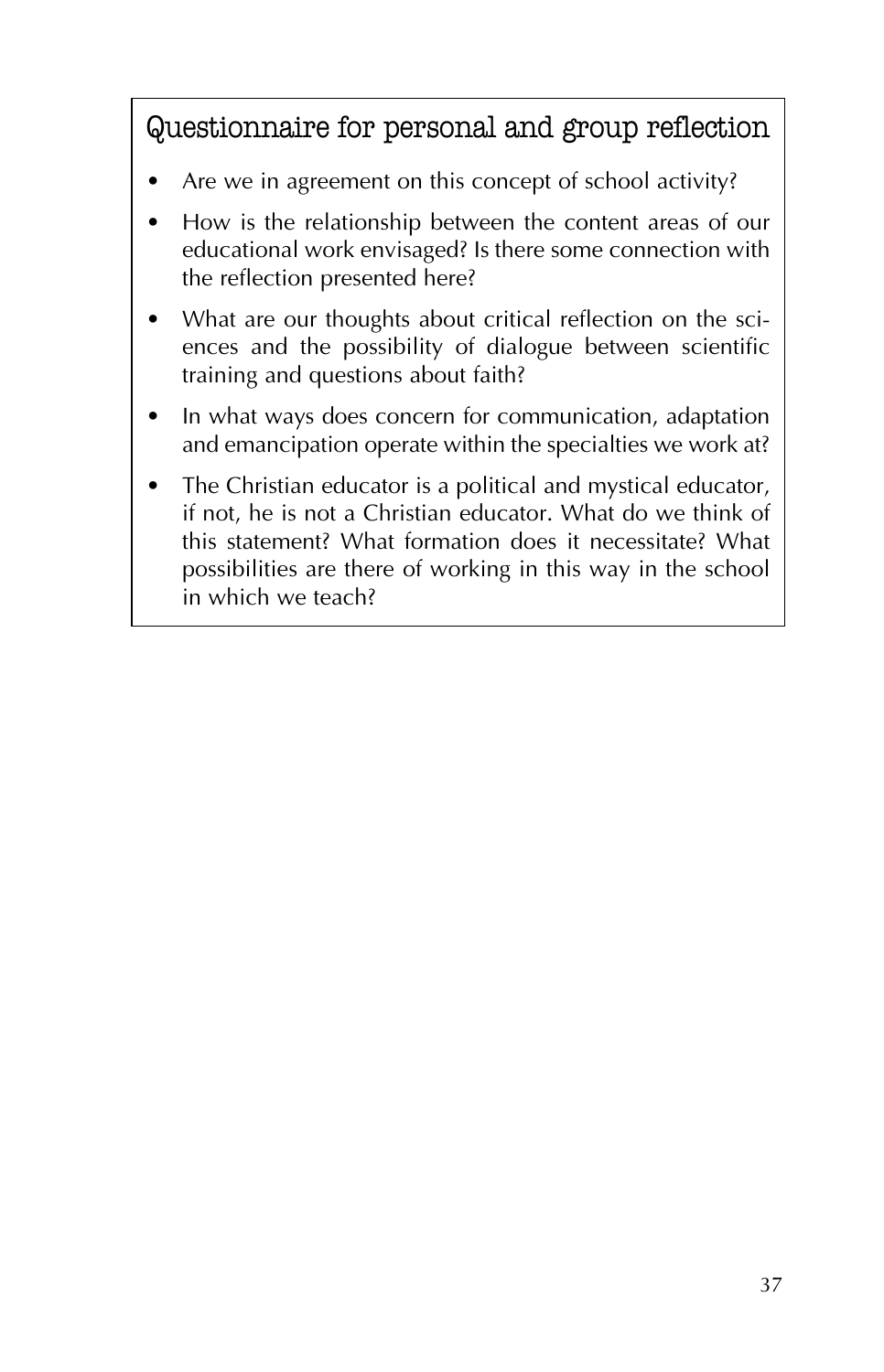# Educational Pastoral Care: the religious hermeneutics of the teacher

*"If since my childhood (…) I have always loved to examine Nature, I can affirm that I have not done so as a "savant", but as a "devotee". I have the impression that whatever my efforts may have been, even relative to a purely natural object, it was always a religious effort and substantially unique."* Pierre Teilhard de Chardin

We are always left with the same conviction: educational pastoral care is not the same as the one that runs religious activities side by side with daily training tasks. On the contrary, it is a matter of exposing the school culture to its religious root starting with our faith in the Incarnation of God in our history.

In the previous chapter, we suggested a route by which to overcome the fragmentation to which positivist culture (and the manner in which Catholic schools have carried out pastoral care) has subjected our lives, and thereby transcend the cognitive limits it has imposed on us. The path has something to do with the history of the subjects taught in schools, and limiting situations to the problems we suggest, by understanding the two things as a political option which merges concern for emancipation with concerns for adaptation and communication, in a dialectical manner. It means putting into practice what, in other chapters, we have called the pedagogy of discernment starting from the point of view of the poor.

Let us likewise point out the necessity of forming groups/communities for research, together with faith groups, to reflect on those matters.

The basis for these affirmations rest on several convictions. First of all is the certitude that cultural forms can change into expressions of religious belief. Whatever is authentically human can be traced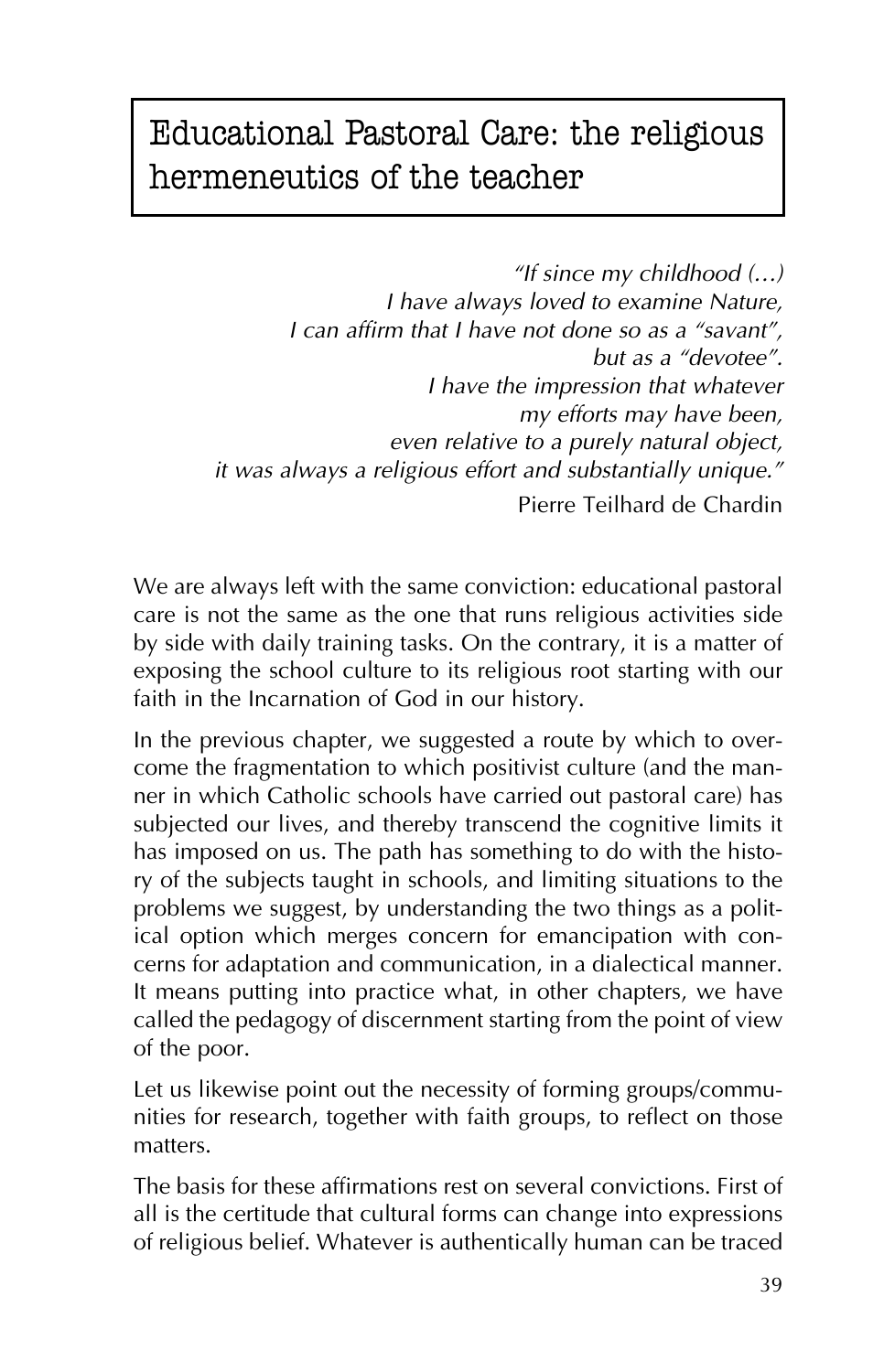to some ultimate preoccupation, to an absolute, to its very root, to the one we call God; because from Him is born all artistic creation, all scientific research, all moral or political action. The task of the Christian educator is rooted in the awakening of awareness to this root. Let us repeat: the critical Christian educator will be a mystic or he will not exist.

That is the reason we can insist that the choice of subjects, the work of the teacher in constructing the programme for his schoolwork, is a religious interpretation in itself. The invitation to the tactical and mystical choice implies putting himself in touch with concern for emancipation, communion and adaptation. And, at the same time, it gives an opening into the questions included in the school disciplines, going to the ultimate root which is God himself, which transcends the world as truth, goodness and beauty, in Him. Making the two choices while choosing the subjects is not a mechanical task. On the contrary, it is a work which leads us to question ourselves about ourselves and the meaning of our lives. Planning is a task which has something to do with the discovery and (provisional) answer to the fundamental questions about human life (our own and that of others) as it appears in the school disciplines and in our own life.

If the culture, which the school disciplines transpose pedagogically, is connected with the search for the meaning of life which humanity is continuing to look for throughout history, the task of educators consists in incarnating in a specific context the same problems and the same research. That means locating problem situations: finding where problems exist similar to the ones that the history of the school subjects shows us as having been resolved. And it means being able to put the school culture at the service of the context.

Acting like that, we insist, means posing the question for ourselves. The teacher who strives to understand the background to the content of his subjects and relate that to local problems asks himself what is the meaning these subjects have for him and for life, and in what way these questions and answers have some anchorage in him. If, moreover, these questions are pursued right down to the ultimate root of their meaning, it will be possible to advance in the direction of an appropriate religious response. If the teacher is a Christian, he will be able to find in his tradition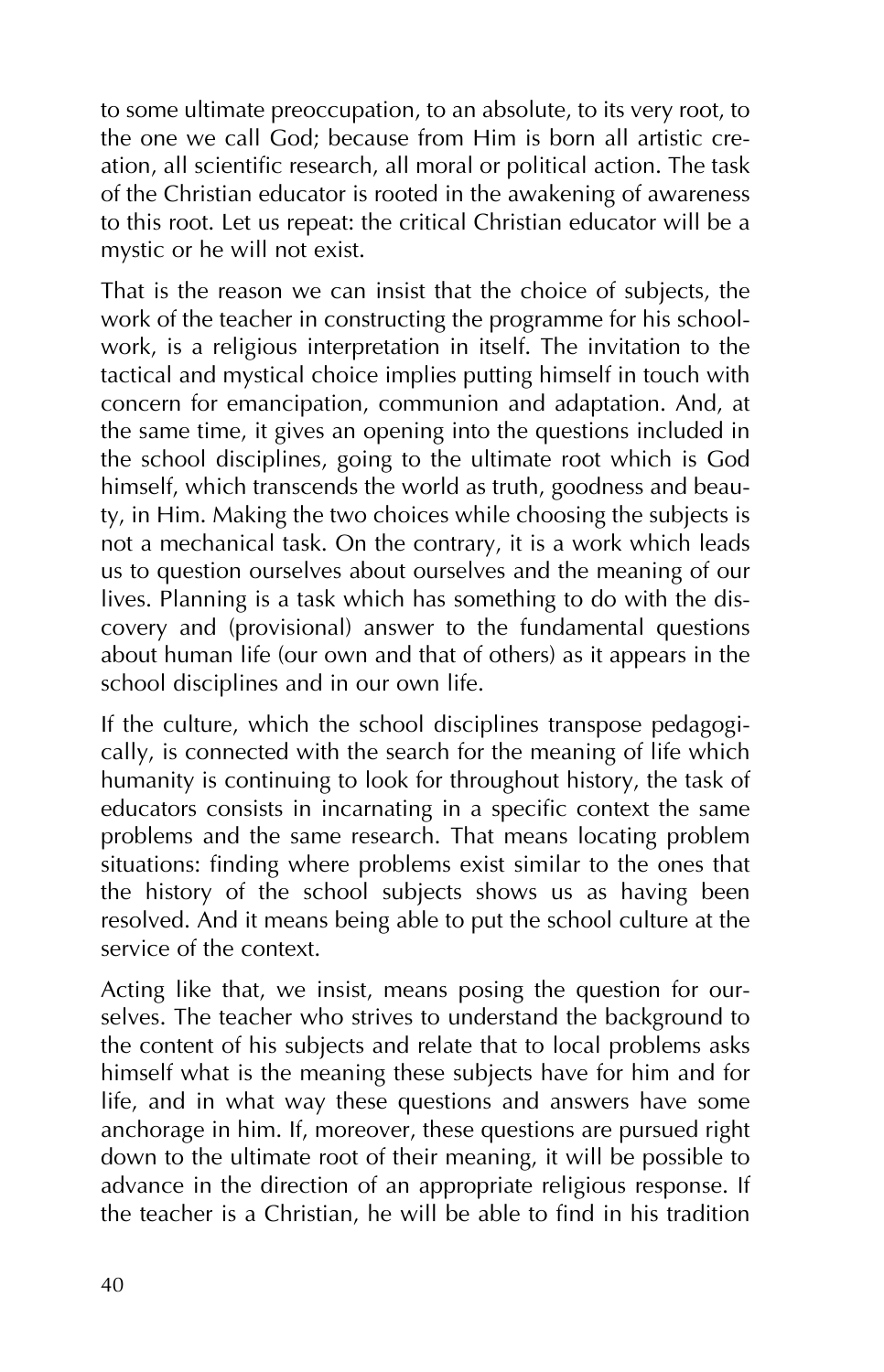some answers which will inspire his own. But he will not be able to economise with a personal answer.

#### Trace the story of the disciplines.

We said in our previous chapter that tracing the story of the disciplines is raising historical questions about their content (answers found in one era, solutions brought, solutions yet to be discovered, open questions…). But it is likewise possible to think of the story of school subjects in another way. To this will be related the themes we are going to suggest as in the following example.

In this instance, the totality of school subjects is considered to have a double theme: the social sciences and christology. It is to consider the concern about emancipation as having two sides as a theme for general programming. Let us consider that the social sciences (at least starting from some epistemological options) deal with the historicity: what man does about man, about interpretative reconstructions and about cultural constructs. In fact, asking the question about the historicity of the disciplines necessitates an historical mentality on the part of the teacher. And, in our case, this is an historical mentality which is open to the Gospel.

Let us suggest some criteria as guides for the building up of these themes. The historicity of the school disciplines should be able to support hope, solutions and wishful thinking. Thinking along an historico-social axis which organises the selection of topics is a way of thinking which is not positivist and is identified in some way with a particular subject: the oppressed fighting for their freedom. This is because those oppressed are the subject of the history, not humanity understood as an abstraction. That is why history should not be looked upon as an epic sequence, but as a battlefield of mutually excluding projects.

And from that starting point, we can think of a second criterion for our themes for disciplines. It is not a matter of a naïve and optimistic relationship considering history as an automatic force on the way to the best, in which a believing standpoint could think of the Kingdom as a dependency of progress. No. It is rather a matter of a complex relationship of the imprecision of the Kingdom in the historical dialectic of the Redemption always complete as offered to God and incomplete when it is received by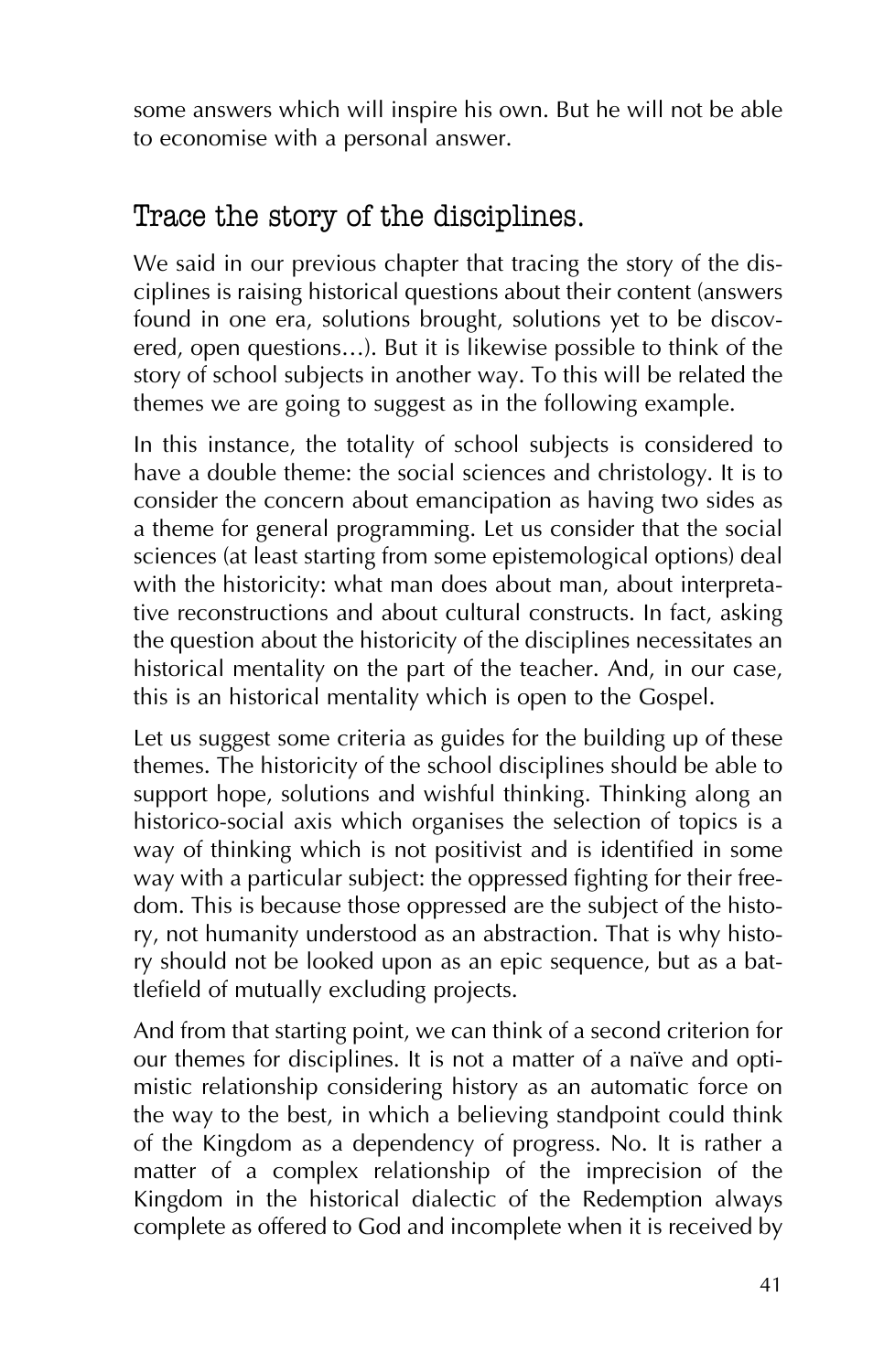a free human being. And the linking of the themes, which facilitate dialogue between the disciplines and scheduled periods for the explanation of the Gospel, should respect the complex relationship between the happiness (of all mankind and of each human being) which is the theme of the "profane" disciplines and the Messianic Kingdom which is the theme of the scheduled periods for explaining the Gospel, especially school catechesis. These double-edged themes can be applied to the ensemble of school disciplines.

Not every historical question can be a theme in the sense we intend. Historical themes enabling thinking about school disciplines in a way that can be open to the Gospel must be of a kind that allow what Walter Benjamin calls interruption. This allows for times when decisions are taken in opposing historical subjects which enable dominant dialectical tensions at work in an historical epoch to be seen in a specific happening or in a particular life.

The task of drawing up a plan is a religious activity, as we have said. The dialogue of the teacher with the subjects he teaches is a serious topic for his own prayer. Planning, selecting the topics, is a task which includes the appropriate dialogue of the teacher with God, in the subjectivity of his own belief. And it must be brought about like this in silence and in word, in solitude and in community. This is done with the awareness and responsibility of a believer.

#### Let us come to the point.

Let us take an example: The choice of topics for Language, for the 3<sup>rd</sup> year of the Specialisation Cycle, in the Province of Cordoba, in Argentina, in the last year of the intermediate cycle. In our example let us suppose that all the teachers for all the school subjects have decided on an historico-christological theme. The theme sets up a dialogue of correlation in the style of the proposition of Paul Tillich<sup>6</sup>: religious nouns are the nouns of the culture of the time. The theme is presented as a pair of related questions. This can be done, for sure, in a different way. But let us try out the criteria that have just been mentioned.

<sup>&</sup>lt;sup>6</sup> 1886-1965. German Protestant theologian, strongly influenced by Heidegger.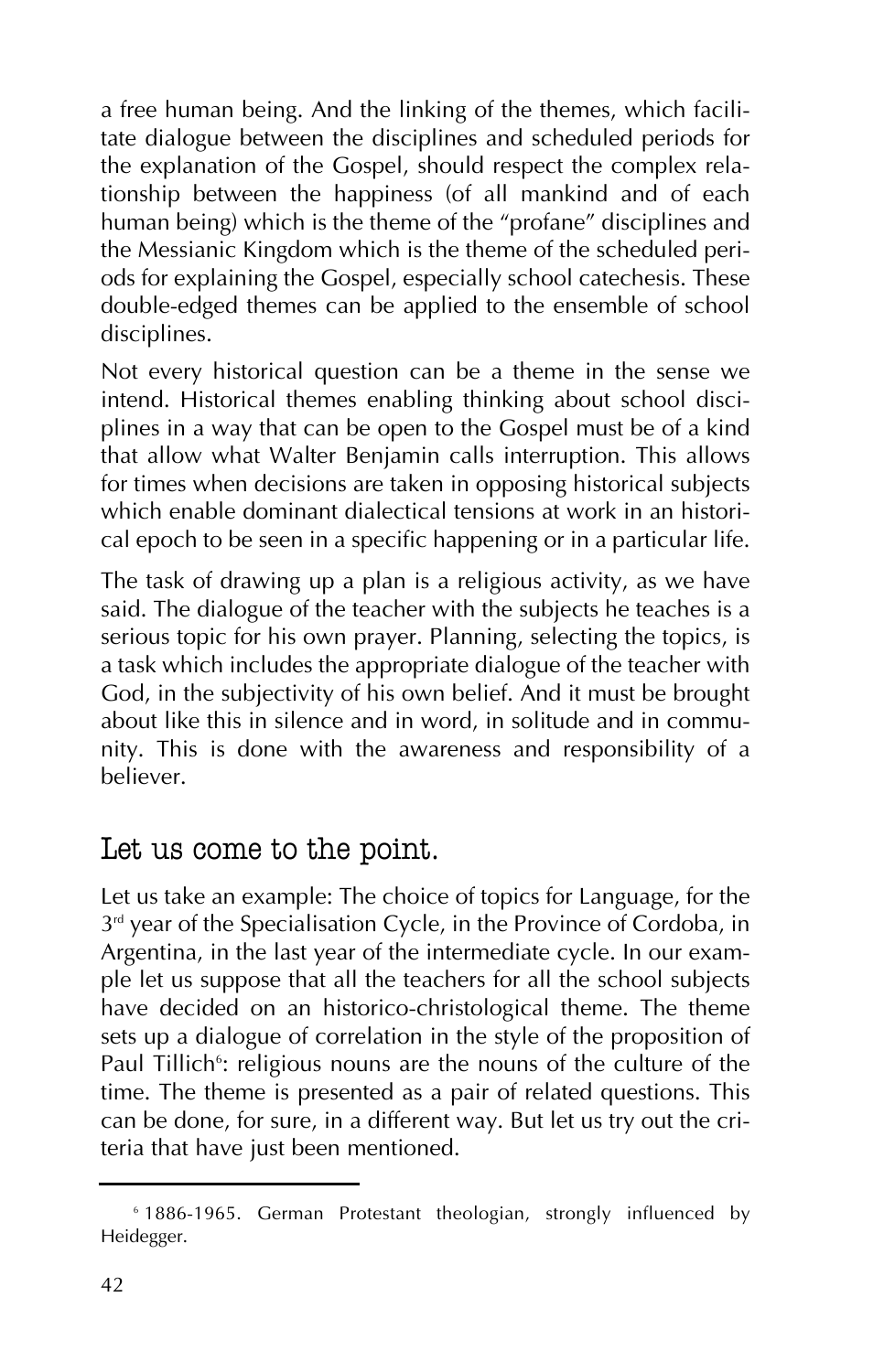The formulation of the annual theme of the specialty, among all the others possible, wishes to keep in mind taking up the theme for the whole course in the particular area of Language and Literature. The choice to baptise it "literature" expresses the intention of subordinating the linguistic aspects (communication and systematic thinking) to the literary aspects. It also indicates the adoption of a theoretical position which seeks to understand the literary phenomena starting from and in relation to the contexts in which they were generated.

In any case, "literature" includes diverse kinds of discourse, not only those classified as literary. The choice of texts aims at accentuating the historicity of the language (and of the literature) in the contemporary setting by localising it, making it more specific,

#### **General Central Theme for the year**

A new world order or the same disorder? Is there a place in this new order for the alternative of the Kingdom?

#### **Central Theme for Language and Literature for the year**

"Literature is what men make of it, it is what they choose to choose" (Jean-Paul Sartre - *What is Literature?*)

#### **Block of "text stating content" topics**

George Bush's speech on "the pre-emptive strike". "Global-phobic" speech in the world and in Argentina. Situations using formal oral communication. Relationship between intention and context. Analysis of the relationship between sacred and body (political) language in oral communication. Strategies for understanding. Strategies for organising arguments. Written argumentation and oral communication. Cohesion and coherence of the argumentation. Planning a speech presenting an argument. Oral exposition. Recognising and making use of the characteristics of the spoken word in debating speeches. Production of written commentaries on texts presenting arguments and others selected by the students. Using means of social communication and pre-recorded effects in political speeches presenting arguments. Making use of quotes from other texts.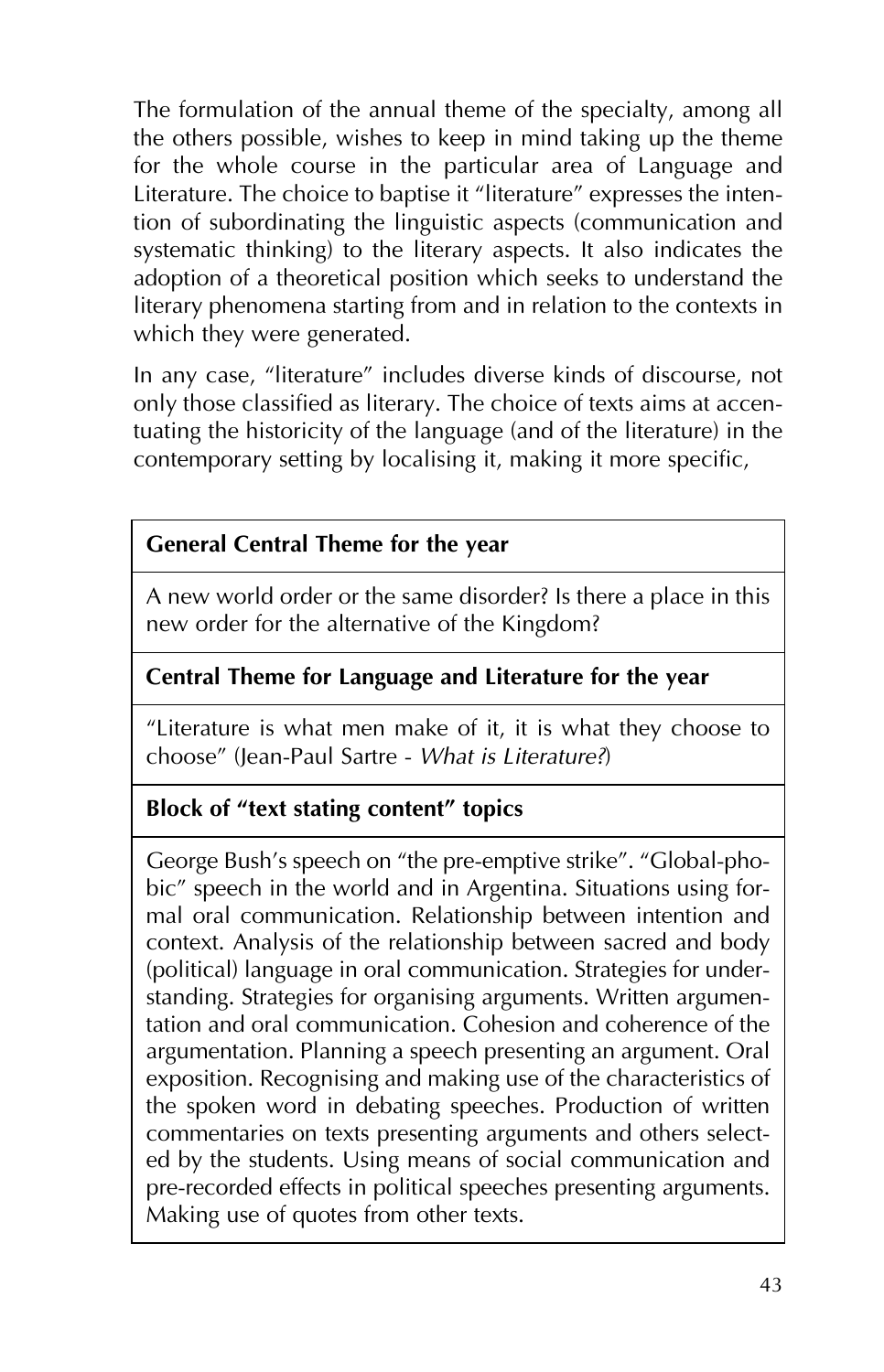#### **"Poetry text" block**

Selection of texts: Baudelaire, *Les Fleurs du Mal*; Marti, *Vers simple*: Allen Ginsberg, *Aullido*; Campos Augusto, researching their suggestions on the internet; Samoilovich, *Le petit char de Eneas*; Bellesi, *L'âge doré* (poems about creators of cartoons); Gelman, "Notre Père du chômeur". Characteristics of literary language and poetic text. Aesthetic intention in composing and reading. Literary genres. Genres of poetry. Avant-garde and poetic works. Avant-garde techniques. Avant-garde poets and their historical backgrounds. The relationship between poetry works, argumentation and politics.

#### **"Short narrative" block**

Selection of texts: Orgambide, P. (1999) *Les chômeurs. A typology of poverty in Argentinian literature*. UNQ; Gibson, W. *Quemando cromo*. Characteristics of narration. Theory of story-telling. Narrative genres. Realist, naturalist and ordinary writing. Satire. Science fiction and cyberpunk. Texts and context. Textual techniques in narrative writing. Writing commentaries on the texts read and on others selected by the students.

#### **"Journalistic text" block**

Selection of texts from Arlt, *Aguafuertes porteñas*. Situation of communications. Understanding and production of texts. Social conditions of journalistic production. Communication and technology. Communication and socio-historical context.

### Opening up the "presenting arguments" block to its religious meaning

The same thing should be done with each bloc. Reduction in the size of this text obliges us to choose. The point of the exercise is to be able to find religious questions in the same topics in the "profane" discipline. Starting from the theme for the year for the particular year, the point is to find the opportunities and the difficulties for the alternative of the Kingdom in the new world order coming to birth.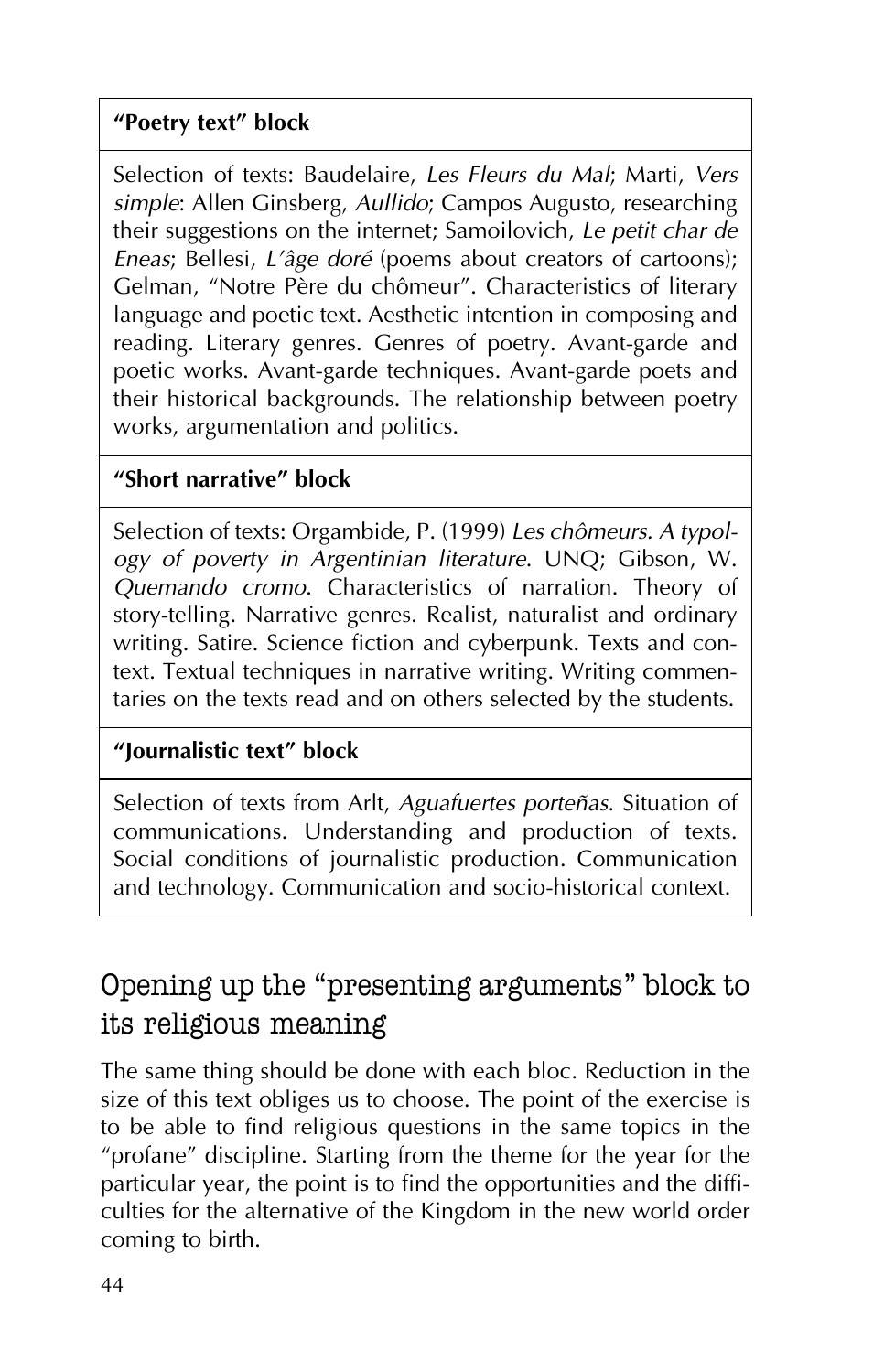According to what we have already stated in our book on educational pastoral care, *Levantar señales de esperanza* (Vol.II, pp. 131-132), you must start from the possibility of democratisation which language and its mastery possess. Formation in communications always makes changes possible. They can be subversive as well as creative of communion. Reflection on using the means of communication and communication monopolies can give rise to the opportunity to let people have their say. The "global-phobic" dispute can be the opportunity for seeing it at work. This discourse underlies the dreams of humanity for a more fulfilling human life.

Appropriate reflection on the dialectic of religious language can help in seeing how all language can be understood in a religious way. In fact, all language has been at some time (or continues to be) a profane language. This is because transcendent realities can be reached only by language and by understanding it in an analogous manner: it is and it is not at the same time. All created reality is susceptible to expressing God, to being one of the "thousand names" of God. It is the same with contemporary language, strange as that may seem. The important thing is to have the key of Jesus to find, in literature and communications in general, the dreams, values, feelings, frustrations, struggles and convictions of people today, everything that Brother Pedro Gil Larrañaga calls "the Great Desire of humanity" through which God speaks to us today.

The important thing is the initiation to questions, to a pedagogy of questioning, as Paolo Freire says. We have said so in our previous chapter and we say so again. Learn to question, learn to question ourselves, learn to live with our questions. That is the key to religious education. As Rainer Maria Rilke said in *Lettres à un jeune poète*: Be patient with everything that has not been resolved in your heart, and try to love the questions themselves as if they were locked rooms or books written in a very strange language. Do not seek now the answers that cannot be given you because you would not be able to live them (…). Live the questions now. In living them, perhaps, in some distant day, little by little, you will find the answer without realising it…

The encounter of these language subjects and literature with the subjects within the domain of religious formation, will enable the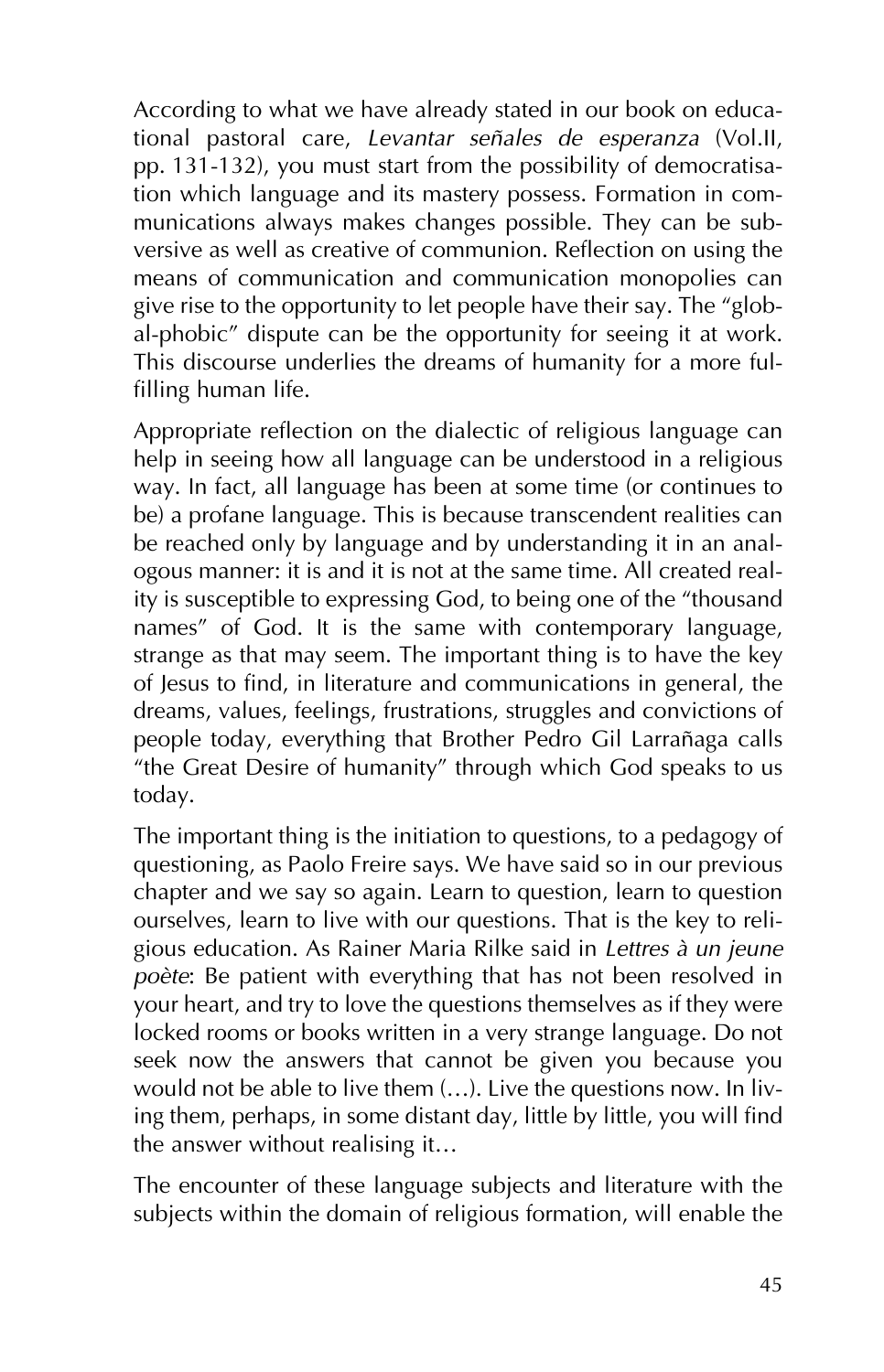teacher of this topic to foresee how, starting from the compulsory periods for explanation of the Gospel, the questions raised in language and literature will find a specific answer.

A process of initiation is always simultaneously a route to integration in the community and a process of taking up questions, each time more radical, the answers to which set us in open dialogue with the community tradition, with the anecdotal identity of our faith community. Without that, there is no educational pastoral care possible.

#### Questionnaire for personal and group reflection

- What relationship exists between cultural forms and religious expressions?
- The religious interpretation of the teachers of themselves in the process of planning.
- How can we put our school culture at the service of our surroundings?
- How could we advance towards formulating the history of the disciplines?
- What kind of formation and teaching techniques imply asking questions and questioning ourselves?
- Do we invite them to think about their subject and their teaching activity from the starting point of the copied example? What dynamism do we discover? What potentialities? What changes?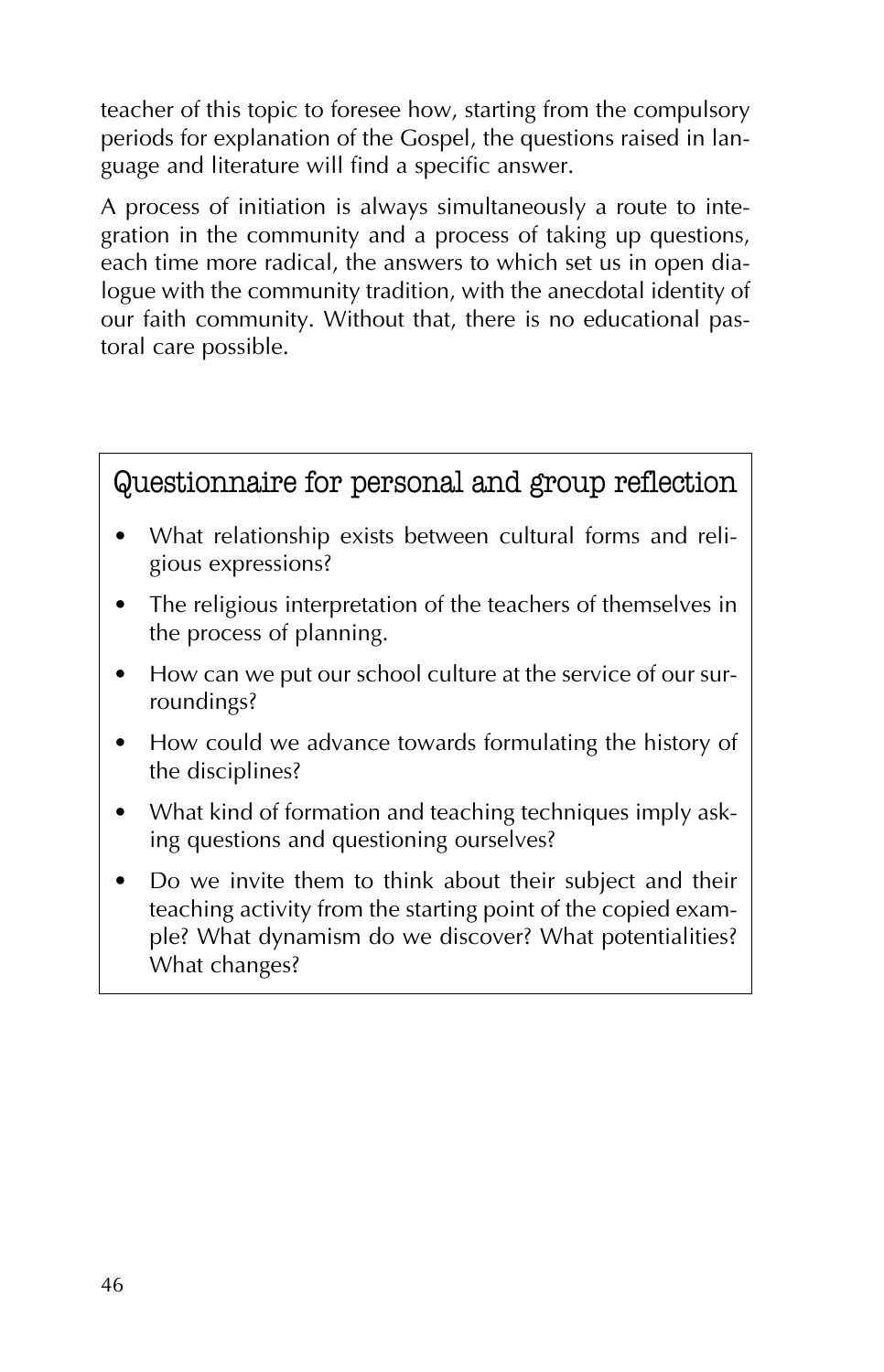# Educational Pastoral Care: the dynamic of the implicit and the explicit

*At the time of the great eclipse, all signs of the presence disappeared. But this one presents itself. Only as an underground phenomenon.* Eugenio Trias

As we have already said in previously published chapters, a school with a Christian ethos, a school which succeeds in establishing educational pastoral care, is not simply the one which teaches catechism or provides for some religious activities within its timetable; not even if that is to ensure an environment overloaded with gospel values. It is so because it succeeds in integrating the gospel message across the whole school programme, onto the thinking and the lives of the adults, the youths and the children who attend it, with a view to building up the Church, the community of communities, for the coming of the Kingdom of God in the world.

But what is religious and specifically Christian, implicit in the whole of school life, especially in the body of knowledge, requires that it have some time, some periods for explanation of the gospel message. This chapter wants to discuss some elements related to the dialogical correlation of what is religious in the whole of school life with what is religiously explicit as a series of particular periods in the programme.

#### What is religious and its mediation.

We shall define religion as a personal commitment which makes sense of the entire universe and is manifest in adoration of a personal God; what is specifically Christian is then a dynamic state of loving without restrictions, lived out in a community, through the gift of the Spirit spread wide in our hearts; this personal gift is the complement of the Incarnation of God in the world.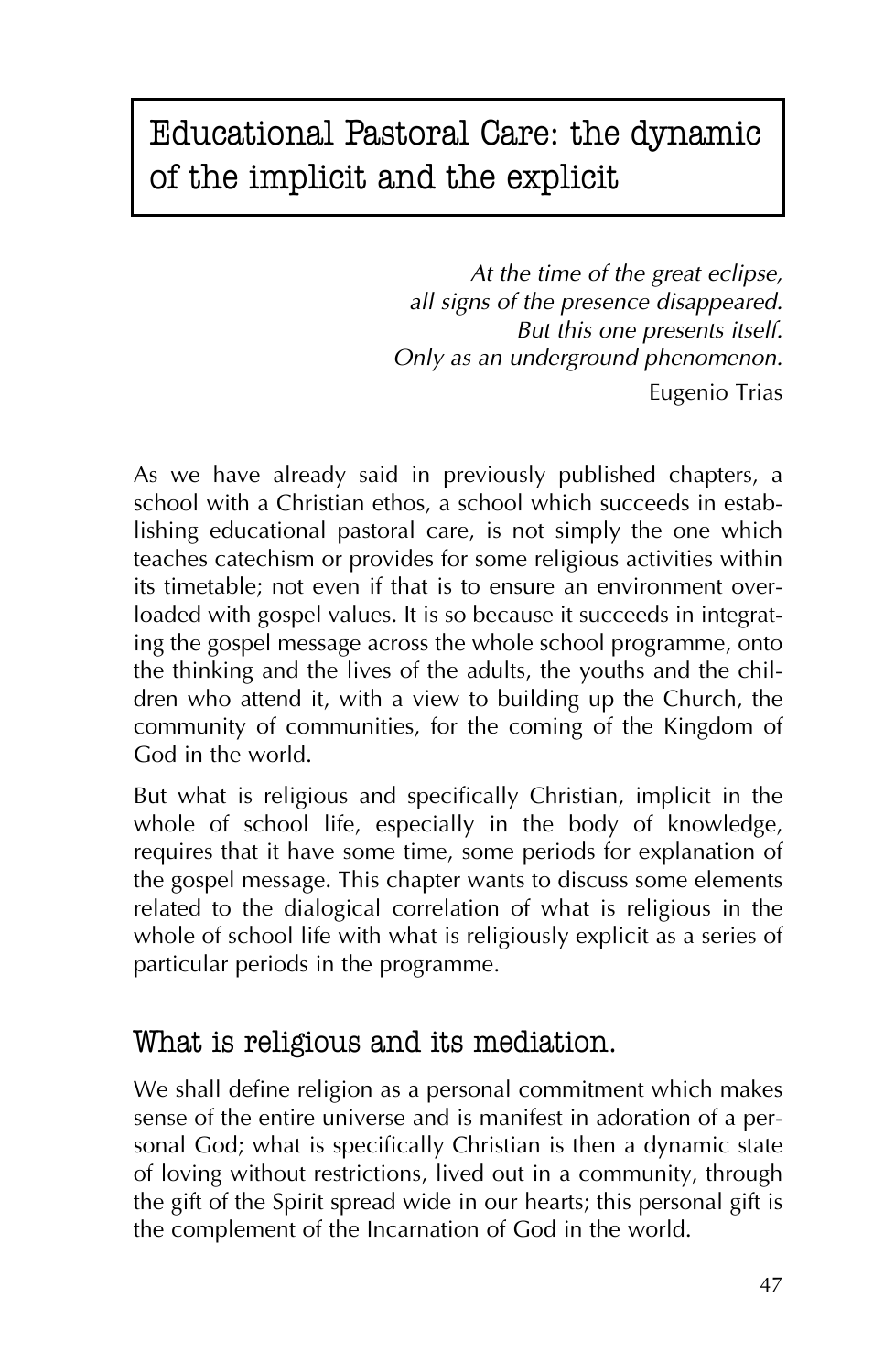Although all men are born capable of adoring God, capable of universal, limitless love, with the capacity for being God's companion in the work of giving life to the world and humanity, in spite of everything that capacity often remains asleep, corrupted, deformed or on the wrong track. The result of this is that the relationship between religiosness, religious education and community is always under stress, and always requires great care and mutual nourishment. There is no possibility of religion outside a matrix of human relationships, language, rites and symbols. In religiosity we distinguish the relationship with the divinity as a profound attitude of relationship with mediations of the divinity. These are signs and values culturally constructed. But let us not forget that the first relationship does not exist without the second. There is no faith attitude without mediations at the fringes of the latter. The things that mediate are translated into cultural language: poetical narratives (myths), dramatic liturgies (rites), ethics and doctrines. These are mediations formulated linguistically. Together they make up the theme of religious teaching beginning from the religious tradition of the community. This is what is related to the parts of the programme for explaining the religious message in the school proposal. But the mediations go beyond linguistic formulation in as much as they are religious and are integrated into what the school programme proposes as a whole.

What is religious is progressive in man and is part of the whole of human development, with operations similar to other lines of development. The religious question is not independent of the operations of conscience. These operations are to test, to understand, to promote and to decide; although they are not dependent only on these operations. Religious thought is also a social and linguistic construct and culturally achieved. And in religious education, it is a matter of educating to a religious way of thinking.

Just as in the contact with other sectors of reality, the progressive appearance of operating capacities determines the kind of relationships established by man with the religious reality of those around him, it is the same for his possibilities of knowing and learning beginning from this same religious reality. But, at the same time, the web of human relationships in which we live, situate and give depth to the relationship with the other sectors of reality, including religious experience. The now classic theories of training, the psycho-genetic (Piaget) and the historical sociology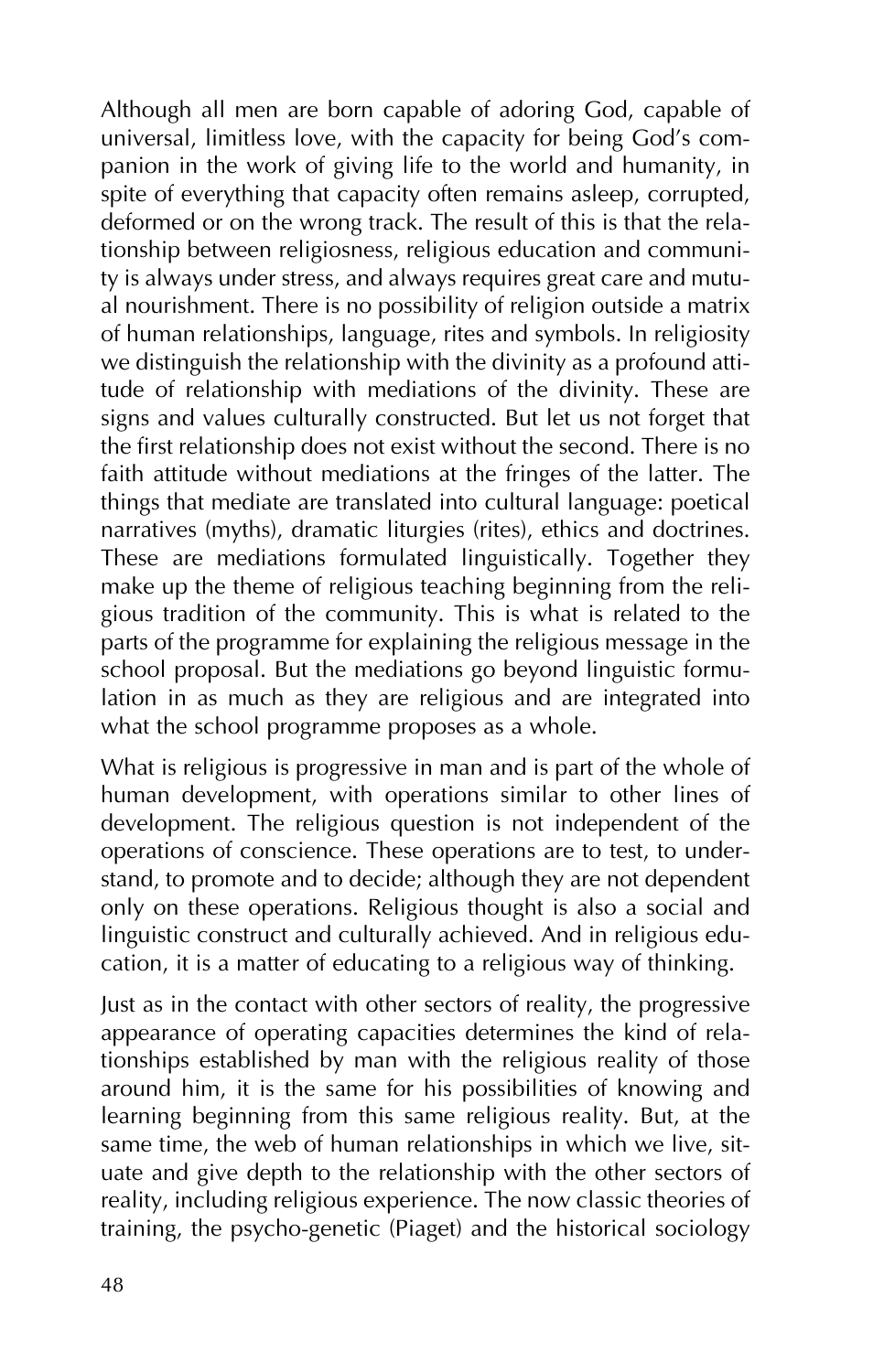(Vigotsky) help us to understand this tension: there is a growing operating capacity in man throughout his life; but this operation takes place within the tissue of social relationships.

#### Religious education, work on mediations.

As teachers we are used to framing our work with these theories. Let us stress, that for the socio-historical theory, training is explained from the language that is a cultural instrument by which it is possible to establish inter-subjective relationships, which then pass to the intra-subjective plane. Human development is understood as a culturally organised process. It is a development organised by the spoken word, in our case, by the word of the believing community.

Beginning with the socio-historical way of seeing things, the main area of close development<sup>7</sup> is fundamental. Vigotsky defines it as the distance between the level of real development and the level of potential development. The level of real development is determined by the capacity to resolve a problem in an independent way. In contrast, the level of potential development is determined through the resolution of a programme under the direction of an adult or in collaboration with a more capable companion. The area of close development is in the middle. It is a situation of the possible which is mediated by the culture. In educational processes, consequently, to be able to build together something significant, it will be necessary that there be between the persons working together a clarity about the situation, some symbols and some setting of experience, understanding, development and decision making, in order to create new settings and better, compatible, and similar symbols, between adults and children, youths or adults. This work is accomplished fundamentally through language. It is one task of dialogue; a dialogue in which mental operations are very busy.

What is equally valid in religious education is the necessity for working on the operators (in this instance the conscious ques-

<sup>7</sup> I thank graduate Viviana Aragno for her point of view on the relationship of the questions of Bernard Lonergan with the Vigotsky notion of the area of close development. The limits of this chapter do not allow for the development the theme deserves.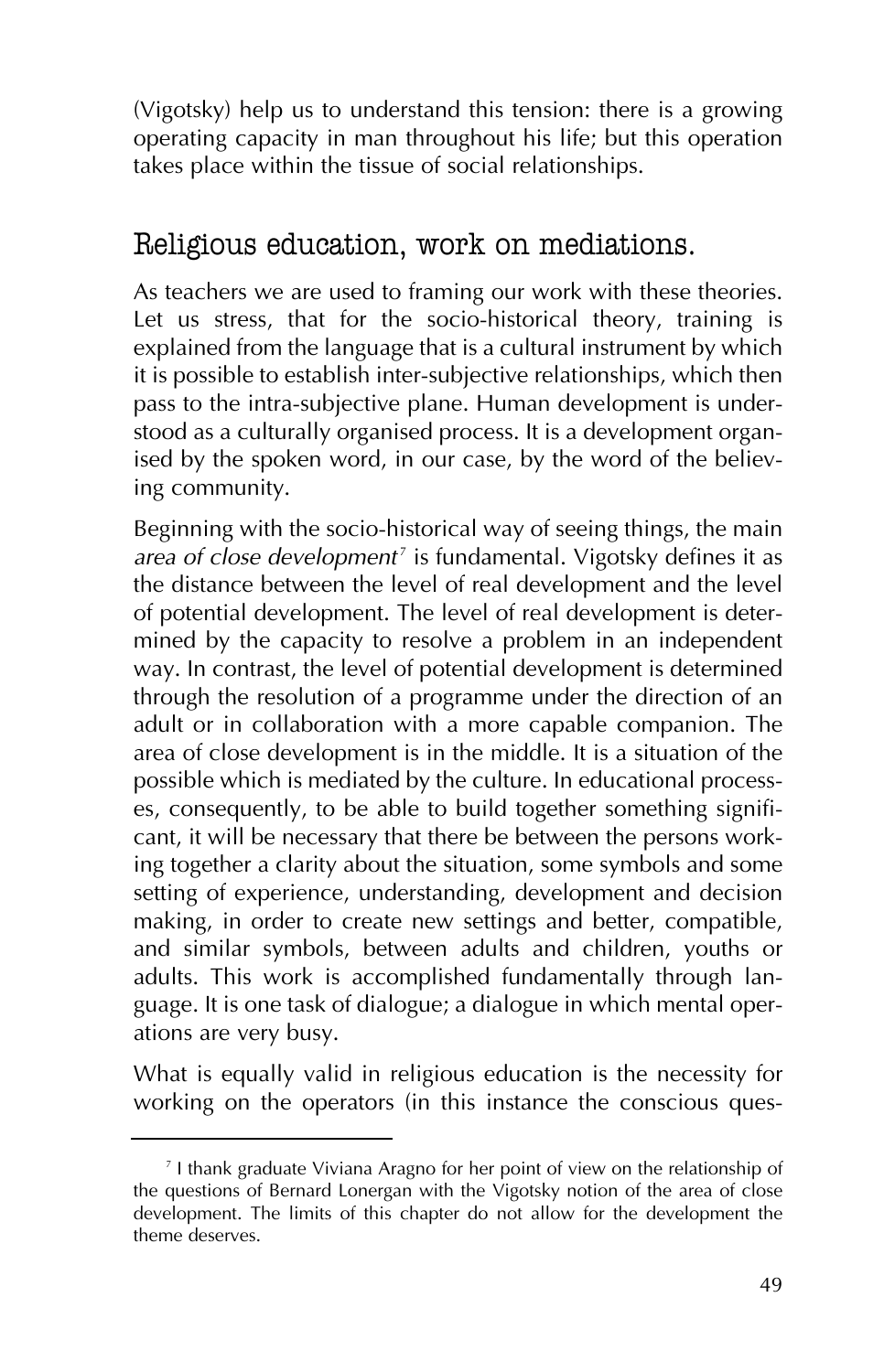tions, raised intentionally, about reality and about how we operate on this reality) by helping to formulate questions about the different levels of operation (trying out, understanding, evaluating and deciding) in a way each time more conscious, intentional and diversified. Religious education has something to do with diversifying awareness and with work on the language connected with it, in a way that enables collaboration in the progressive passage from the simple experience to the language that names it; from the language to the literary culture which hoards the religious history of the people on their understanding and development of the experience, above all in the Bible (or the Koran, the Vedas or the text proper to whatever the religion is) and in the humanist traditions derived from them; from the literary culture to the logical thought which structures scientifically, to the theological disciplines which reflect on the conditions, the structures and the methods of the theologies.

### A teaching community which makes religious education possible.

As we have said in every chapter, the existence and consistency of believing communities are fundamental so that the formulation of the religious question may have some meaning and some response. Without adults there is no possibility of interaction which can be educational. Without believing adults there is no possibility of religious mediation so that the questions that arise spontaneously in the consciences of children and youths (when they have not been halted by positivist culture) may be able to find a response. But there is a prior dialogue and self-appropriation which, if the educators themselves do not achieve them, result in religious education succeeding only in a hasardous, perhaps even miraculous manner. Within the believing community, the significance which can spark religious questions and answers is articulated in diverse ways. This is so especially in this era of eclipse of all that is religious while there was a time which was so culturally marked in that way and which is coming back today in a new way. What is religious today is arising in the absence of its classic markers. It is coming back surreptitiously, like a symbolic fact, in its concern for justice, in its wonder faced with life and the world, in the encounter with oneself, in the loving encounter, in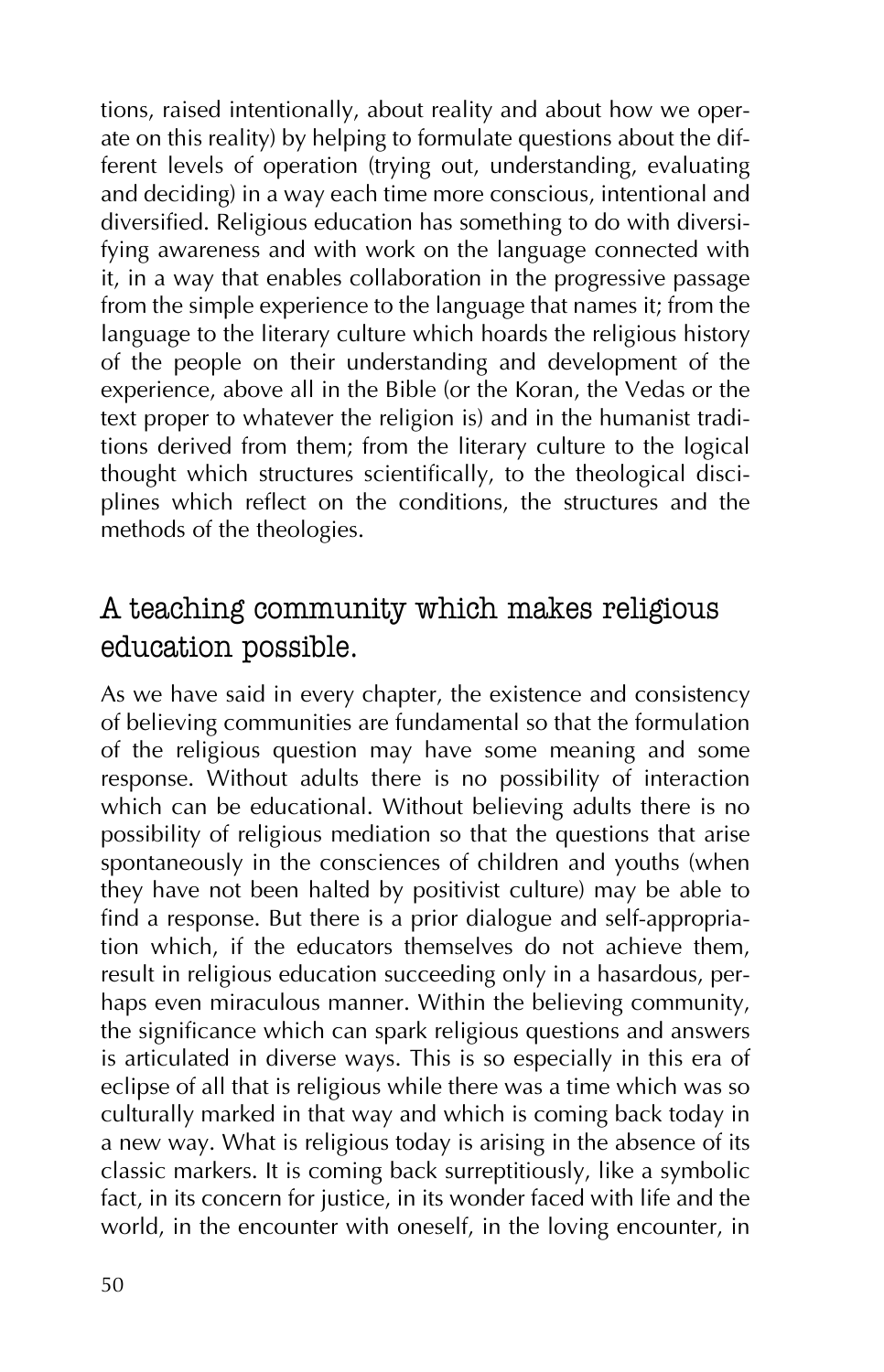meeting with pain, in meeting with death, in encountering ethical and aesthetic limits, in the search for the meaning of life. Those are the issues the community of believing teachers should think about if they want to make possible a zone of development close to the children, the young people and the adults themselves.

There is need for a dialogue which facilitates meditation on diverse religious mediations as on meetings between persons in which meanings and values act like vital commitments, affective and effective; as well as meanings and values incarnated in persons and communities: Jesus, the saints, the churches, the congregations, the men and women whom we know; likewise on artistic expressions which make a reality of meanings and values. All that requires much dialogue since they are meanings and values which are not linguistically formulated.

### To ask questions and to question oneself, is the way to go about it.

Religious thought and its possibility, its questioning has a connection with what we can call, with Bernard Lonergan, the symbolic operator, that is, a question addressed to life as a symbol, a meaning lived out in the impersonal encounter, in the meanings themselves, in art. It is a question which interrogates the feelings as to the intended intentionality of its meanings. It is a question which asks if what we are feeling is not, by chance, rooted in a foundation beyond the sensible. It is a question which is emboldened to question the mysterious, the fundamental, the unconditional, the ultimate and the definite. It is a question which teaches unrestricted wonder about the foundations of the world, about historical dynamism, about liberty, about ethics, about the limits of life, about the meaning of life, and about love without limits. It is a question which cannot be asked outside the community because it is the question addressed by one feeling to another feeling. Only in this ambiance of loving belief does an example, like the one suggested at the end of the chapter, have meaning.

The whole of reality acts like a symbol. The affective reality of various personal commitments in the believing community, produces a series of symbolisations which can be useful in coordinating the potentialities and affective needs through goals superi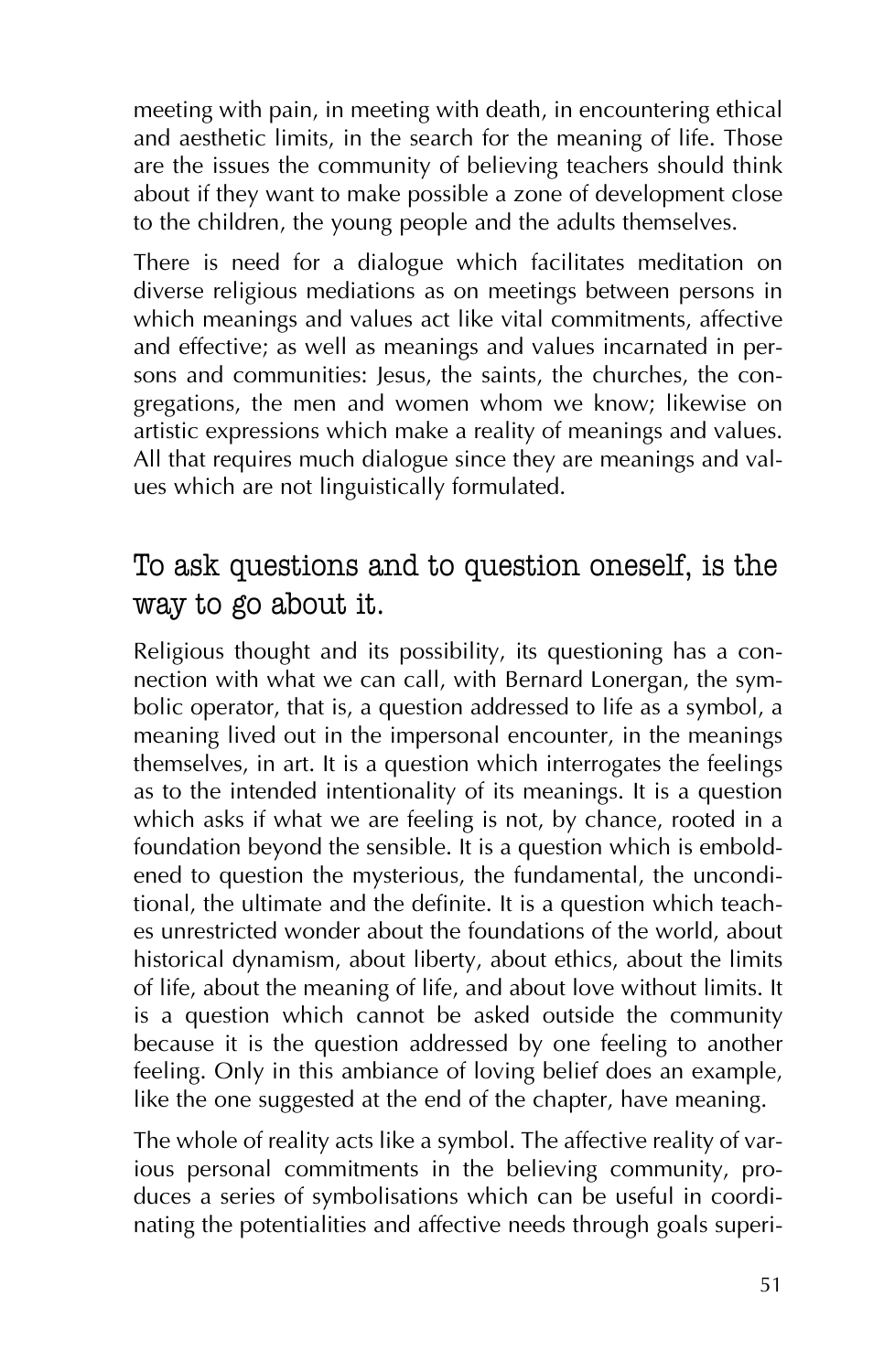or to the control of pictures and emotions. Transition from affective reality to consciously fulfilled experience is one of those superior goals. The evolution of the religious question will start from there. The symbolic operator works like this: by asking the hidden meaning in the symbolic. Teaching and learning to question becomes essential.

So, the teaching community must dedicate itself to researching carefully these symbolic meanings in school life. Thus, for example:

- On the one hand, there are the conventional religious symbols that the students probably know and whose meaning must be found again so that they fulfil the function that falls to them in supporting the religious question: religious pictures, popular feasts and devotions, rituals and sacraments…
- On the other hand, there are the powerful meanings of loving and being loved, of loving contact with those who are suffering, with friends, with those with whom we fall in love, with nature, music, acts of justice, sacred places or sanctuaries, with the limits of one's own life and the lives of others, with witnesses of the faith…
- And we can try to find out to what extent the elements of school life can have a religious meaning. The affective climate is one potential that school disciplines often hide. But there is neither science nor art without passion. That forms the underpinning of the dynamic of the implicit and the explicit as a dialogue between the school disciplines and the periods for the explanation of the Gospel.
- Researching the context and history of the disciplines likewise offers a way of connecting the questions that will show where the knowledge comes from as answers. And they can open up to the hidden meaning of the base on which they are built.

This is where the possibility opens up of considering in the spirit of faith both the world and its cultural mediations. The religious questions that arise in the detailed explanation of the disciplines when their religious content can be laid open by the teachers and the students in their research, will lead on to answers during times of catechism, of youth pastoral care or of the teaching of religion.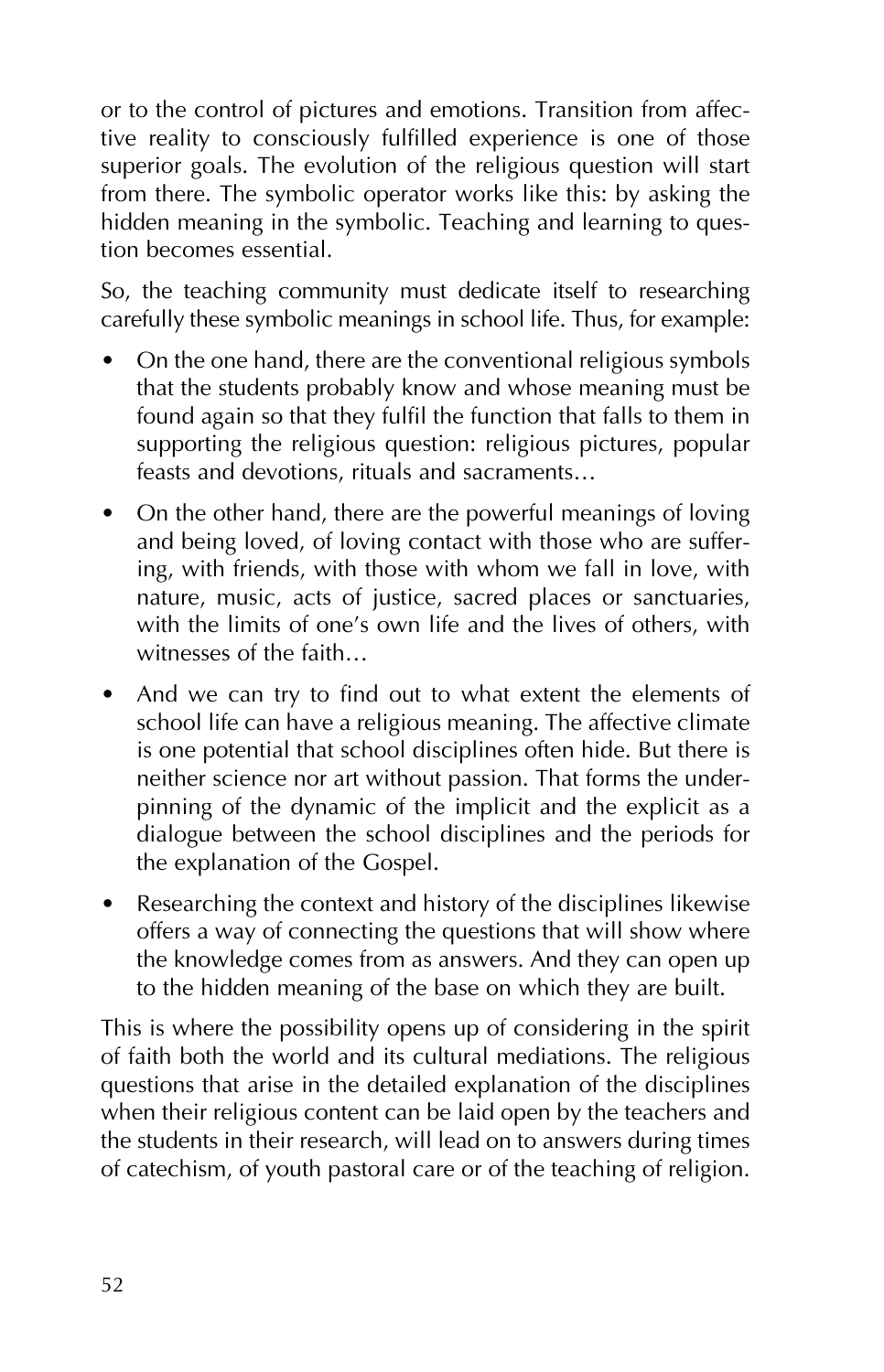### Gaps in the school and the explanation of the Gospel.

The faith community not only proposes symbols and interpersonal experiences, but it also proposes formulations of its beliefs. If we understand that the faith is a knowledge born of tested love, it is important to think about school catechesis (or religious education in general terms) as the possibility of opening a conscious and supported space, for contrasting beliefs with personal life, not so much from a moralistic and checking point of view, but as something connected with the possibility of reflection on the verification of the mysteries of the faith (Trinity, Incarnation, Redemption, Future World) in our personal, community and social lives; because God is the Life of our life, the Matrix of our culture. All we have said in other chapters about the linking of the social sciences with christology (according to the themes for planning content which we have just worked through and which we dubbed 'historifying') finds its place here. This community mediation at the moment of drawing up plans is necessary to verify that the Christian message is realised in modern western institutions, to verify its dialectic and its openness to the idealistic. It is the core of the implicit/explicit dynamic in which arises a question such as the example suggested at the end of this chapter.

In catechesis, the dialectic character of the process must always be borne in mind. This is an interplay between life and belief since the process of appropriation is always in tension between what sends us forward and what we abandon. We are talking about formulations which will help us for a period. There are some formulations of our beliefs which we shall find life-giving in our personal or community fulfilment for a time; then, perhaps, they will no longer speak to us and we have to keep on searching.

Accompanying both persons and groups will consist of a series of therapeutic and creative love strategies in order to collaborate in lessening personal, group and institutional deviations until more authentic goals are realised. Work on the feelings is important in this accompanying These feelings are so numerous that they link us to symbolism, like the ones that allow us to accede to the consciousness of values. What is religious is reduced neither to feelings nor to intellect; because Christian religious experience is to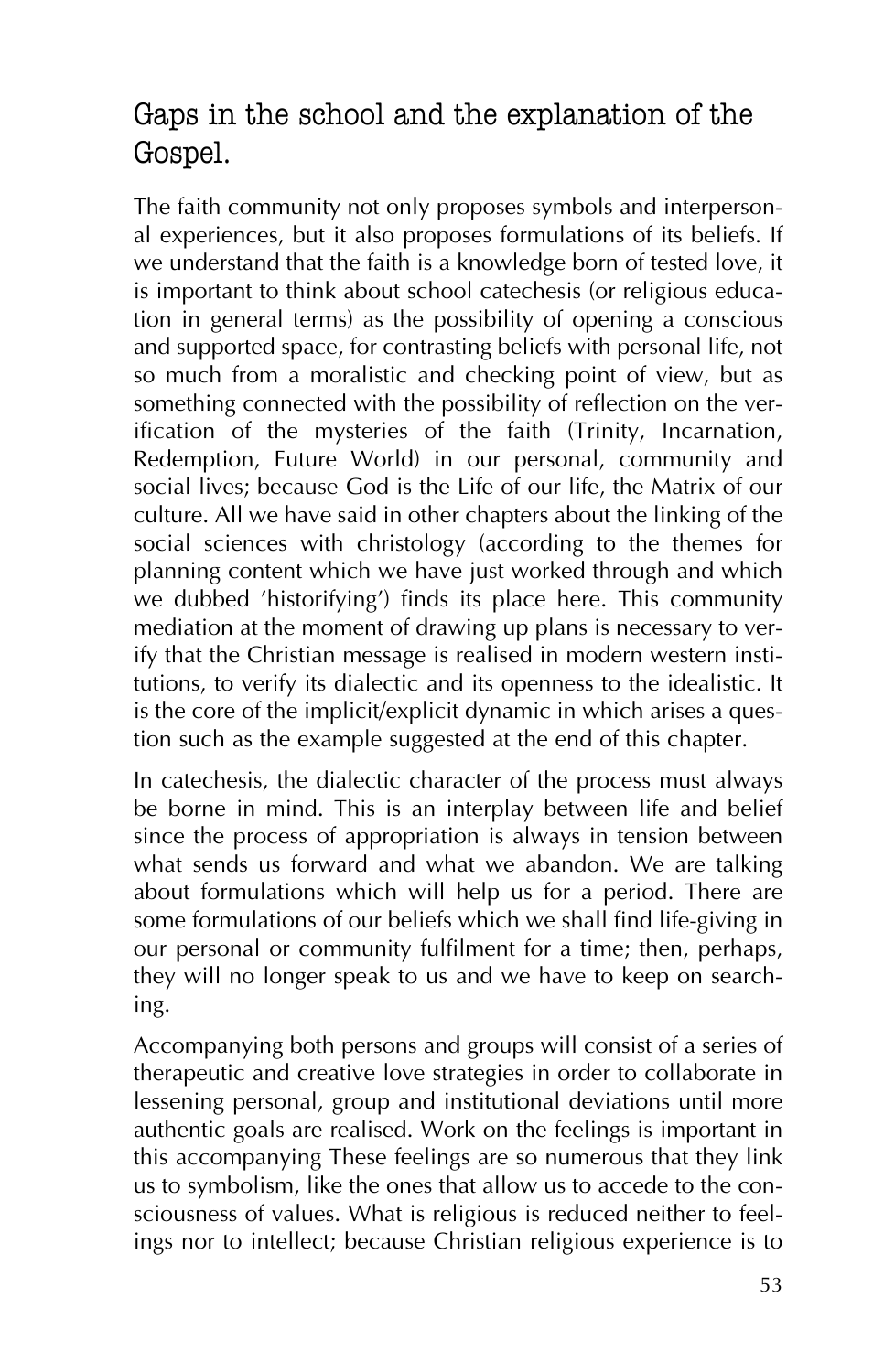be understood as unrestricted love, as a dynamic state conscious of love, joy and peace manifested in magnanimity, affability, goodness, meekness and self-control (Gal.5,22; 1 Cor.13,4-7). It is the experience of the mystery that possesses us and makes us live. The experience is manifested in a change of attitude when we are affected by the mystery. The better understanding of the meaning of the mystery and beliefs will lead to more aware and intentional experience. Christian faith is the knowledge that is born of experience of Christian love.

However, the believer (in any religion whatsoever) as well as the non-believer (in all or certain religions) are in relationship with the cultural structures that form for the believer, those religious mediations, without which relationship with God does not exist. For the one as for the other, religious traditions are part of the huge cultural patrimony of humanity which must be acknowledged, understood and promoted and on which decisions are to be taken to build, through common values, a pluralist community of believers and non-believers; and this with all the cultural traditions.

The structure of mediations is complex. It demands an approach which is economic, historical, linguistic, aesthetic, philosophical, theological and religious.

In addition, one task is obvious: reflection on the story of the effects of the religious message and the religious reality in the world. There are mediations of religious reality, but there are likewise the effects of the religious fact. For example, it is possible to recognise in western notions of family, liberty, authority, progress, justice... - and in their historical forms - some of their own elements and others derived from the judeo-christian message; this is a necessary interplay between the religious milieu and the others.

#### An example of explicit-implicit work.

"Do all revolutions finish disastrously in institutionalisations which betrays their ideas?"

Let us make a selection of some content areas which take an 'historifying' theme like the one we delineated in the previous chapter. The teaching team which developed the proposition is using this theme in selecting content in the "Polymodal" of the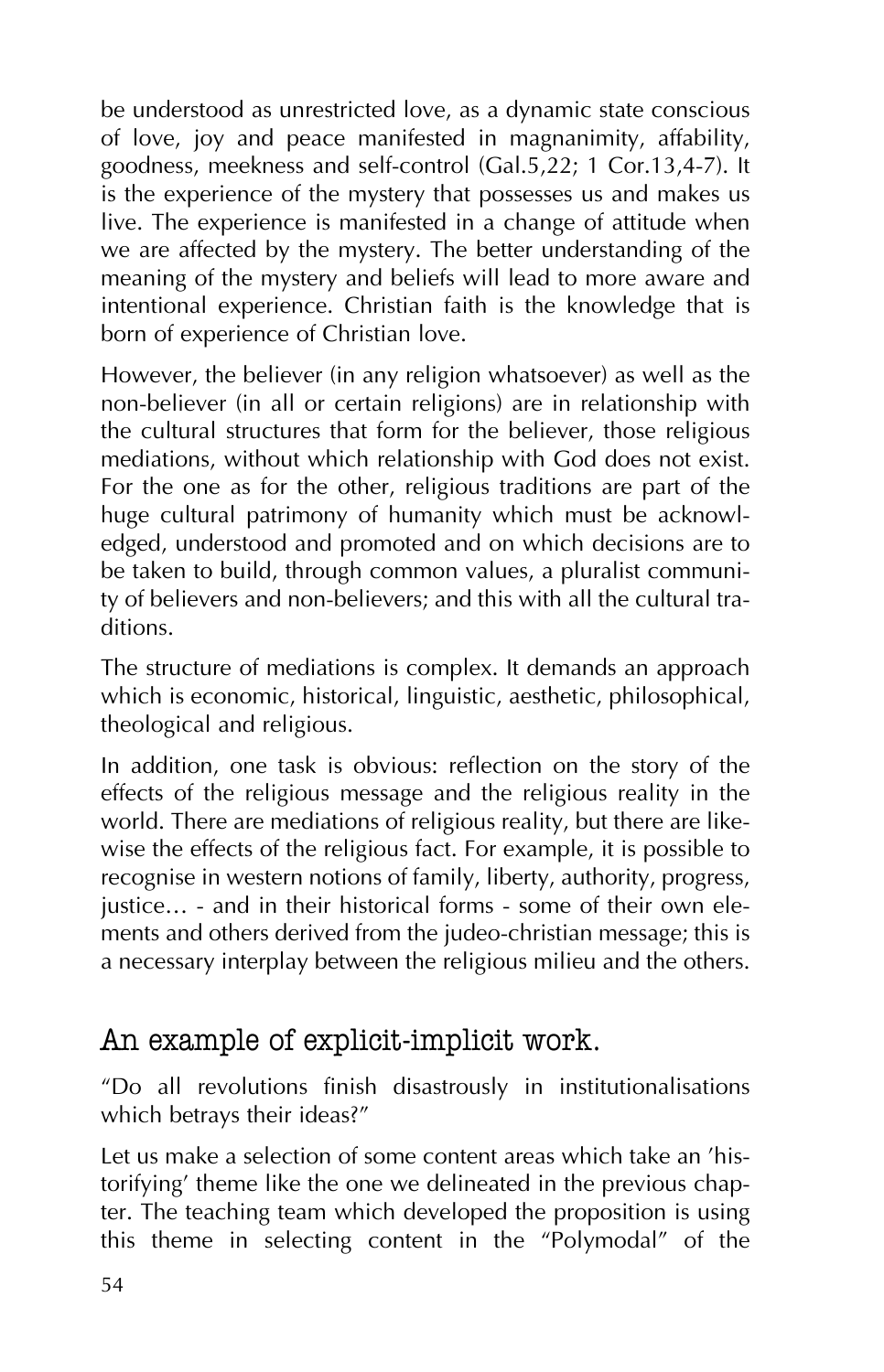Humanities in accord with the Programme Project in the province of Cordoba, corresponding to the second year of the Specialisation Cycle (Polymodal) in a Catholic school with school catechesis according to the General Catechetical Directory. Among the possible educational variants, in one of the stages of the year, the teachers chose to make one theme depend on the historico-christological thrust corresponding to this year of studies (*the shape of the 3rd phase of capitalism and its cultural logic/Christian identity as place in the world lived as community*). This theme would allow for school plans to be tackled for four months. In the dynamic that we have just explained, the religious dimension implicit in the various pieces of content receives an explanation in a specifically 'religious' discipline. This content which makes the evangelical message explicit cannot be understood as such except if, in the remaining disciplines, questions about the mysterious dimension of their meaning are awakened.

| <b>Disciplines</b> | <b>Contents</b>                                                                                                                                                                                                                                 |
|--------------------|-------------------------------------------------------------------------------------------------------------------------------------------------------------------------------------------------------------------------------------------------|
| Language           | Literary periods in the world and in Latin<br>America. Avant-garde poetry in the XX <sup>th</sup> centu-<br>ry. Its high point and its decline. Avant-garde<br>poems as symptoms of exhaustion and as proj-<br>ect impossible.                  |
|                    | The avant-garde discourse in manifestoes and in<br>poetic achievements. Characteristics of the<br>avant-garde language and poetical techniques.<br>The procedures as separations from and contri-<br>butions to the system and linguistic norm. |
|                    | Literary criticism and the link with other cultur-<br>al and social areas. The work of Tarsila de<br>Amaral as a literary movement related to<br>Brasilian cannibalism.                                                                         |
|                    | Olivero Girondo: Manifesto, Martin Fierro and<br>Veinte poemas para leer en el tranvia. Oswald<br>de Andrade: Manifesto PAU Brazil, Manifesto<br>antropofago. Vicente Huidobro: Non serviam,<br>Altazar. César Vallejo: Trilce.                 |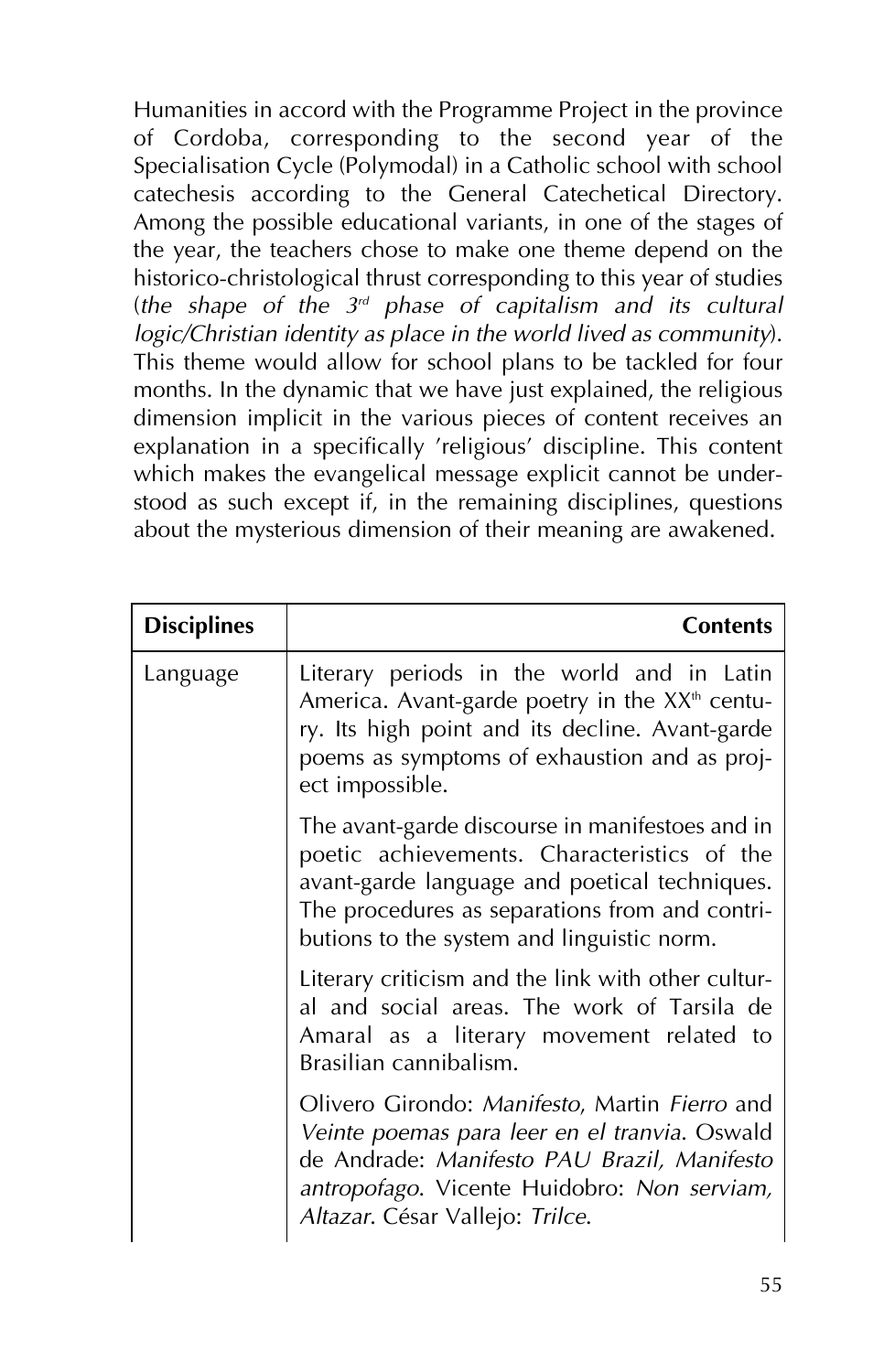|                    | Production of texts: manifestoes, poetry, critical<br>commentaries.                                                                                                                                                                                                                                                                                                                                                                                |
|--------------------|----------------------------------------------------------------------------------------------------------------------------------------------------------------------------------------------------------------------------------------------------------------------------------------------------------------------------------------------------------------------------------------------------------------------------------------------------|
|                    | Oral communication: exposition, planning<br>expositions.                                                                                                                                                                                                                                                                                                                                                                                           |
| English            | Dramatic speech. The Elizabethan theatre. The<br>works of Shakespeare. Old English and its pho-<br>netic and syntactical peculiarities. Shakespeare's<br>literary techniques.                                                                                                                                                                                                                                                                      |
|                    | William Shakespeare's Richard III. Reading,<br>analysis and performance of scenes from the<br>work. Language of the theatre and language of<br>the cinema. Cinema and literature.                                                                                                                                                                                                                                                                  |
|                    | Analysis of the film and its analogies with<br>Nazism. Perception of the world of tyranny.<br>Reading in the historical context of the textual<br>and movie production. Reading in the present<br>day context.                                                                                                                                                                                                                                     |
|                    | Morphosyntactic analysis of fragments.                                                                                                                                                                                                                                                                                                                                                                                                             |
| Social<br>Sciences | History: bourgeois revolutions and the rise of<br>national<br>states. The revolution/institution<br>dynamic: French Revolution.                                                                                                                                                                                                                                                                                                                    |
|                    | 1848 Revolution, 1917 Revolution, Mexican<br>Revolution, Cuban Revolution. Working out<br>explanations of the many causes of the problem.<br>Understanding the moment of intervention of<br>avant-garde artists as related to the exhaustion<br>of a stage in the expansion of capitalism and the<br>institutionalisation of the Middle Classes in<br>Europe and America.<br>Analysis of the Rights of the Citizen and the<br>Communist Manifesto. |
|                    | Geography: problems with town planning in the<br>20 <sup>th</sup> century. The innovators in art and their<br>speech as symptoms of the exhaustion of a spe-<br>cific society. Alternatives to city life and the basic<br>industrial economy.                                                                                                                                                                                                      |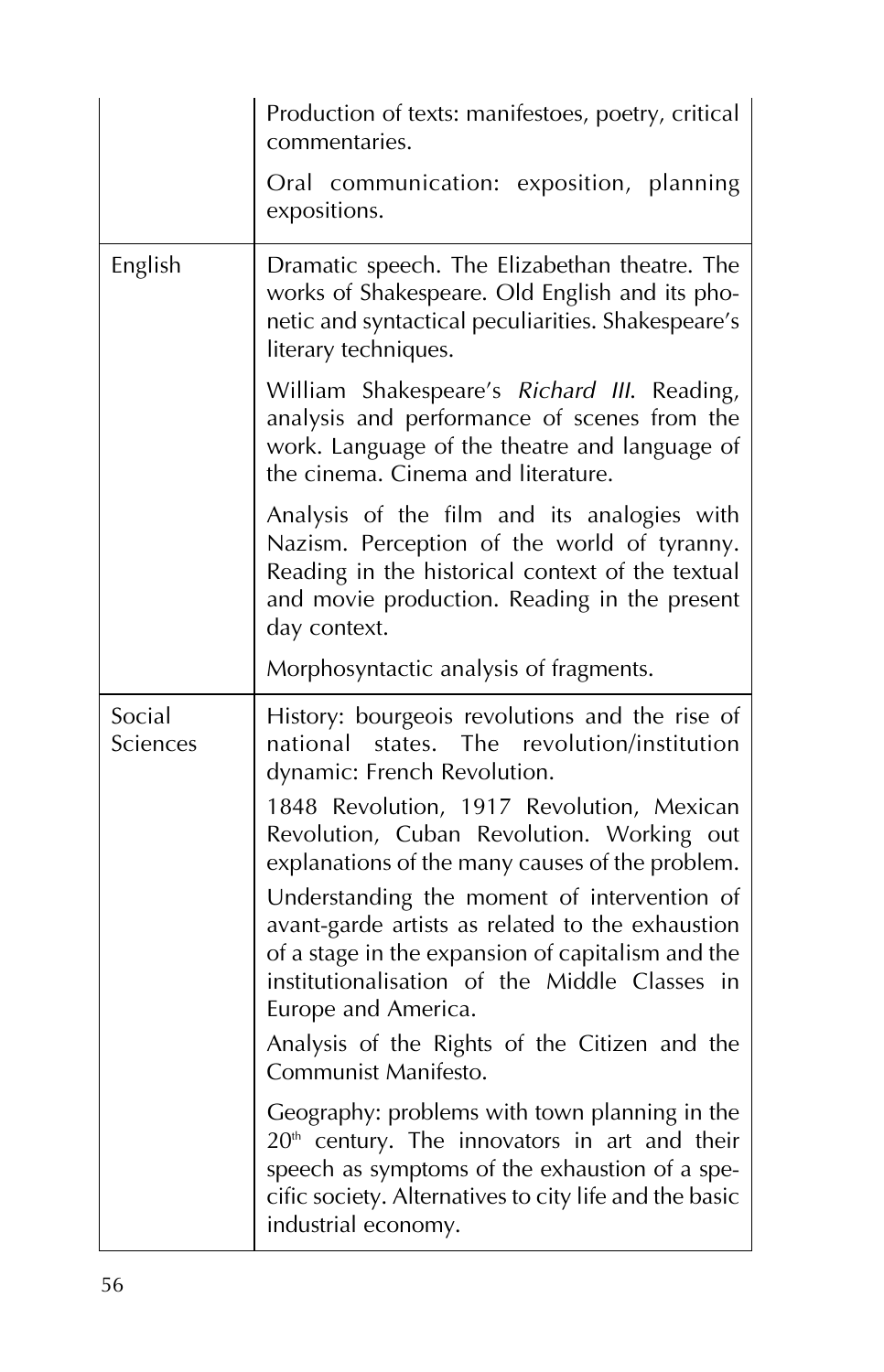| Mathematics          | Descriptive statistics applied to the problems of<br>town planning in the 20 <sup>th</sup> century and the eco-<br>nomic crises of the first quarter of the century:<br>classifying and setting the facts in order.<br>Showing statistics. Differing interpretations of<br>the same facts. Means, mode and changes.<br>The problem with chance and necessity. Its<br>mathematical expressions. |
|----------------------|------------------------------------------------------------------------------------------------------------------------------------------------------------------------------------------------------------------------------------------------------------------------------------------------------------------------------------------------------------------------------------------------|
| Psychology           | Context of the admission of psychology as a<br>specific scientific area. Its coinciding with the<br>avant-garde period. Common Freudian ele-<br>ments and their post-structural criticism.<br>Analysis of institutionalisation as a psychologi-<br>cal process.                                                                                                                                |
| Musical<br>education | Music innovators. Process of innovation and<br>making it respectable. Relationship between<br>avant-garde and popular music: jazz. Connec-<br>tion between politics and avant-garde music:<br>practical music.                                                                                                                                                                                 |
|                      | Auditory perception. Critical listening to differ-<br>ent versions. Genres and styles.                                                                                                                                                                                                                                                                                                         |
|                      | Constituent elements of the language of avant-<br>garde music: sound, sound sources, technology,<br>spatio-temporal organisation of sound, melodic<br>designs, rhythms, harmony, fluctuation.                                                                                                                                                                                                  |
|                      | Innovators and technology.                                                                                                                                                                                                                                                                                                                                                                     |
| <b>Biology</b>       | The problem of continuity and change. Theory<br>of evolution. Processes of natural selection and<br>adaptation. Biological diversity. Analysis of<br>changes and continuity in certain living beings.                                                                                                                                                                                          |
|                      | Biodiversity and survival. Ecological thinking as<br>evolution and institutionalisation.                                                                                                                                                                                                                                                                                                       |
|                      |                                                                                                                                                                                                                                                                                                                                                                                                |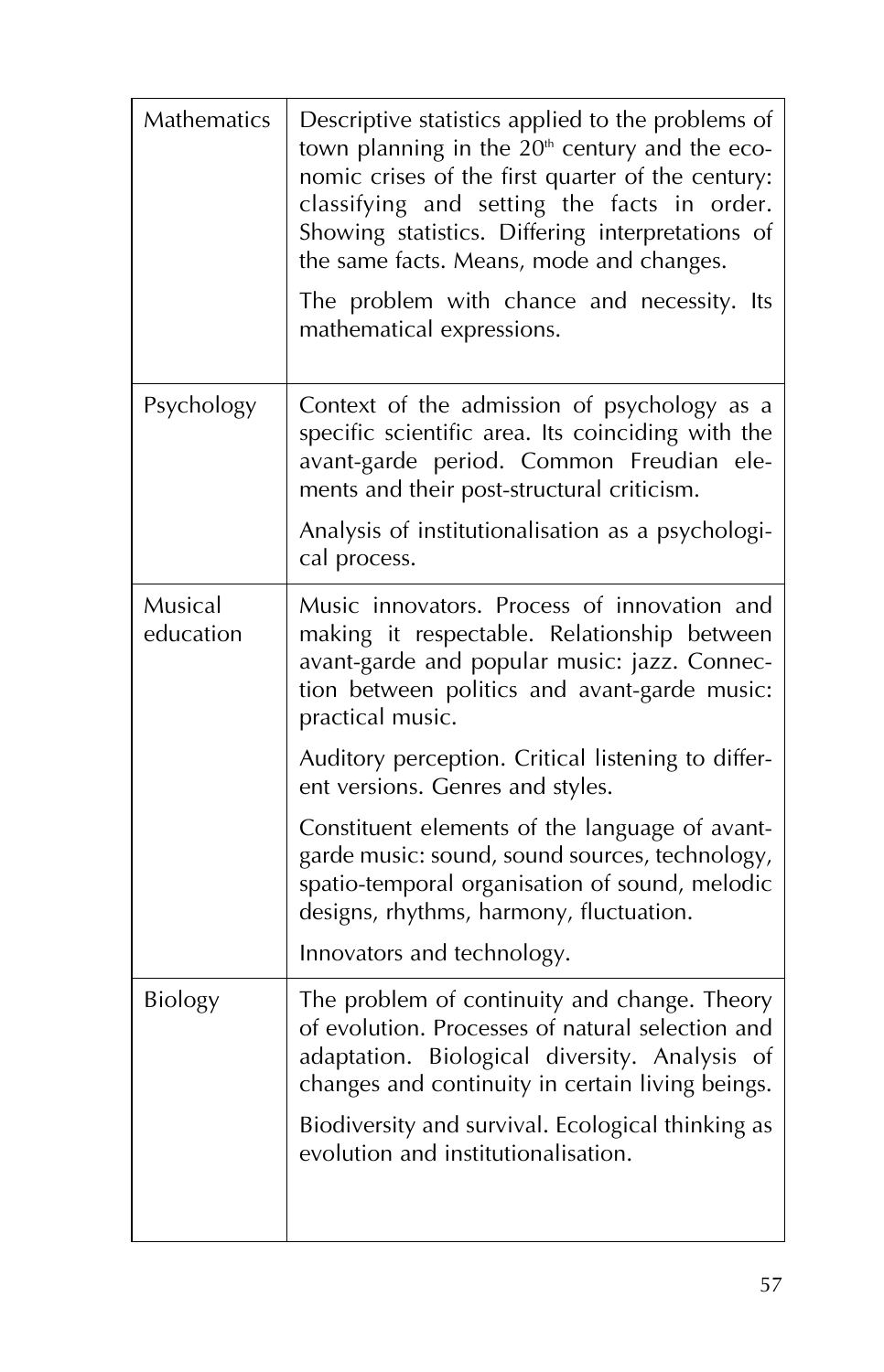| Chemistry                            | The concept of change. Phenomena of transfor-<br>mation in the organic and mineral world.<br>Analysis of the variables. Symbolic representa-<br>tion.<br>Principle of conservation of mass and energy.<br>The second law of thermodynamics and the<br>problems of time and chaos.                                                                       |
|--------------------------------------|---------------------------------------------------------------------------------------------------------------------------------------------------------------------------------------------------------------------------------------------------------------------------------------------------------------------------------------------------------|
| Physical<br>education                | Olympic sports as revolution and institutionali-<br>sation at the start of the 20 <sup>th</sup> century. Olympic<br>competitions: their evolution.                                                                                                                                                                                                      |
|                                      | Analysis of individual and team athletic per-<br>formances. Training and skill in certain Olympic<br>disciplines.                                                                                                                                                                                                                                       |
| Scientific<br>study of<br>Management | Human organisation as institutionalisation.<br>Technical revolutions and their institutionalisa-<br>tion. Relationship between interests and prod-<br>ucts. Management process and revolution:<br>understanding based on various models.                                                                                                                |
| Christian<br>Formation               | Religions as institutions. Christianity as revolu-<br>tion which is institutionalised and itself is revo-<br>lutionised. The revolutionary power of the<br>Mystery of Christ. The historical relationships of<br>Christianity: medieval feudalism, western<br>modernity, the Christian spirit of capitalism,<br>Christian anarchy, Christian socialism. |
|                                      | Continuities and discontinuities between the<br>historical Jesus and ordinary Christianities.<br>Processes of breaking up in ancient and con-<br>temporary Christianity.                                                                                                                                                                                |
|                                      | Institutionalisation of avant-garde Christians<br>with a religious obsession: monasticism, pau-<br>perism, the mendicants, lay ecclesiastical<br>movements.                                                                                                                                                                                             |
|                                      | The need for militant Christianity for the $21*$<br>century.                                                                                                                                                                                                                                                                                            |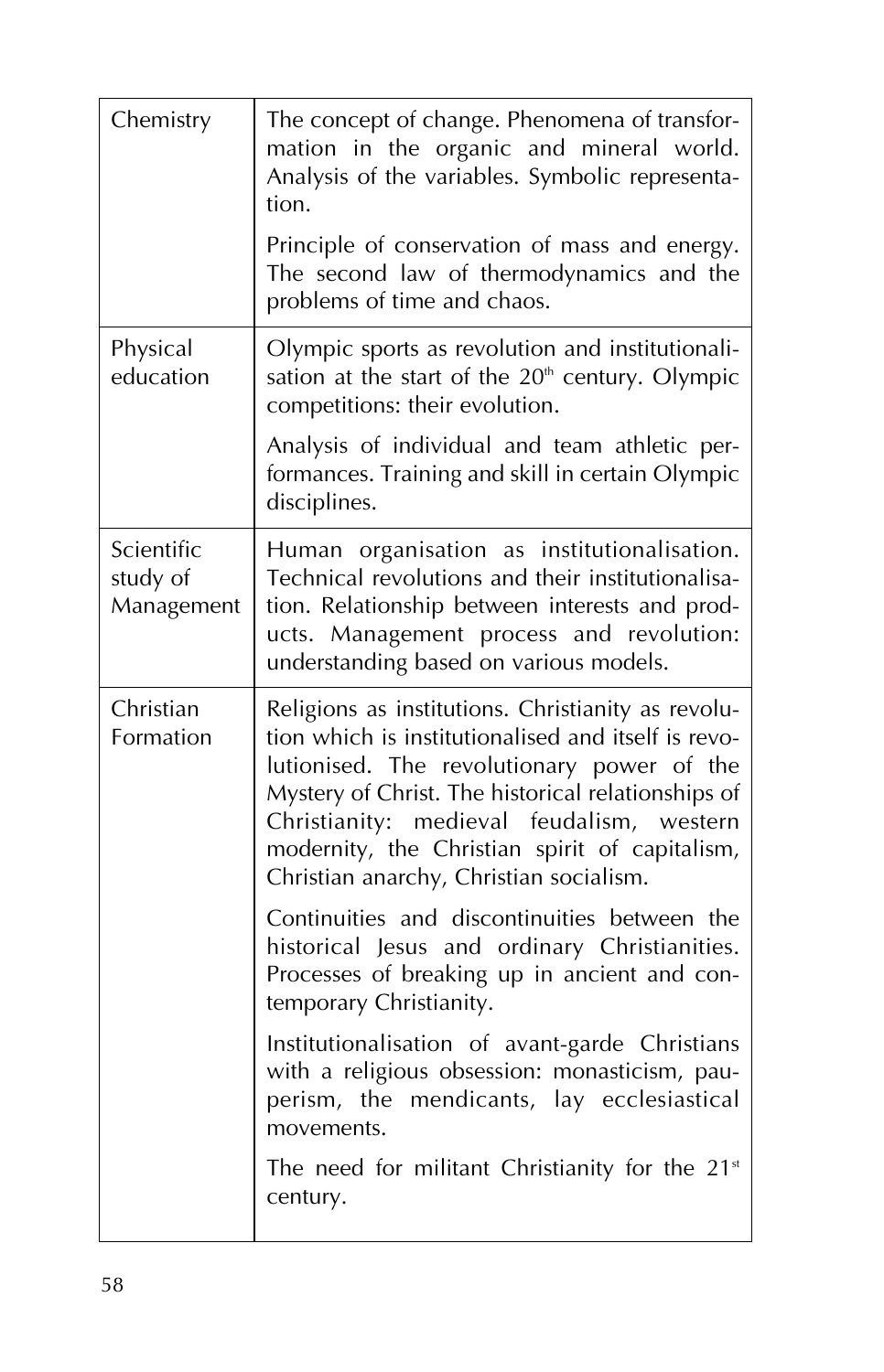Questionnaire for personal and group reflection

- To what extent do the selections of content that figure in the preceding pages allow for dialogue between the implicit and the explicit in the Christian message?
- Do you see a practical way to succeed?
- How do you see the relationship between school catechesis and other school disciplines?
- What do you think has to be done to contribute to the building up of educational pastoral care starting from your concrete performance within the educational work?
- Have you some question to help recognise the operations and symbols present in schools?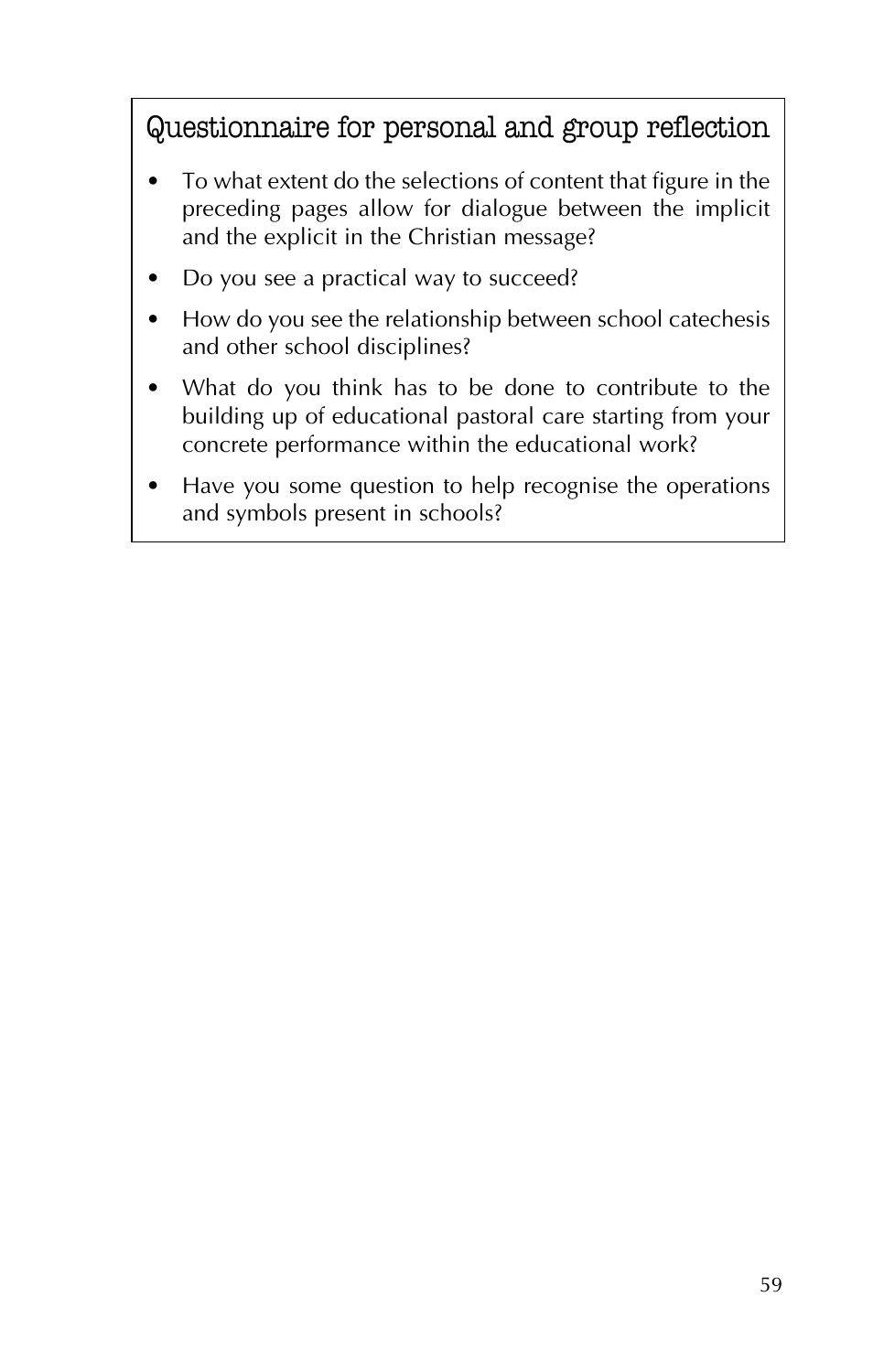# Some Lasallian themes to keep the search going

*"Thus we see, in the case of St Denis as in that of others, how God makes use of the light of human knowledge, both natural and acquired, to draw souls to Himself"* Saint John Baptist de La Salle, MF 175.1

Educational pastoral care is not so much a question of school organisation or of the educational programme. It is a way of looking at the educational tasks, the school disciplines and the daily task.

Let us indicate, as if to signpost a road, a few central themes in Lasallian spirituality, which can help us to review, in the basics of our community identity, the foundations of this pastoral proposal.

- The profound unification of life as a basic spiritual trait; not making any distinction between our professional work and our own spiritual life.
- The Spirit of faith, as a way of looking at the world starting from God, going about our activities while seeking God at the heart of the activities themselves, looking upon history as a dialogue with God.
- The memory of the Presence of God, that is ahead of us in the depths of the world, in the depths of the Church and the depths of man; using all this as a means of cultivating the Spirit of faith with the reading of Scripture and as a means of supporting the interior life.
- Adoration of the Presence of God as an act which springs from faith in His Presence and in His Glory; Adoration in Jesus Christ, the Son of God; the First Adorer; the religious life we live in Jesus, following his footsteps.
- Jesus Christ, God's Incarnation in the world, the basic mystery of all life.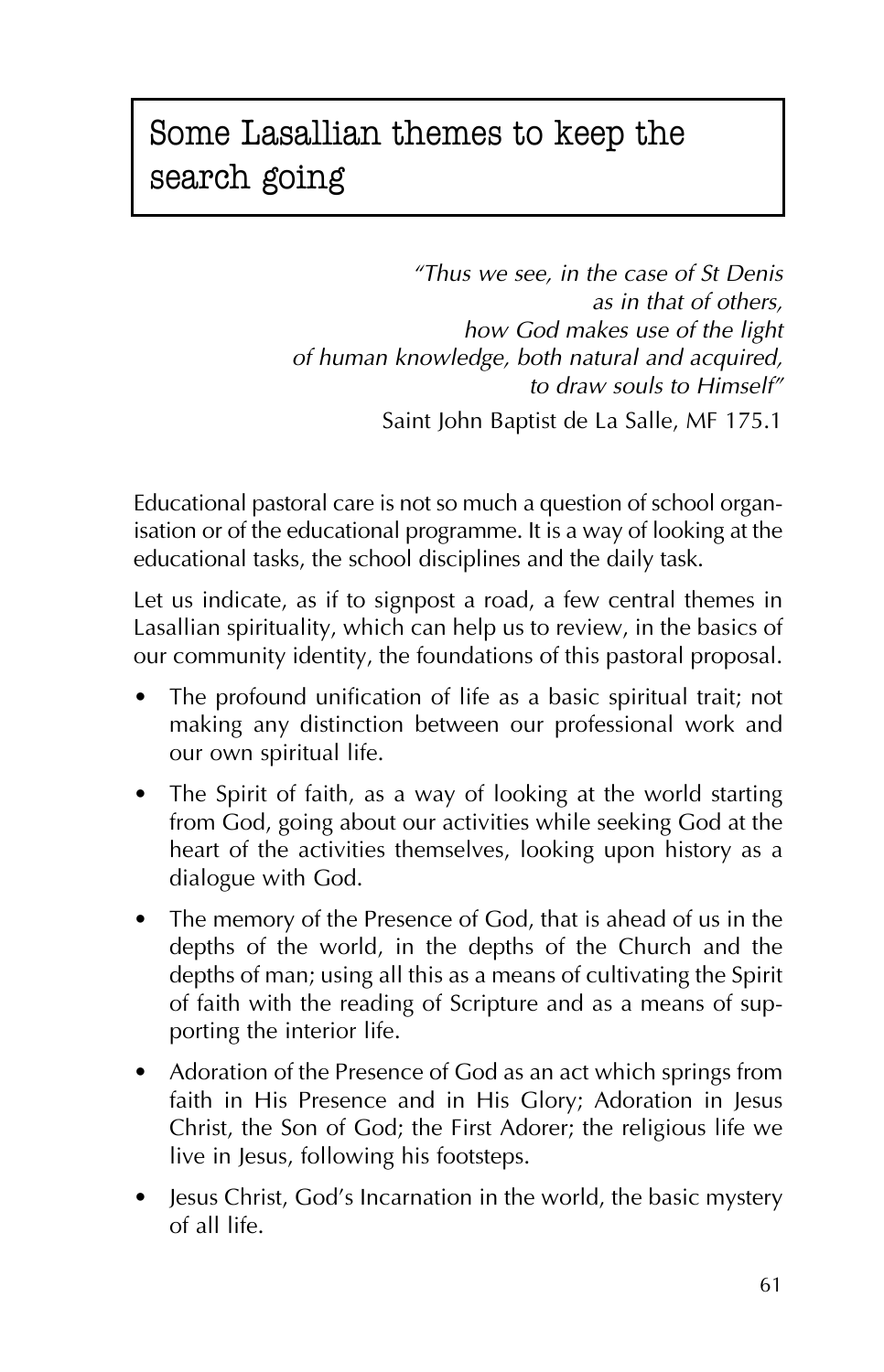### For reflection and sharing

- 1. (in an academic milieu): At the end of each part questions are put which could be very useful and adaptable to every context.
- 2. (in other areas): What would be necessary in order to achieve a synthesis between faith, culture and life at the personal level? In the case of dissociation or a lack of coherence, where do the adverse effects emerge? What new paths could help us reach the desired harmony?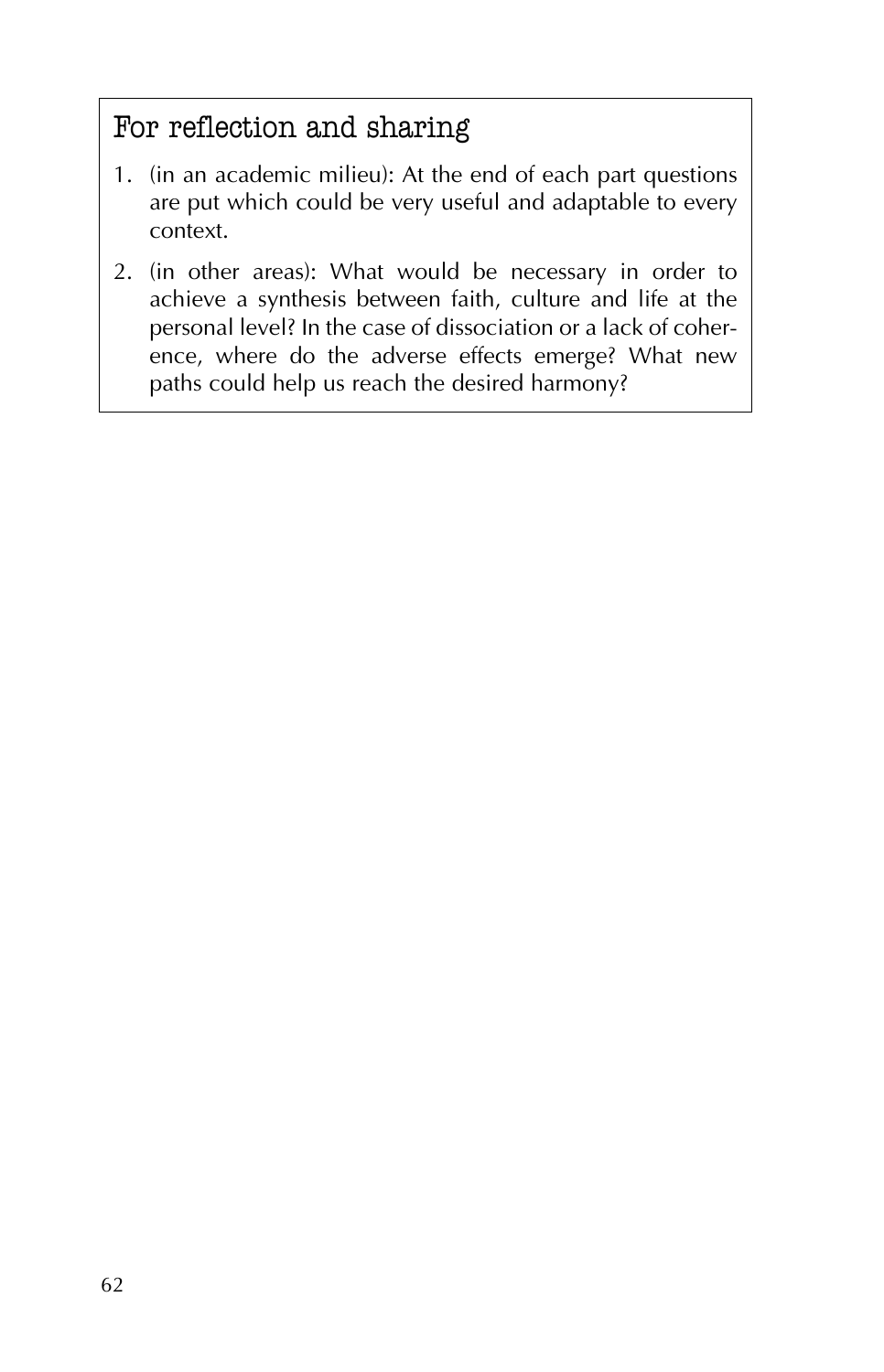# Bibliography

- Artacho López, Rafael (1989) *La enseñanza escolar de la religión*. PPC. Madrid.
- Augé, M. (1996) *Los no lugares. Espacios del anonimato. Una antropologia de la sobremodernidad*. Gedisa. Barcelona.
- Baquero, Ricardo. (1996) *Vigotsky y el aprendizaje escolar*. Aique. Buenos Aires.
- Benjamín, Walter (2004) *La dialéctica en suspenso. Fragmentos sobre la historia* Traducción, introducción y notas de Pablo Oyarzún Robles. Universidad ARCIS y Ediciones LOM. Santiago de Chile.
- Bentué, A. (1998) *Educación valórica y teología*. Tiberíades. Santiago de Chile.
- Castagnola Cesca Rodriguez Mancini (2000) *Levantar señales de esperanza. Ideas para la construcción del proyecto curricular de una escuela en pastoral*. Dos partes. Editorial Stella. Buenos Aires.
- Corso, J. L. Dir. (1997) *Escuchar el mundo, oír a Dios. Teólogos y educación*. PPC. Madrid.
- Derrida, Jacques y Vattimo, Gianni (Dir.). *La religión*. Ediciones de la Flor. Buenos Aires. 1997.
- Dewey, John (1999) *El niño y el programa escolar. Mi credo pedagógico*. Editorial Losada. Buenos Aires.
- Eisner, Elliot. (1998) *Cognición y Currículum*. Amorrortu. Buenos Aires.
- Fausti, S. (19969 *Elogio del nostro tempo. Modernità, libertà e cristianesimo*. Piemme. Casale Monferrato.
- Freire, Paulo (1987) *Hacia una pedagogía de la pregunta. Conversaciones con Antonio Fernández*. Ediciones La Aurora. Buenos Aires.
- Frigerio Poggi (1996) *El análisis de la institución educativa. Hilos para tejer proyectos*. Santillana. Buenos Aires.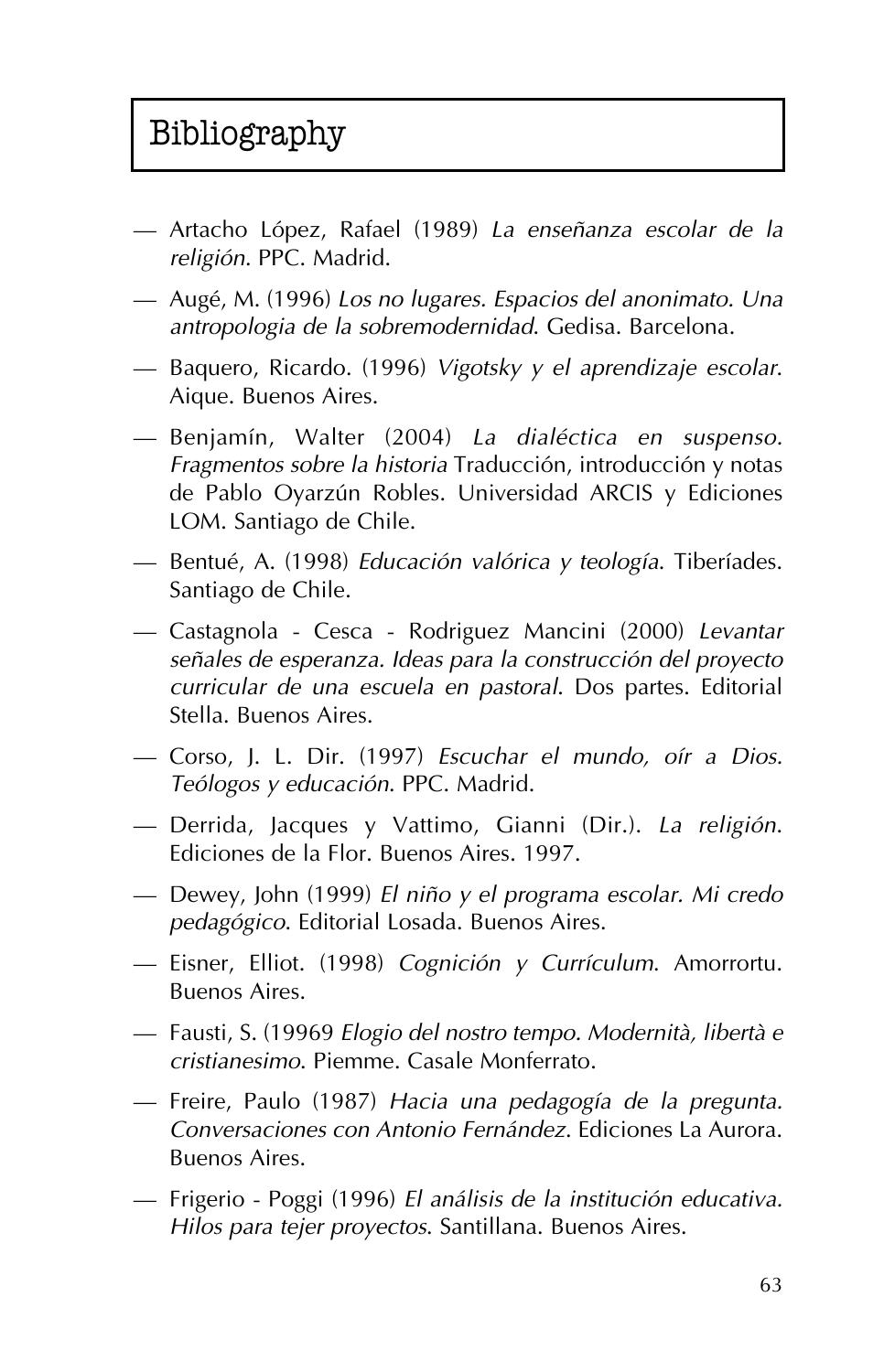- Gil Larrañaga, P. M. (1982) *El poder del deseo*. San Pio X. Madrid.
- Gil Larrañaga, Pedro Maria (1986) *"Concepto de ciencia e interrelación de los diferentes saberes en la escuela cristiana"*. En AA.VV. La escuela, ¿lugar de evangelización? Ediciones San Pio X. Madrid.
- Gil Larrañaga, Pedro Maria (1991) *El contexto sociocultural y la fe*. Ediciones San Pio X. Madrid.
- Giroux, H. (1997) *Los profesores como intelectuales. Hacia una pedagogía crítica del aprendizaje*. Paidós. Barcelona.
- Groome, Thomas. *Christian religious education. Sharing our story and vision*. Jossey-Bass Publishers. San Francisco. 1999.
- Habermas, J. (1982) *Conocimiento e interés*. Universidad de Valencia. Valencia.
- IV Asablea de la RELAL (1994) *Encarnar el carisma lasallista en América Latina. Lineamientos para un proyecto*. Editorial Stella. Quito.
- Lonergan, B. (1988) *Método en teología*. Sígueme. Salamanca.
- Lonergan, B. (1998) *Filosofía de la educación. Las conferencias de Cincinnati en 1959 sobre aspectos de la educación*. Universidad Iberoamericana. Mexico.
- McLaren, P. (1997) *Pedagogía crítica y cultura depredadora. Políticas de oposición en la era posmoderna*. Paidos. Barcelona.
- McLaren, P. (1998) *Pedagogía, identidad y poder. Los educadores frente al multiculturalismo*. Homo Sapiens. Rosario
- Metz, J. B. (1970) *Teología del mundo*. Sígueme. Salamanca.
- Metz, Johan Baptist (1979) *La fe, en la historia y la sociedad. Esbozo de una teología política fundamental para nuestro tiempo*. Ediciones Cristiandad. Madrid.
- Moll, Luis. (1993) *Vigotsky y la educación. Connotaciones y aplicaciones de la Psicología Socio-histórica en la educación*. Aique. Buenos Aires.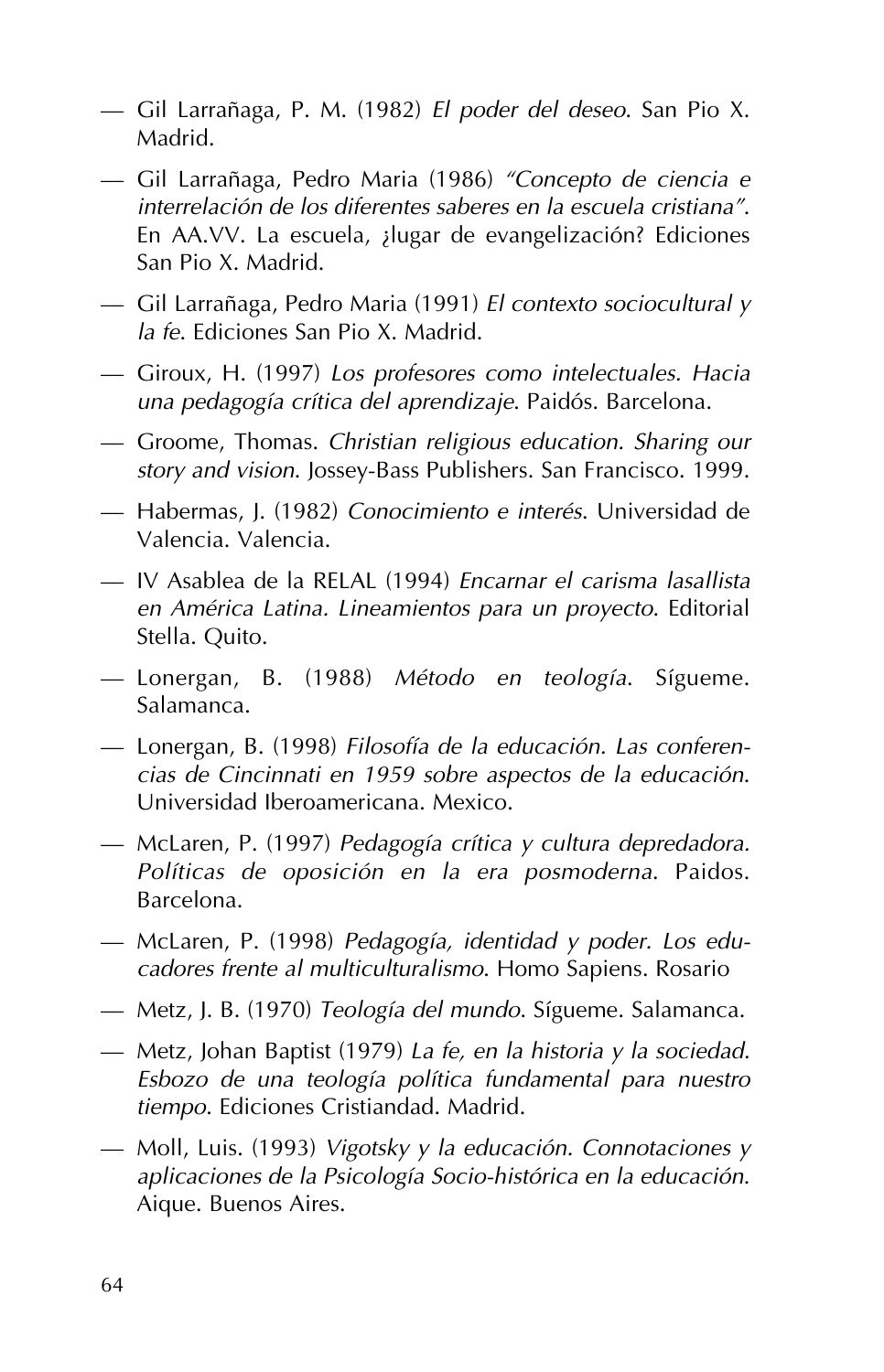- Newman Griffin Cole. (1991) *La zona de construcción del conocimiento*. Morata Madrid.
- Parra, Alberto (1996) *La pastoral educativa*. Conferencia al profesorado del Colegio Sor Teresa Balsé. Santafé de Bogotá.
- Puiggari, Alejandro. *¿Catequesis escolar o enseñanza religiosa?* San Benito. Buenos Aires. 2002.
- Rogoff, Barbara. (1993) *Aprendices del pensamiento. Desarrollo cognitivo en el contexto social*. Paidós. Buenos Aires.
- Tillich, Paul (1981) *Teología sistemática*. Tres tomos. Ediciones Sígueme. Salamanca.
- Trias, Eugenio (2001) *Pensar la religión*. Altamira. Buenos Aires.
- Vigotski, L. (1995) *Pensamiento y Lenguaje*. Paidós. Buenos Aires.
- Vigotski, L. (1995) *Génesis de las funciones psíquicas superiores. Obras completas III*. Ed. Visor. Madrid.
- Von Balthasar, Hans Urs (1952) *Phénoménologie de la vérité. La vérité du monde*. Bauchesne et ses fils. Paris.
- Wertsch, James. (1998) *Vigotsky y la formación social de la mente*. Paidós. Buenos Aires.
- Zecchetto, Victorino. (Octubre 1988) "Al encuentro de una identidad olvidada. (Sobre el estatuto epistemológico de la catequética y algunas consecuencias)." En *Revista Didascalia* 416. Rosario.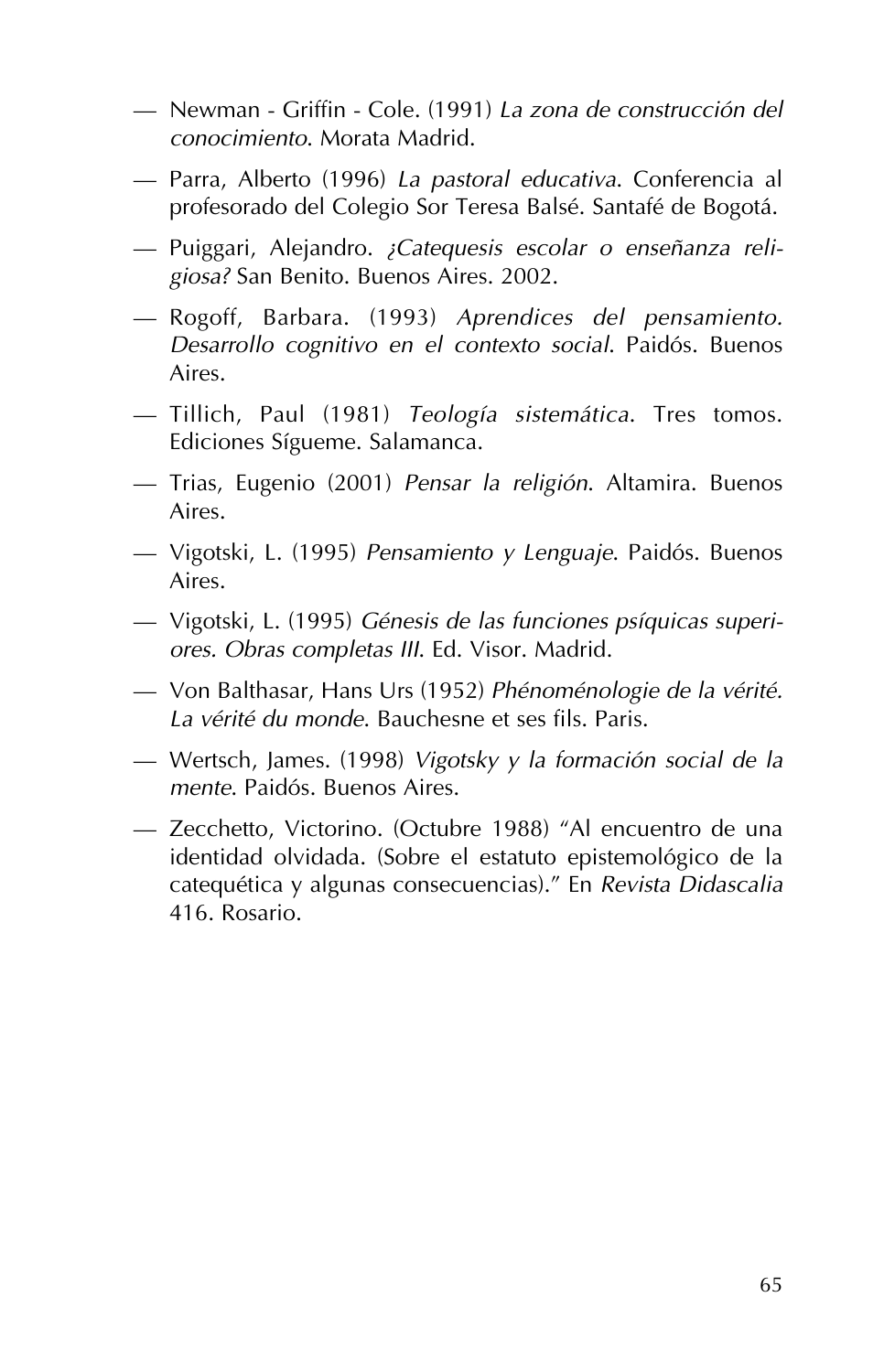# Contents

| <b>Introduction</b>                                                                              | 5  |
|--------------------------------------------------------------------------------------------------|----|
| To begin                                                                                         | 7  |
| Educational Pastoral Care: what are we dealing with?                                             | 9  |
| Towards a programmed plan                                                                        |    |
| - A mystique of the world                                                                        | 13 |
| - Pastoral care cannot always be done in school                                                  | 14 |
| - School Pastoral Care: one goal, two processes, three<br>choices, four fronts, five abilities   | 15 |
| A Vista for Educational Pastoral Care                                                            | 21 |
| Jesus Christ, key to the Christian school                                                        | 22 |
| - The pedagogical relationship at the centre of the<br>school                                    | 23 |
| - The class as the place of relationships                                                        | 24 |
| - The teacher, key-agent for institutional change                                                | 27 |
| Educational Pastoral Care is part of the programme or it<br>does not really exist                | 29 |
| - A sketchy programme                                                                            | 29 |
| - Towards a programme which mediates evangelical<br>inculturation                                | 30 |
| - Knowledge and concerns (interests)                                                             | 31 |
| - Knowledge in the school                                                                        | 32 |
| - Knowledge and the religious question                                                           | 33 |
| Reconstructing the school programme: knowledge,<br>interests/concerns and the religious question | 35 |
| Educational Pastoral Care: the religious hermeneutics of<br>the teacher                          | 39 |
| - Trace the story of the disciplines                                                             | 41 |
| - Let us come to the point                                                                       | 42 |
| — Opening up the "presenting arguments" block to its<br>religious meaning                        | 44 |